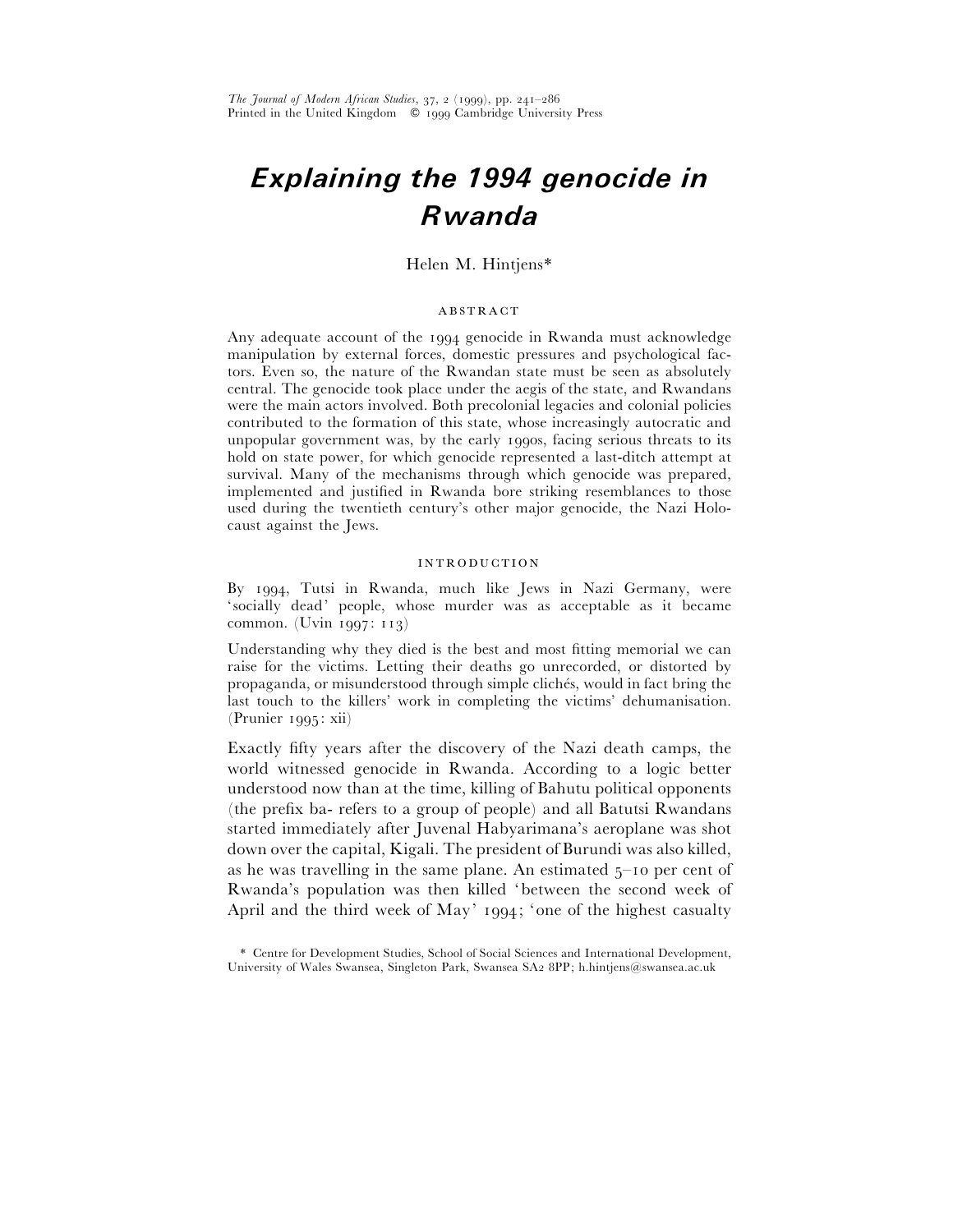rates of any population in history from non-natural causes' (Prunier  $1995: 261, 265$ . Five years later it is still much too soon to come to any definite conclusions about what brought about such a remarkable atrocity; even fifty years later, there is still no consensus emerging on how to explain the Holocaust of Jews and Gypsies during the Nazi occupation of Europe. Given how little time has elapsed, it is surprising there is not more disagreement about how to interpret the genocide.

In any attempt to explain something as complex as the genocide in Rwanda, parallels with other situations of mass state murder are unavoidable. Such parallels are even desirable, if the aim is to identify the particular dynamics of genocide in a particular case, like that of Rwanda (Destexhe 1995). An overwhelmingly agrarian society such as Rwanda cannot easily be compared with the heavily industrialised Germany of the 1930s, but there are none the less parallels to be drawn between these two experiences. The similarities lie mainly in the extent of ideological and military preparation prior to genocide, and in the systematic use of conspiracy theories and myths to justify covert plans for slaughter. In both cases, too, more or less pristine theories of ' racial struggle' and racial hierarchy became activated and politically charged during a period of severe economic and social stress. In Rwanda, the drop in coffee prices in the mid-1980s set off a period of political extremism and a search for solutions that was to lead to scapegoating and physical extermination of a large part of the total Rwandan population. Economic recession was clearly a major facilitating factor in bringing latent competition and vague murderous intentions to such organised fruition, both in Nazi Germany and some decades later in Rwanda.

In Rwanda, racialist ideologies mainly served as a mask or pseudojustification for the more fundamental goal of regime survival under conditions of sharp socioeconomic crisis and growing political opposition. By mobilising vertical social cleavages, racial and ethnic political ideologies can be particularly useful to failing regimes facing widespread opposition from within ' their own ranks'. When political democratisation was imposed on Rwanda in the early 1990s, President Habyarimana's regime responded by rallying the majority 'faithful' against a purported common racial enemy, hoping in this way to prevent regional and class divisions from finding more open political expression (Article  $1995$ : 32). A redefinition of national identity along exclusively racial or ethnic lines thus became the prelude for later implementation of genocide.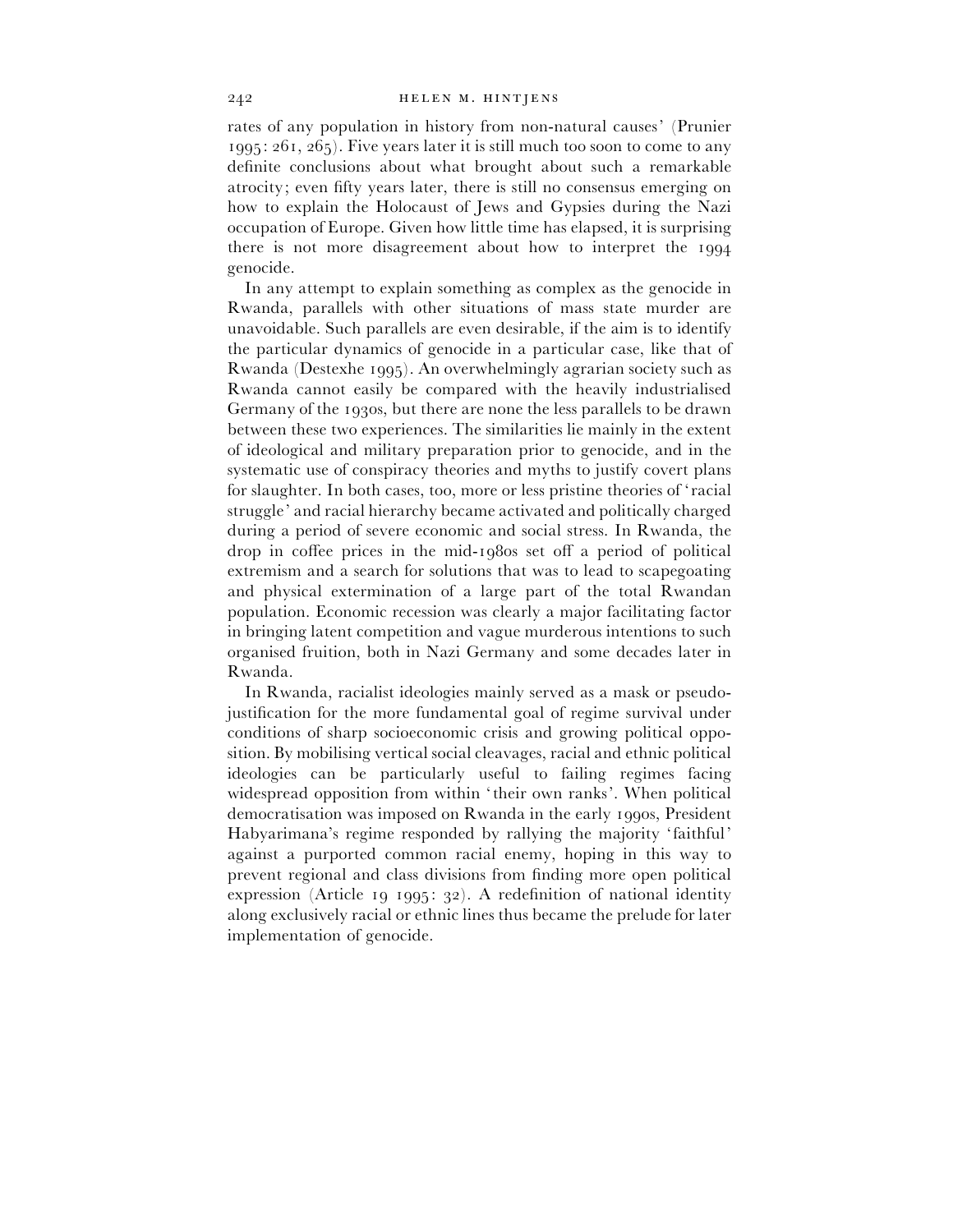In contrast with the dearth of relevant research prior to the genocide, volumes have been written about Rwanda and the Great Lakes region since 1994. There have been many detailed accounts of exactly what happened, and some attempts to explain some of the ideological and historical causes of genocide. Typical of these are the useful accounts of Chrétien (1995), Prunier (1995) and Reyntjens (1995). Three broad types of explanation can be identified from an initial review of the available literature on genocide in Rwanda. These are as follows: (i) a focus on external influences, both colonial and neo-colonial; (ii) a focus on domestic causes, including demographic factors and 'ethnic' conflict; and (iii) a psychosocial account based on the presumed social conformism and obedience of Rwandans. In the first account, Rwanda is seen as particularly vulnerable to colonial and neo-colonial manipulation. In the second, the country's overpopulation and social cleavages are thought to account for the genocide. In the third, genocide in Rwanda is seen as possible because of an extreme form of the obedience that is thought to characterise all highly stratified, relatively stable societies. Elements of each kind of explanation can be found in most current accounts of the 1994 genocide.

Each type of explanation has some basis in reality, as well as some blind spots. An emphasis on external factors places responsibility for genocide elsewhere, and tends to suggest that the Rwandan state and Rwandan people were merely responding to the divisive logic of imperialist interventions and strategic withdrawals.<sup>1</sup> Attributing genocide to domestic causes such as population pressure or ethnic loyalties again suggests that in organising and carrying out genocide, Rwandans were merely responding, almost mechanistically, to domestic pressures. The third type of account stresses the dynamics of obedience and control in the Rwandan social setting, and suggests that social conformism may be so marked that even genocidal ideologies may be internalised through obedience, rather than through terror alone. This tends to reduce the Rwandan experience to a specific and extreme example of the supposed general human tendency to obey those in positions of power. All three types of explanations draw inferences for the Rwanda case from general, and usually highly contested, principles and theories. On their own, such accounts are not able to offer new insights into the particular meaning and significance of the Rwanda genocide of 1994.

The aim of this article is to elaborate a more complex understanding of the causes of the genocide, which recognises the central role played by the regime in power, and by Rwandan people themselves. Any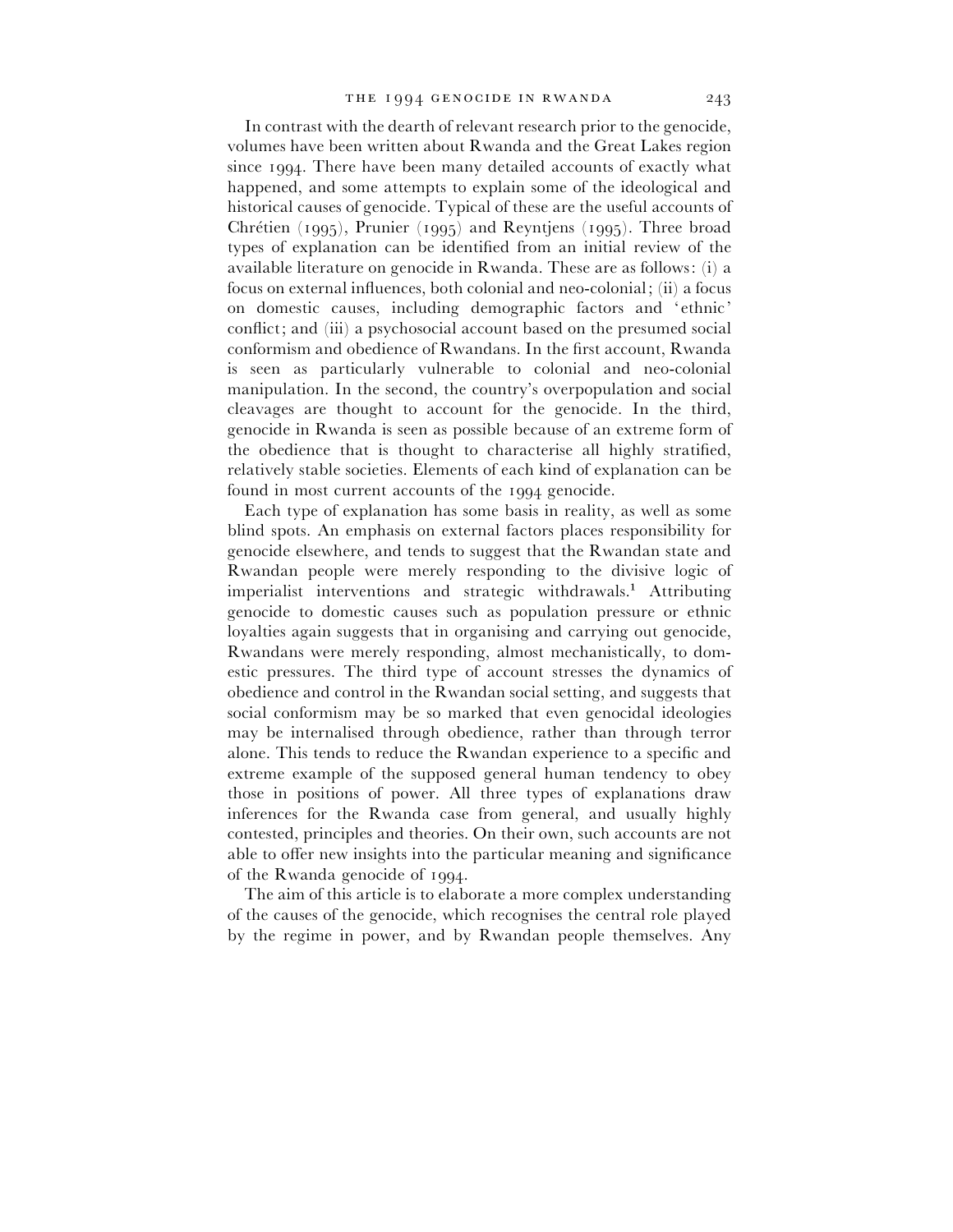adequate account of the 1994 genocide does have to acknowledge manipulation by external forces, domestic pressures and psychological factors such as obedience. But the nature of the Rwandan state must be seen as absolutely central. However externally influenced or motivated by atavistic loyalties, however obedient to outside forces, the genocide took place under the aegis of the Rwandan state, and Rwandan subjects and citizens were the main actors in the genocide (Mamdani ). A range of public and private institutions were responsible for the critical task of planning the genocide in advance, and for ensuring its subsequent implementation through the participation of most Rwandan people, resulting in the victimisation of a significant minority.

This article first examines the legacy of colonial policies, before treating the genocide as a response to economic and political crisis in the early 1990s. A particularly lethal combination of obfuscation, terror and victim blaming is identified as having facilitated genocide in the particular case of Rwanda. Towards the end of the article, the Rwandan genocide is set in the context of relations with neighbouring Burundi. The longer-term legacy of genocide for the Great Lakes region is not assessed in detail, as it is beyond the scope of this study, and has been attempted elsewhere (Runtinwa 1996; Anacleti 1996; Pottier  $1996$ .

## UNDERSTANDING WHY THEY DIED

My own concern with Rwanda dates from the early 1980s, when my father received a diplomatic posting in Kigali. This made it possible to visit most parts of the country and observe at first hand what was then regarded (rightly or wrongly) as an outstanding example of orderly, well-organised and honestly administered development (see e.g. Newbury 1992). I had also lived in Tanzania and Kenya, and visited Burundi and Angola. By comparison, Rwanda in the mid-1980s gave an impression of extreme orderliness; this was the 'Switzerland of Africa'. In terms of electricity supplies, clean drinking water, clinics, schools and good roads, Rwandans were relatively well provided for, even compared with wealthier neighbouring countries. The hilly terrain was also widely terraced to prevent erosion and maintain soil productivity. In personal relations there was a sense of restraint and a lack of candour that could be interpreted as excessive politeness; much that was unpleasant was left unsaid. We formed close ties with Rwandan friends, some of whom have lived with my family in Belgium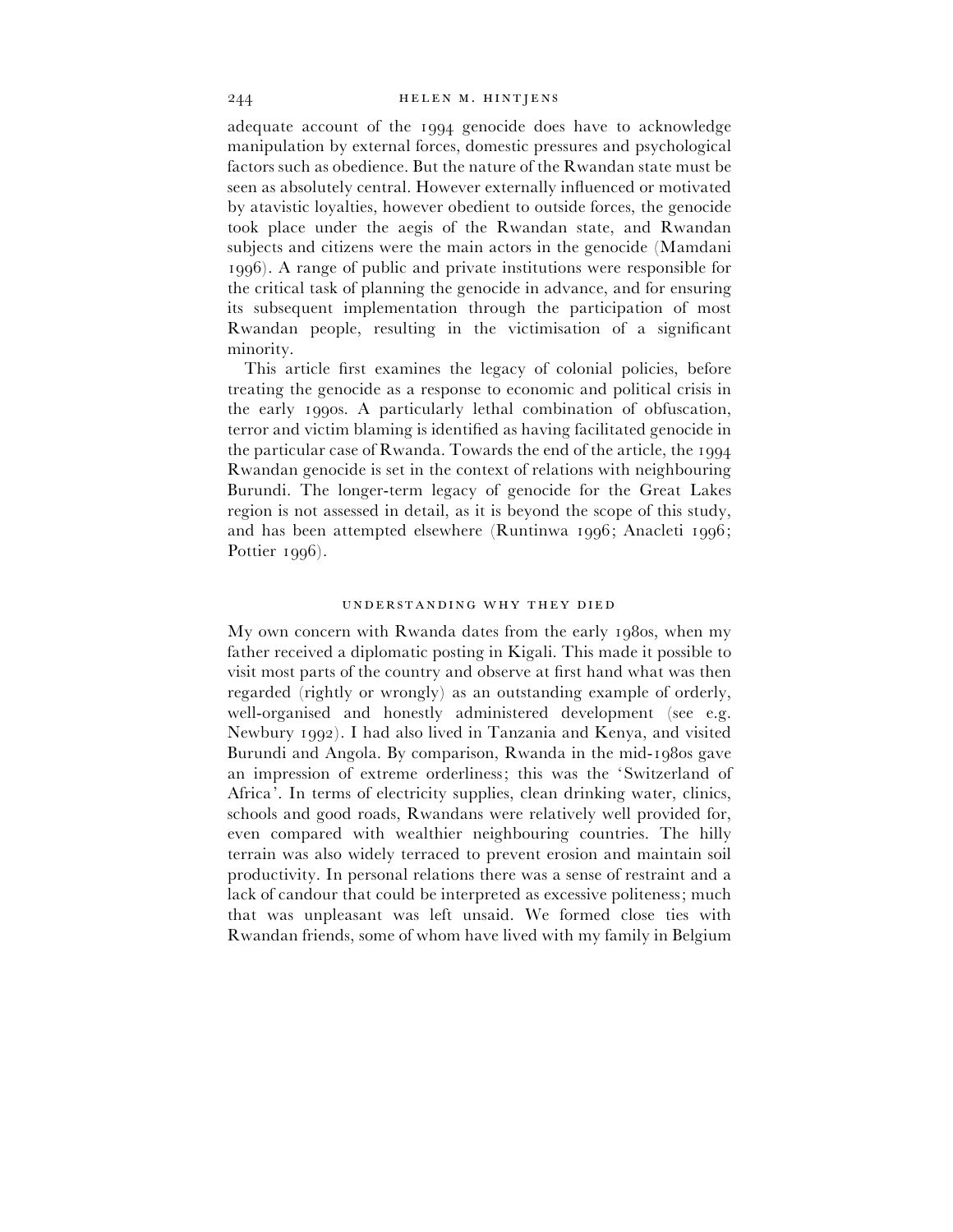and elsewhere for more than a decade. Knowing them, and knowing something of what they had to pass through, prompted me to do the research for this article in the first place.

Since the 1980s, Rwanda's image has altered drastically, and the country is now considered just one of many failed states in Africa. The country's decline into chaos and conflict is seen as symptomatic of a widespread inability in the continent to sustain imposed economic and political reforms. However, if Rwanda can be said to be an example of a failed state, it is certainly not because the state was weak or ineffectual; if anything, the state became so powerful and efficient that it crushed and overwhelmed Rwandan society completely. Postindependence Rwanda inherited a legacy of close public scrutiny of all spheres of life, continuing the former colonial and monarchical state's ability to control each individual through a network of controls, extending from the apex of the regime to its base at household level. Rwanda illustrates the danger of an efficient and centralised state that 'does not embrace the entire *polis*', but only ' that part which members of the hegemonic elite think it should embrace' (Gros  $1996:460$ ). In this case, the consequences were disastrous for those not included among the full citizenry, who ultimately were targeted and hunted down instead of being protected.

Some accounts of the 1994 genocide have been able to capture its powerfully tragic meaning for Rwandans themselves (Pottier 1996). The detailed reports compiled by the London-based NGO, African Rights  $(1995)$ , for example, have managed to get close to an understanding of the way bonds of inter-personal trust and existing social ties have been almost completely shattered by the experience of genocide. The bonds within civil society were completely broken in the process of organising this genocide and ensuring its completion in record speed and with extreme thoroughness. Imperialist designs of other countries, the historical legacy of inter-group conflict, and the use of psychological manipulation and patterns of social control by a highly authoritarian regime, all have a part to play in any adequate explanation of the genocide. But even all these combined cannot explain what happened to Rwandans themselves when the 1994 genocide was planned and implemented. In the words of one author, 'This was where the spirit withered' (Keane  $1996:4$ ).

A strong sense of secrecy and a false air of normality served to disarm many victims of this genocide. Many Batutsi apparently failed to anticipate the genocide, in spite of mounting evidence that something was being planned, and in spite of periodic killings of unarmed Batutsi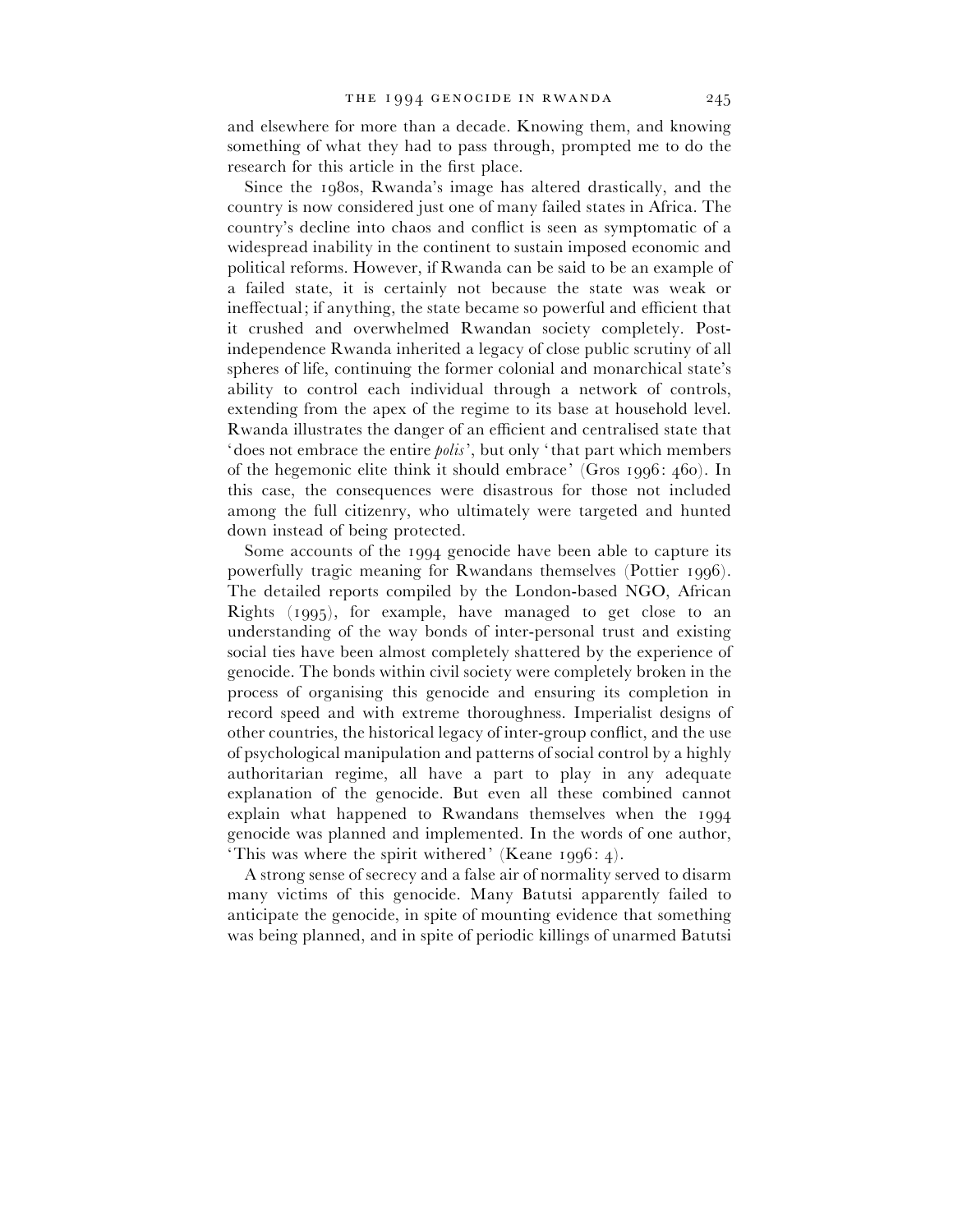## 246 HELEN M. HINTIENS

civilians. Covert actions were an important dimension of the Rwandan regime's close political control, and were especially effective in a highly stratified society, where power differentials had long been taken for granted (Maquet  $1961$ ). When the genocide actually started, it took most outsiders, and many Rwandans, by complete surprise. Some prominent extremist politicians and media figures had for some time openly proclaimed that the Batutsi 'had it coming to them', but such references to some awful future event were generally oblique, relying on innuendo, insinuation and humour. Bald statements of intent were rare; and rumours which circulated of planned genocide simply served to further disarm the Batutsi population, by appearing to 'cry wolf'. Had they believed genocide possible, many more Batutsi would have fled the country before April  $1994$  (Chrétien  $1995$ ; Reyntjens  $1994$ ). It is important to explain how it was that the genocide remained an ' open secret' until the day it began.

## GENOCIDE, ETHNIC ORDER AND 'RACE'

We can define genocide as 'a form of one-sided mass killing in which the state or other authority intends to destroy a group, as that group and membership in it are identified by the perpetrator' (Mirkovic  $1996: 197$ ; Palmer  $1998$ ). This is close to the United Nations definition also used by such agencies as Médécins sans frontières (Destexhe  $1995$ ). A precise definition of genocide has a bearing on the practical question of how to treat those found responsible for planning and implementing the killings. Those who contest genocide may suggest that the killings took place in self-defence, under conditions of civil war. They may agree that those held responsible should be tried for war crimes, but not for the crime of genocide, defined as a crime against humanity under international law (Republic of Rwanda  $1995: 31$ ). Those who have adopted this position (who are admittedly very few) reject the use of the term 'genocide' to describe the killings in Rwanda in 1994; they include several of the defence lawyers for those accused of genocide by the International Tribunal in Arusha.

The 1994 killings were a genocide precisely because they were planned well before April 1994, with predictions of the mass killings that were to take place being made months, and even years, before they actually occurred. Certainly, by January  $1994$ , it was clear to the UN's special envoy for human rights that death lists were being drawn up in preparation for the killing of Batutsi, and the elimination of Bahutu opposition politicians and human rights activists (FIDH  $1993:4;$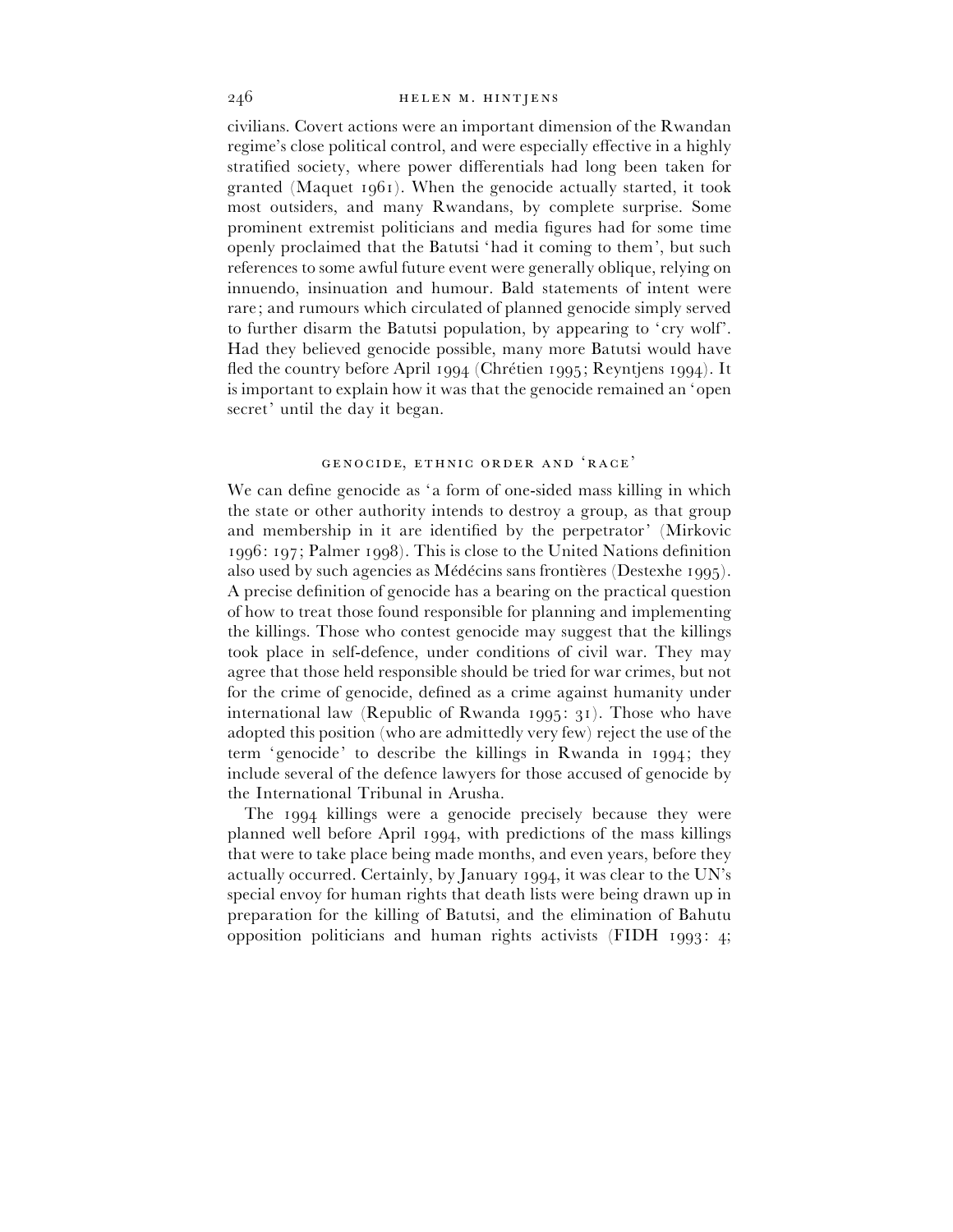Reyntjens 1995: 59). From 1992 onwards, members of 'Hutu power' militias were being trained in techniques of hunt and destroy operations, rather than in open armed combat. The regime in power in Rwanda during the early 1990s, along with its regional and international allies, was fully responsible for the genocide of 1994.

This article will attempt to demonstrate that this genocide represented a last-ditch attempt by an increasingly autocratic and unpopular regime to cling on to state power, whatever the costs for the population at large. In no sense, therefore, was the genocide the result of spontaneous fighting between two competing castes or ethnic groups. The majority of those killed in Rwanda in 1994 were 'the small rural Tutsi from the Hills [who] were in no way different from their Hutu neighbours' (Prunier 1995: 249). Since at least the 1950s, average Batutsi and Bahutu have been identical in the language they speak, in their religious beliefs, in their educational and income levels, and in the acres they farm and the number of children they bear. Both in height and looks, differences between Bahutu and Batutsi are not as clear-cut as most historical and anthropological accounts suggest. There is a common notion that it is easy to detect the Bahutu majority and the Batutsi and Batwa minorities on the basis of physical appearance alone.<sup>2</sup> This is certainly not true. During the genocide, for example, frequent 'mistakes' were reportedly made. In addition, the official definition of a person's ethnic identity was traced exclusively through the male line, an obvious weakness given the difficulty of establishing paternity, compared with maternity. Mixed marriages have been common for centuries, particularly in the south of Rwanda, resulting in many people who resemble neither the physical stereotype of the Tutsi nor of the Hutu.

After independence, those officially classified as Batutsi were subjected to strict quotas in secondary and higher education, and in public employment. For Batutsi women, there was now a strong incentive to marry a Bahutu man, so that one's children might escape such tight controls. Never physically segregated or ghettoised, but living in dispersed housing amongst Bahutu, the Batutsi were made to feel disadvantaged, and constantly reminded that they were erstwhile exploiters, who were lucky to be left in peace to get on with their business. Historically, the Batutsi aristocracy certainly considered themselves inherently superior to the Bahutu, and this notion extended to the poorest Batutsi (a situation which persists even today in neighbouring Burundi). Even before independence and the removal of the monarchy, there was no significant economic difference between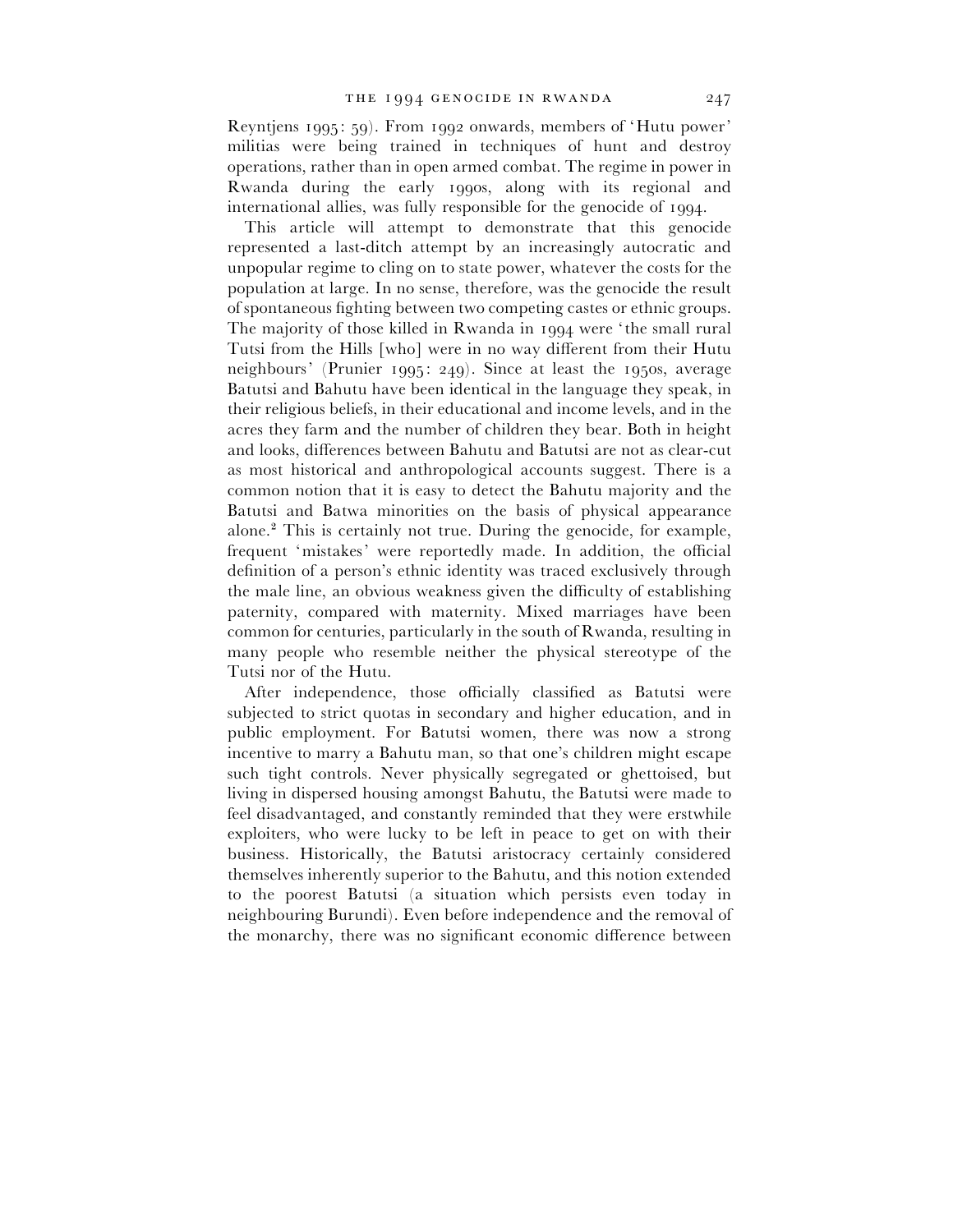Bahutu and Batutsi (Prunier 1995: 50). After independence, Rwandan Batutsi came to be confined to a strictly limited sphere of influence, as the Bahutu elite gradually took over the reins of power from the Batutsi monarchy and the Belgian trusteeship power.

From the start of the genocide in April 1994, the international media tended to portray the genocide as resulting from ethnic tensions. Domestically, the official line was that killings were the result of clashes between the Rwandan Patriotic Front (RPF) and the Rwandan Armed Forces (FAR). State propaganda was designed to raise the hackles of the Bahutu population, and, during the early stages of genocide, there was little evidence of overt hostility from Bahutu towards their Batutsi neighbours and relatives. Such hatred and fear was sometimes latent, and could be manipulated, but more commonly it was deliberately created in the context of well-prepared massacres. Among the thousands of ordinary Rwandans who carried out the genocidal killings, most were Bahutu. There was also a tiny number of Batutsi who had changed or disguised their identity.<sup>3</sup> It should also be acknowledged that many Bahutu tried to protect their fellow Rwandans, Bahutu and Batutsi alike, from being killed. A few succeeded (Mamdani 1996: 23). Neither the RPF invasion in 1990, nor the onset of severe economic crisis in the early 1990s, had provoked spontaneous inter-communal violence between Bahutu and Batutsi in Rwanda. This does suggest that ethnic conflict was quite deliberately engineered in the run-up to the genocide, as attacks on Batutsi increased. By definition, a conscious and deliberate state strategy like genocide cannot be attributed to spontaneous outbursts of mutual antagonisms between ethnic or racial groups. Genocide may well exploit such latent antagonisms, and may create new ones, but it cannot be caused by such divisions.

Both before and after the violence of the  $1959-62$  Revolution, Rwanda had a complex and highly stratified social structure, both in terms of class and status. By the time of independence in  $1962$ , an estimated 10,000 Batutsi had been killed and ten times that number had been forced to flee the country. In spite of the overthrow of the Mwami (king) and Tutsi aristocratic rule, most Rwandans' attitudes to authority changed very little after independence. At least until the genocide, individuals continued to demonstrate quite a remarkable degree of internalised social control in relation to their superiors, and domination was considered the order of the day for subordinates (Lemarchand  $1970$ ). Intense family socialisation, and intrusive state regulations into every sphere of daily life, reinforced this overall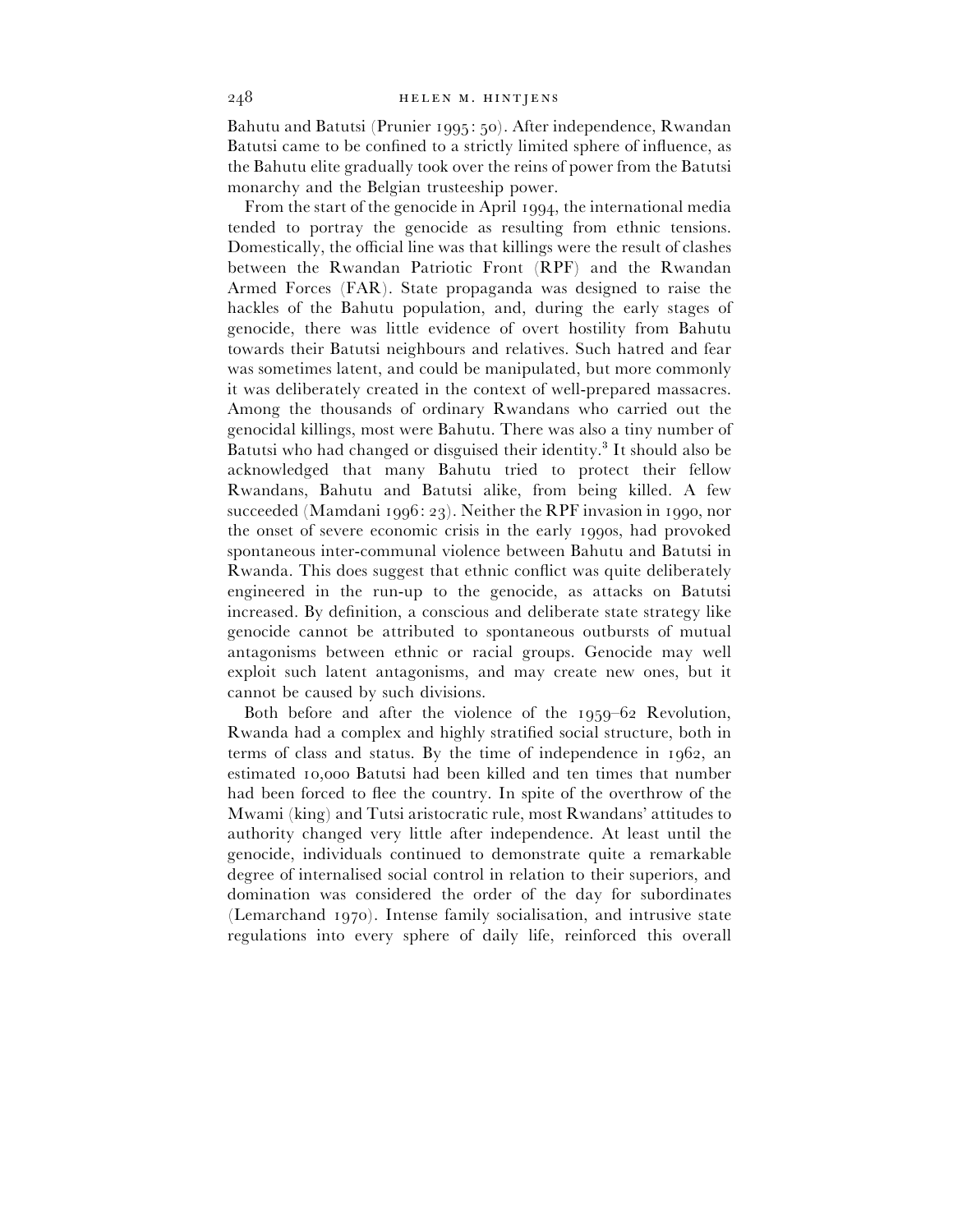impression of orderliness and tight social control. This could perhaps help to explain how plans for genocide were kept largely covert. Such secrecy also facilitated widespread participation in the implementation of the genocide. On their own, secrecy and subservience cannot account for the Rwandan state's decision deliberately to direct organised social and political energies at the specific, lethal goal of Batutsi genocide and killing of Bahutu political opponents. Ultimately, by redirecting the population's strong sense of social solidarity and cultural cohesion towards a common 'racial' enemy within the country, the political architects of the 1994 genocide were to destroy almost totally any sense of social cohesion within Rwanda.

Research into the Rwandan media during the early 1990s suggests that a 'hard core' within the regime, concentrated in the army, did prepare for genocide. This faction feared for its own survival under any power-sharing arrangement with the RPF, and apparently resolved not to give up without a fight to the death. This provides us with the beginnings of an explanation of the  $1994$  genocide: as a stateorganised incitement to violence, imposed through terror and ideology, and directed against the minority Batutsi and their perceived allies among the Bahutu. The main organisers were a northern Bahutu elite, united by their senior positions in the army and the top civil service. The initial goal was regime survival, and the means to achieve this was to be as complete as possible elimination of the perceived ' racial' enemy. Since the genocide, a new goal has emerged: to extend Bantu control (for which read Bahutu dominance) throughout eastern central Africa. The goal had become to oust the Hamitic ' race' (for which read the Batutsi) once and for all from their perceived position of dominance in the region. This is perhaps the single most disturbing legacy of the Rwanda genocide: a sharp racialisation of political discourse, unprecedented in the Great Lakes Region since the early era of direct European colonisation.

# TANGLED ROOTS

The practice of tracing official Bahutu, Batutsi and Batwa identities through the male line was initially an administrative device introduced for convenience by the Belgians in 1933. This method of deriving a single ethnic label for each individual contradicted the complex ways in which social identities were constructed over time throughout the Great Lakes region. Historically, for example, the terms Bahutu and Batutsi were used in relation to each other, and more flexibly than later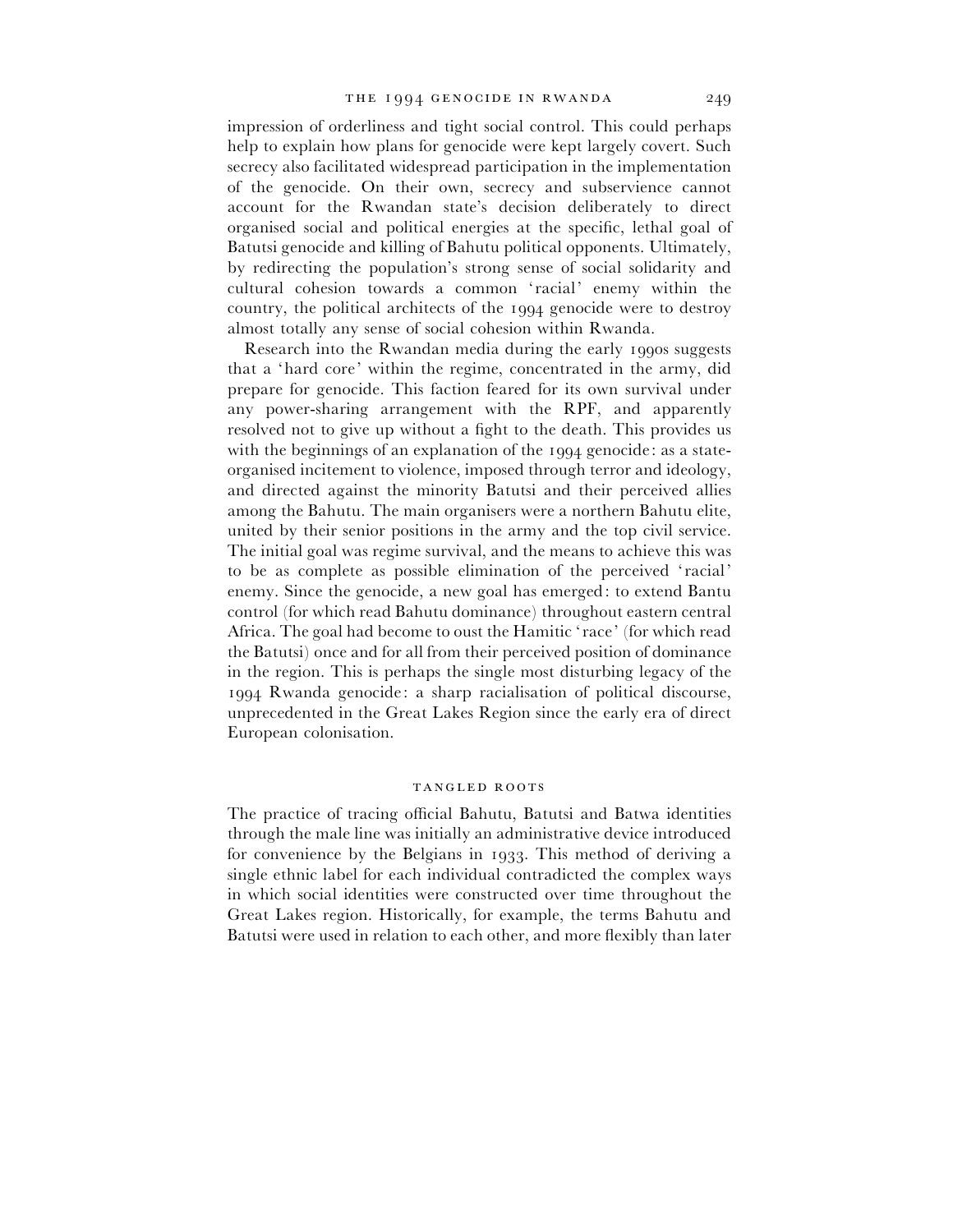came to be the case. It is reported by Lemarchand  $(1996: 9-10)$ , for example, that in pre-colonial Burundi, the same individual could be both Tutsi in relation to clients, and Hutu in relation to patrons. The pre-colonial Rwandan kingdom was divided into more than a dozen clans, each of which included Batutsi, Bahutu and Batwa members. On rare occasions, until the 1920s or so, a man born Hutu could be ennobled and lose his Hutu-ness; Bahutu and even Batwa were very occasionally appointed lords of the land. But Batutsi controlled the corresponding positions of lord of the army and lord of the cattle almost exclusively (see Reyntjens 1996:  $182-4$ ; Maquet 1961: 173-85).

As Albert Memmi  $(1991:31)$  reminds us, 'roots can be very tangled things', something not allowed for in the simple and pseudo-tribal legal classification of identity in Rwanda since colonial times. A fairly flexible use of Tutsi, Hutu and Twa identity categories was replaced with a more rigid ethnic or 'racial' interpretation of such identity groups. This hardening of ethnic boundaries resembled the tribalisation of class and caste relations elsewhere in colonial Africa (Wallerstein : ). Mixed Hutu–Tutsi or Hutu–Twa backgrounds were ignored, although terms such as 'Hutsi' continued to be used informally to indicate the intermediate social identification of mixed Rwandans (and Burundians).

Hardened identity boundaries caused changes in attitudes towards mixed marriages and concubinage, particularly between Bahutu and Batutsi. The subterranean world of inter-group sexual relations started to be more openly and critically discussed for the first time in the runup to the genocide, coming to be regarded as a matter of public concern rather than part of a family's private affairs. During the colonial and pre-colonial eras, concubinage of Hutu women by Tutsi overlords, akin to the European mediaeval *droit de seigneur*, was practised both in Rwanda and in Burundi. After independence, the Rwandan Hutu political elite tended to choose wealthy Tutsi women as marriage partners and mistresses. This provided the new political elite with useful economic ties, but also reinforced an undercurrent of sexual jealousy and resentment among poorer Bahutu men and women. Sexual resentments were expressed in 'ethnic' terms in the media, and jealousy of Batutsi was fully exploited in the hate campaign conducted during the early 1990s. The Tutsi aristocracy's erstwhile proprietorial use of Hutu women was not yet forgiven, and the sin was now seen as compounded by Batutsi women's supposed seduction of Bahutu elite men (Maquet 1961:  $77-80$ ; Codere 1973). The prevalence of Hutu–Tutsi intermarriage and mixing, far from softening attitudes,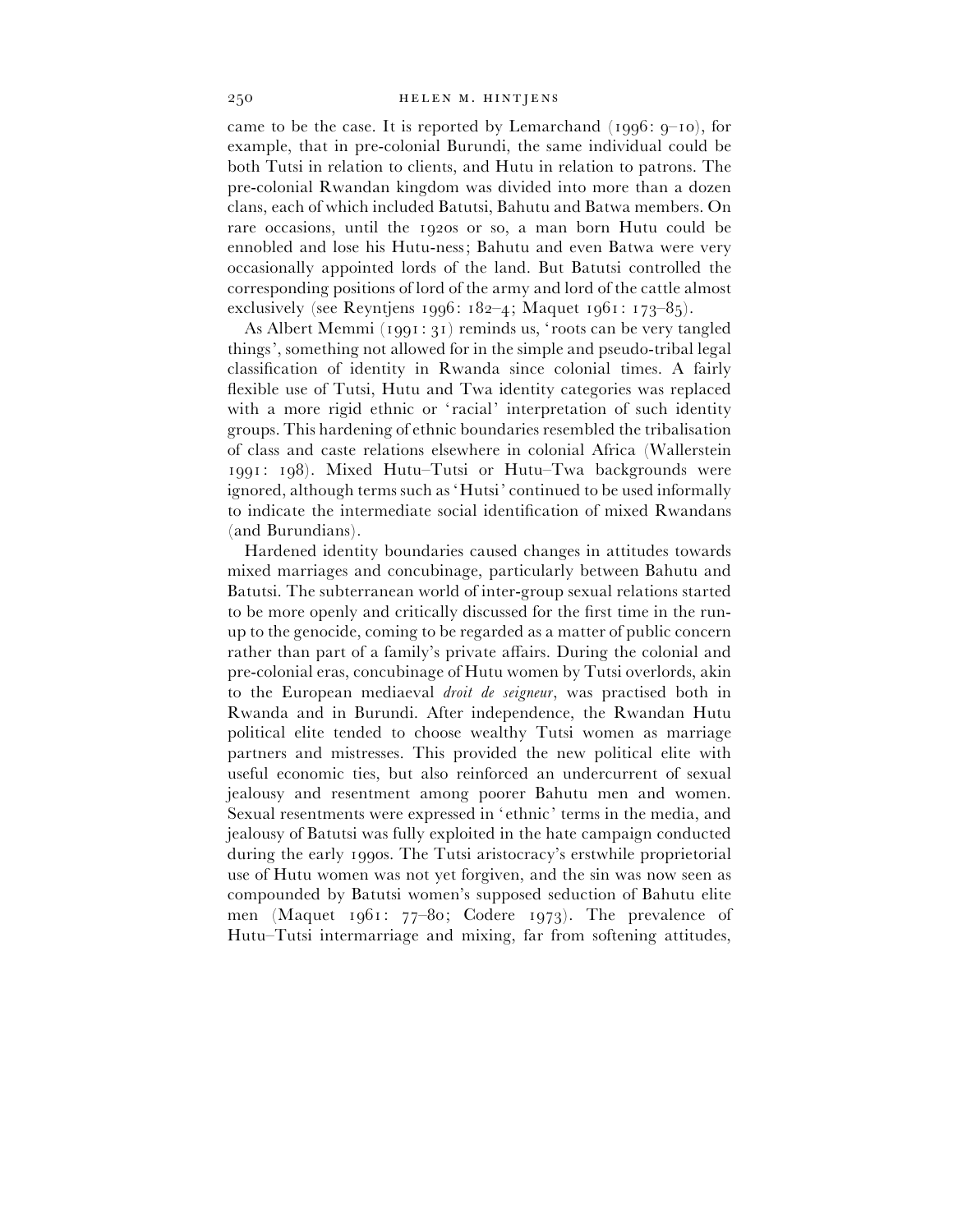served as an excuse for indignation and sentimental appeals to the honest Hutu *volk* not to marry the enemy 'race'.

The notion of two exclusive and incompatible Hutu and Tutsi identities was constructed gradually, by exploiting every possible source of frustration of the Bahutu majority. How such identities came to be perceived as polar opposites, where once they had been based on material relations of unequal but mutual inter-dependence, is an interesting question. The reworking of social identities in Rwanda and Burundi from the early twentieth century appears to be an outstanding example of what Eric Hobsbawm and Terence Ranger  $(1983)$  call the 'invention of tradition'. Lemarchand  $(1996: 30)$  similarly uses the notion of self-fulfilling prophecy to describe the way in which reality in Rwanda and Burundi gradually came to resemble myths of racial incompatibility originating in the colonial period. Myths of racial and ethnic origins can come to be acted upon as if they were true; this does not make such myths any less mythical, but it does give them the power to fashion people's behaviour. This form of power deserves closer scrutiny in attempts to explain the 1994 genocide in Rwanda, and current conflicts in the Great Lakes Region.

As Jean-François Bayart  $(1993: 56)$  suggests, it is important not to exaggerate the importance of the ethnic factor. Such identities may be printed on people's papers, or may dominate people's perceptions of a conflict situation, but they cannot in and of themselves be the root cause of conflict or violence; they are the way that political conflicts are expressed. Ideologies that promote ethnic identities as primordial tend to gain prominence when underlying structural schisms latent within a society become apparent in a way that threatens the position of the political power bloc. In line with this broad approach to explaining 'ethnic politics', I will try to show that genocide in Rwanda was caused not by ethnic conflict as such or by external intervention, nor by obedience *per se*, but by a series of state responses to a deeper structural crisis. What Peter Uvin  $(1997)$  has termed the structural violence of the state was mobilised in the economic, political and ideological spheres. In the most profound sense, the genocidal project was a reaction to a deep-rooted crisis of state legitimacy in Rwanda.<sup>4</sup>

A historical account of the influence of German and Belgian colonial rule is part of any adequate explanation of the 1994 genocide in Rwanda. Yet to try to establish what ' really happened', and distinguish this from the 'mythical' past, is a quixotic exercise. Mamdani (1996: ) has expressed this point succinctly: 'much of what passed as historical fact in academic circles has to be considered tentative – if not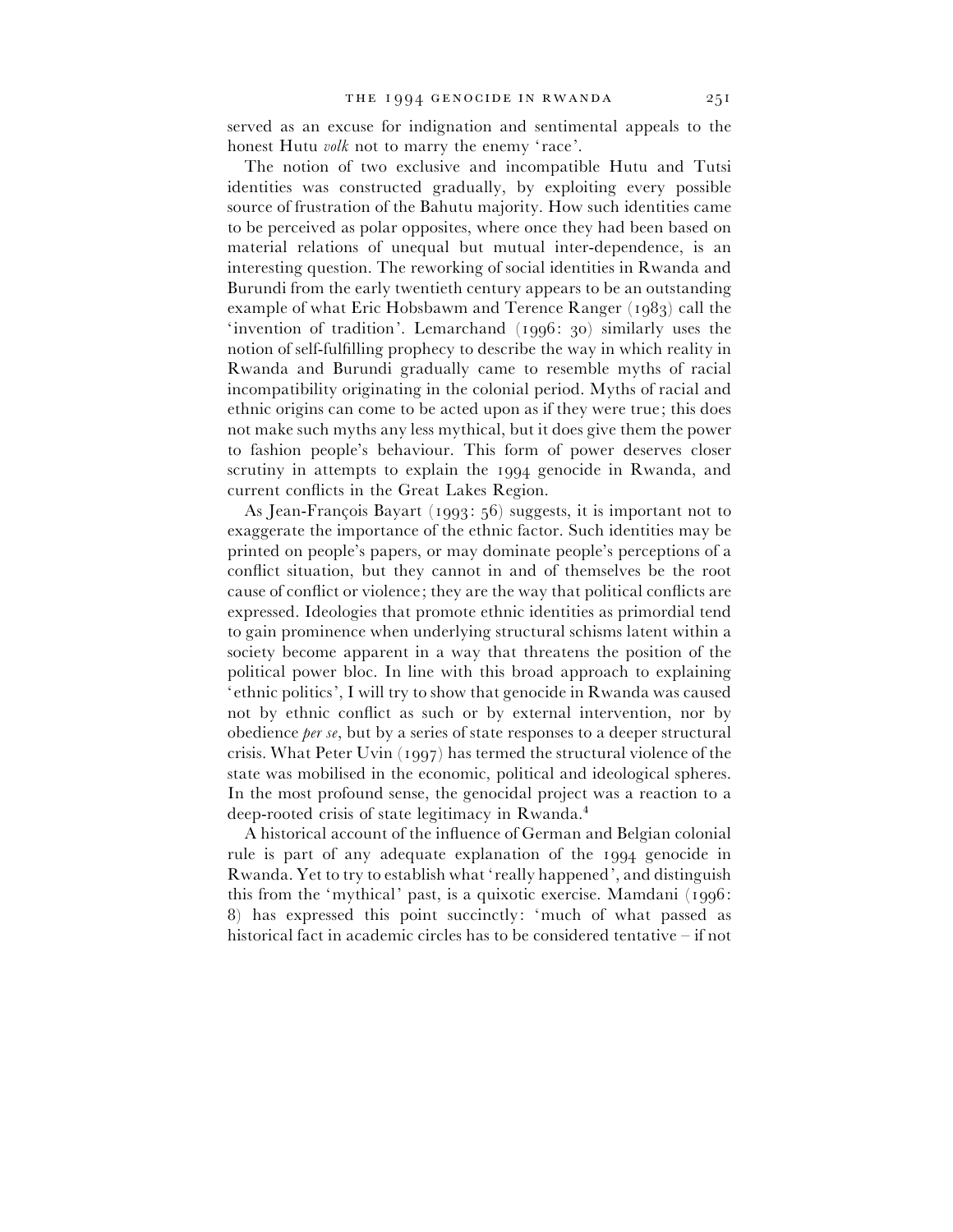#### 252 HELEN M. HINTIENS

outright fictional – as the post-genocidal sobriety compels a growing number of historians to take seriously the political uses to which their writings have been put'. The outlines of some possible explanations can be highlighted, but sharp disagreement will inevitably continue about how to interpret historical accounts of Rwandan socioeconomic and political structures.

## GERMAN AND BELGIAN LEGACIES

One much-disputed historical 'fact' is the migration theory of the origins of the Batutsi, Bahutu and Batwa. According to early German accounts, the tall Batutsi monarchs were supposed to have descended from (Bahima) invaders who came from Ethiopia, or the Middle East, and to have set up relations of dominance over the indigenous (Bantu) Bahutu farmers and the Batwa hunter-gatherers. The immigration of Batutsi was thought to have taken place in the twelfth or thirteenth century. According to this historiography, the Batutsi of Rwanda and Burundi (as well as other groups seen as racially related) are not really indigenous Africans at all, as are the 'Bantu' Hutu and 'pygmoid' Twa. In 1865, the Nile explorer John Hanning Speke first sought to demonstrate the superiority of the 'noble, aristocratic' kingships of the inter-lacustrine zone over the Bantu peoples around them, over whom they generally ruled (Prunier  $1995$ :  $10-11$ ).

Later missionaries and adventurers continued to concoct fantastical theories of the origins of the Batutsi, also known as 'Hamites', descended from the cursed son of Noah. There were gross exaggerations of the physical disparity in size between Bahutu and the taller Batutsi, with the aristocratic minority invariably being compared with the majority of farmers and servants (for such an account, see Gunther  $1955: 672-7$ . The still partly hunter-gatherer Batwa minority group, composing just I per cent of the population, completed the racialised image of a society stratified in terms of status, occupation, physiology, and supposedly in terms of origin as well. Alternatives to the Hamitic migration theories have been proposed to explain the observable (but often greatly exaggerated) physical differences between the three social groups composing Rwandan society. Walter Rodney ( $1972: 134-41$ ), for example, stressed that dietary differences might play a part in creating differences in stature between the aristocracy and the peasantry. Such differences might also reflect the polarisation of a previously fluid and mixed society into a more sharply hierarchical and caste-based set of social structures (see Mamdani 1996).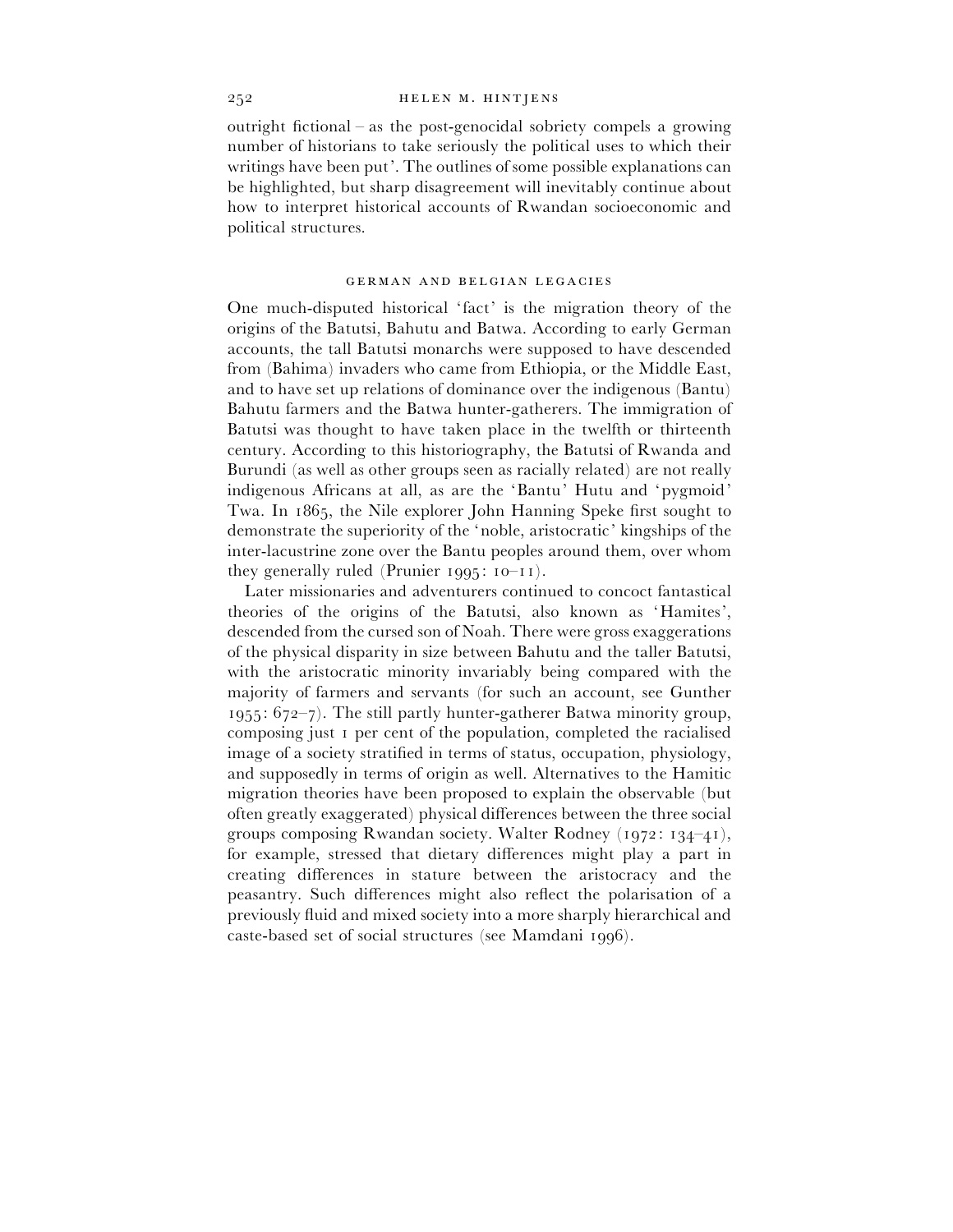During colonial rule, church, school, administration and the army were organised around the assumed racial superiority of the Batutsi. The notion of inherited and immutable inter-racial differences in ability and make-up bolstered what was seen as a pre-colonial 'premise of inequality', on which inter-lacustrine aristocracies had long based their claims to legitimacy (Maquet  $1961$ ). European religious and racial value systems thus came to be superimposed on earlier divine interpretations of the earthly social order. The idea of race lent spurious scientific credence to the idea that Hutu and Tutsi identities arose from separate sources, rather than being part of a single social system of class, status and occupation. In the 1920s, the triple offices of land, cattle and army overlord were combined into a single position, which became confined to Batutsi alone (Codere 1973: 353; Prunier 1995: 45–6). When identity cards were introduced in 1933, this created problems, since it was impossible to know for sure who belonged to which ' racial' group. According to one account (which may be apocryphal), Belgian colonial administrators so despaired of being able to distinguish Batutsi from Bahutu, that they introduced a means-tested system of ethnic identification. Any man with more than ten head of cattle was to be permanently classified as Tutsi, and any man with fewer than ten cattle as Hutu or Twa, depending on their profession (Van der Meeren :  $253-5$ ; Destexhe 1995: viii). Several sources report this as an account of what happened at that time, yet some Rwandans claim it as just another invented historical 'fact'.

Ultimately, colonial institutions based on racial theories of immutable differences proved subversive of Batutsi and monarchical hegemony. The emerging Bahutu elite came to express its search for a political role in racial terms, and Catholicism gave added impetus to this crystallisation of a sense of group oppression and resentment against the Batutsi *en masse*. Subservience to Batutsi overlordship had lost any voluntary character it might have had in the pre-colonial era, and had also lost its ethical and moral overtones as traditional religion had been replaced by Catholicism. Early on during Belgian rule, overt rebellion against Batutsi overlordship was rare, since relations of clientship provided some economic security and protection for many Bahutu. By the 1950s, the prevailing system of 'exploitative reciprocity' had become less reciprocal and more overtly exploitative. Rebellion against forced labour, *ubuhake*, became widespread, especially in Rwanda (Lemarchand 1970).<sup>5</sup> By 1959, when the 'Revolution' started in Rwanda, clientship ties between Bahutu and Batutsi had been emptied of much of their previous economic and ideological content.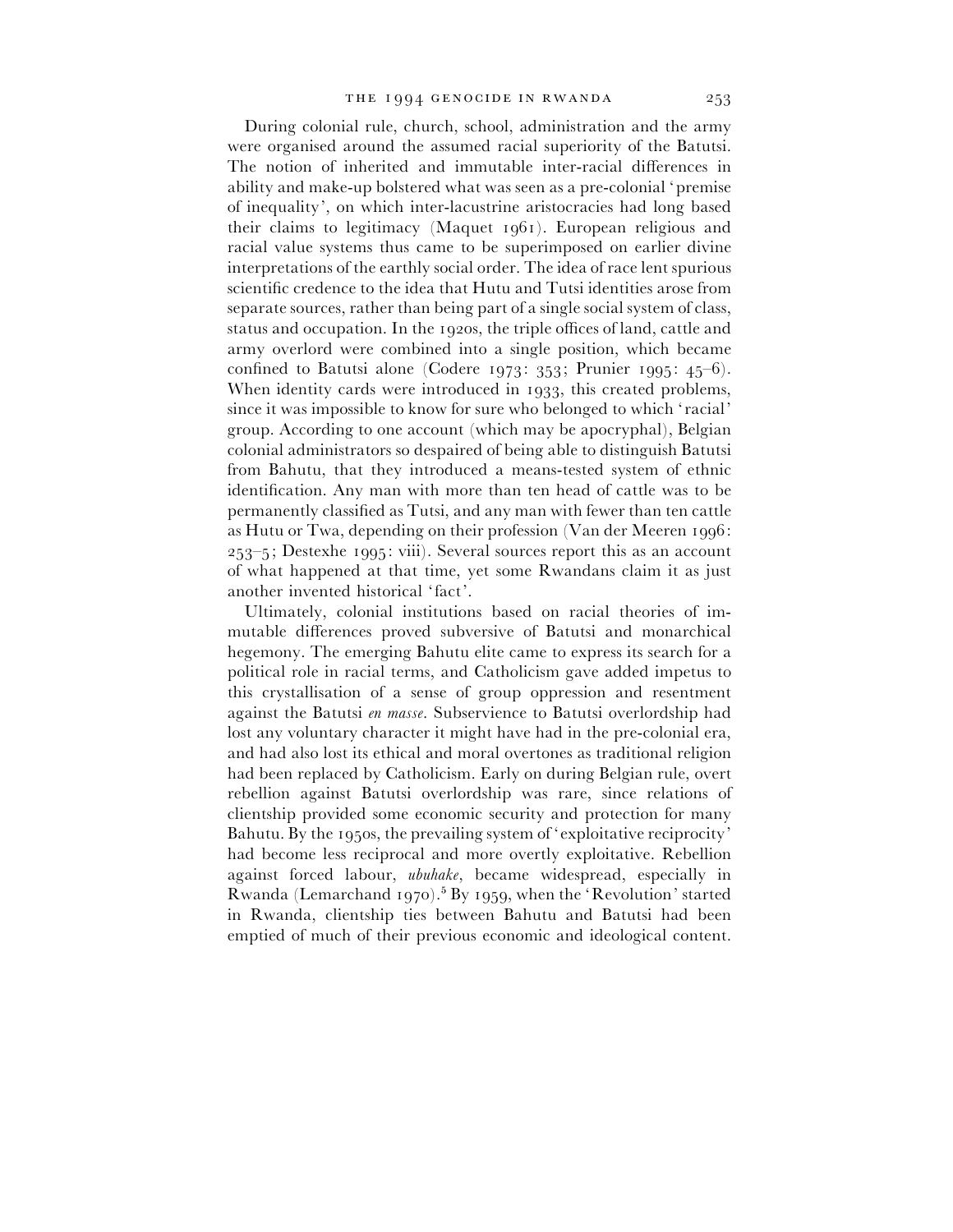Not only were Hutu–Tutsi relations more overtly coercive and exploitative than before, but the Batutsi and the Mwami came increasingly to be identified with an unjust ' racial' social order, which was seen as colonial and therefore as no longer acceptable. In economic terms, as Ian Linden  $(1977: 187)$  puts it: 'The vast interlocking network of relationships in whose interstices Hutu found protection and rose to power was gone', and had largely been replaced by the Belgian colonial economy, geared to coffee production and cash crops.

The Belgians' desire for administrative and ideological simplicity was to have lasting consequences for generations of people living in the Great Lakes region. Most obviously, ethnic markers on all identity cards made it possible to identify Batutsi and implement quotas, and ultimately to implement selective killings (Bayart 1994; Destexhe : ). By introducing Christianity and ' tidying up' Rwandan social groups, Belgian colonial administration cut across mechanisms of social cohesion, including the religious belief system and clan structures. This created a monolithic division between Hutu and Tutsi identities, and started to dissolve the ideological glue of Rwandan monarchical society.

As a new class of educated Bahutu started to demand majority rule and 'racial' self-determination, they were encouraged to do so by a new generation of Belgian officials, clergy and soldiers. An interesting possibility, so far little explored in the literature, is that Hutu–Tutsi relations became a vehicle for inter-Belgian rivalries between Flemish and Walloons at that time (Linden 1977; Braeckman 1996; Uvin ). After the Second World War, many more Flemish officials and priests were appointed to the colonial service. Posted to Rwanda, they tended to identify with the Hutu underdogs against the Tutsi rulers, whom they may have equated with the Walloon elite in Belgium, perceived as snobbish and effete. For whatever reasons, a new generation of Belgian officials and clergy emerged after 1945 and identified more strongly with the Bahutu cause, possibly because of the projection of Flemish feelings of resentment at Walloon domination onto the (completely different) situation of polarisation in what was then Ruanda-Urundi.<sup>6</sup> Not surprisingly, this is disputed by some Flemish scholars, notably Filip Reyntjens.

Gradually, the Bahutu elite came to regard itself as the only authentic indigenous leadership of Rwanda, and the Bahutu as the only true ' sons of the soil'. Curiously, this claim of historical legitimacy ignored the prior claims of the minority Batwa, almost certainly the earliest inhabitants of the Great Lakes area. During the years prior to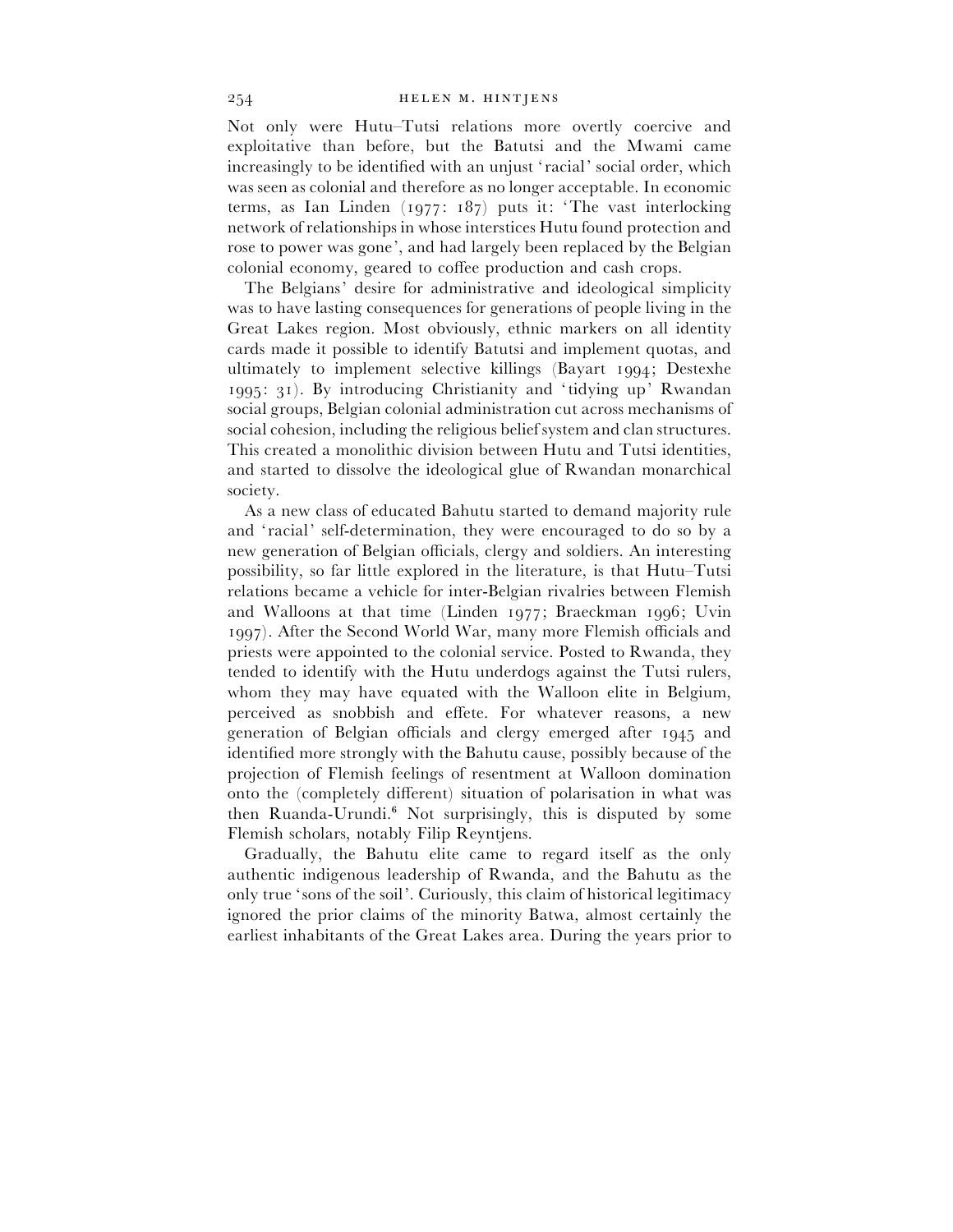independence, the image of the Batutsi had thus been transformed from a proud and noble aristocracy to a lazy, parasitic and cruel pastoral 'race', alien conquerors to boot. The Mwami was deposed shortly before independence in  $1962$ , and from  $1961$  to  $1962$  the Belgian trusteeship authorities oversaw the replacement of half of all Batutsi chiefs by Bahutu chiefs. The negotiated end of Belgian rule took place in 1962, and to the rising Bahutu elite the Belgians must now have seemed like allies in the fight against Batutsi hegemony. It had become obvious by the late 1950s that the Belgians were prepared to abandon their erstwhile Batutsi allies to their fate. The coloniser now championed the cause of the 'little man', the Bahutu majority (Lemarchand 1970: 179; Linden 1977: 220-8). Political opportunism and growing fears of Tutsi radicalism and pan-African nationalism no doubt prompted this line. The net result, as Uvin  $(1997: 94-6)$  argues, was that another tribe, the fourth tribe of the inter-lacustrine area, became the only social group not to suffer from the violence that preceded independence. This was the white tribe, the Bazungu.

At independence, Rwanda's Hutu elite was led by Abbé Kagamé and the future president, Grégoire Kayibanda. The 'Bahutu Manifesto' of February 1957 expressed the Hutu elite's desire to end Tutsi dominance once and for all. This document was fairly moderate, however, since it recognised that poor Tutsi shared many of the problems of poor Hutu; it also included the Twa in its demands for human rights for all Rwandans. However, the Bahutu Manifesto defended the need for racial markers on identity cards, and asked that these be retained after independence as a protective measure (Codere  $1973: 350 - 1$ .

The idea of a hierarchy of races had far more devastating implications in Rwanda and Burundi than could ever have been imagined by the early European explorers and ethnographers who first propounded such theories (Chrétien  $1995: 321-30$ ; Prunier  $1995:$  $7$ – $11$ ). The supposedly foreign origins of the Batutsi, once used to defend their inherent right to rule, were now being used to justify plans to drive them out of Rwanda. A key hate speech was made in 1992 by a leading Hutu power politician, Leon Mugesera, who heralded the genocide when he said that all Tutsi should be sent 'back home to Ethiopia' where they supposedly came from. Their destination was to be reached 'via Nyaborongo (river) on an express trip' (Chrétien 1995: 56; Article 19 1995: 38-40). When the genocide did take place just two years later, tens of thousands of Rwandans' dead bodies did float down the Nyaborongo river, almost all of them Tutsi or part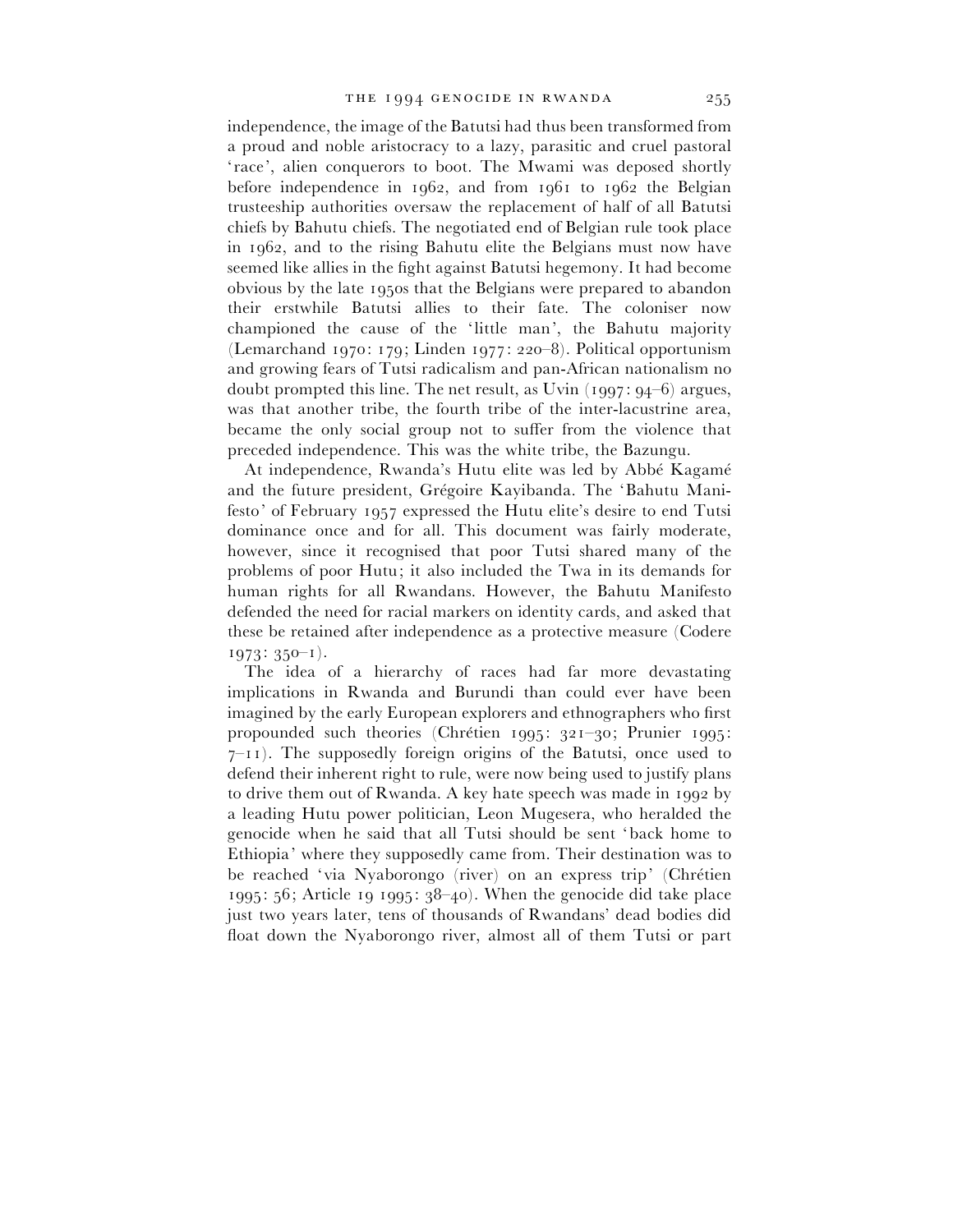Tutsi. Most were buried by Ugandans who recovered the bodies on the shores of Lake Victoria (where it is reported that Ugandans refused to touch tilapia fished in the lake for some years afterwards).<sup>7</sup>

## PLANNING GENOCIDE AS AN ESCAPE FROM CRISIS

The combined impact of the end of the Cold War and of structural adjustment policies has been to further marginalise sub-Saharan Africa within the global economy. Before the mid-1980s, Rwanda's government had managed to avoid becoming heavily indebted. To most observers, it appeared that ' the economy [was] on the whole well managed. The money was stable and levels of inflation, foreign debt and corruption were all low' (Waller  $1996:34$ ). More than 90 per cent of the population lived in rural areas, but even for them Rwanda had achieved impressive levels of services, including drinking water, electricity, primary education and basic health care. By the early 1990s, 70 per cent of the population had access to clean drinking water, there was a good road network in all regions, and local clinics and schools operated in the main towns of each district (Waller  $I_996:$  9).

This situation started to deteriorate when coffee prices fell in  $1986 - 7$ ; receipts from coffee sales tumbled from  $14$  billion to  $5$  billion Rwanda francs in a single year (ACR 1989:B377; Chossudovsky 1997; Prunier  $1995$ :  $123$ ). External debt soon started to accumulate, and this was almost entirely due to unfavourable external conditions rather than domestic mismanagement. Despite this, the solution proposed was no different than for governments that had been blatantly corrupt and incompetent, like those of Zaire or Kenya.

As Rwanda's trade deficit accumulated, existing redistributional and welfare policies came under increasing pressure. These had been based on the construction of social cohesion among Bahutu through the imposition of ethnic quotas, and a high degree of economic control of producers and pricing. President Habyarimana liked to champion the cause of the 'little man'. Although he made a point in his speeches of including both agriculturists and herders in his definition of the little man, he also lambasted parasitic traders and misguided intellectuals who exploited the little man and undermined social cohesion (Newbury  $1992: 193-219$ ; Van der Meeren  $1996: 257$ ). Strict ethnic quotas continued to apply both in the civil service and in education, and the army was almost entirely Bahutu. Reading between the lines of such political rhetoric, the economic crisis was being blamed on a conspiracy of traders, merchants and intellectuals, professions in which Batutsi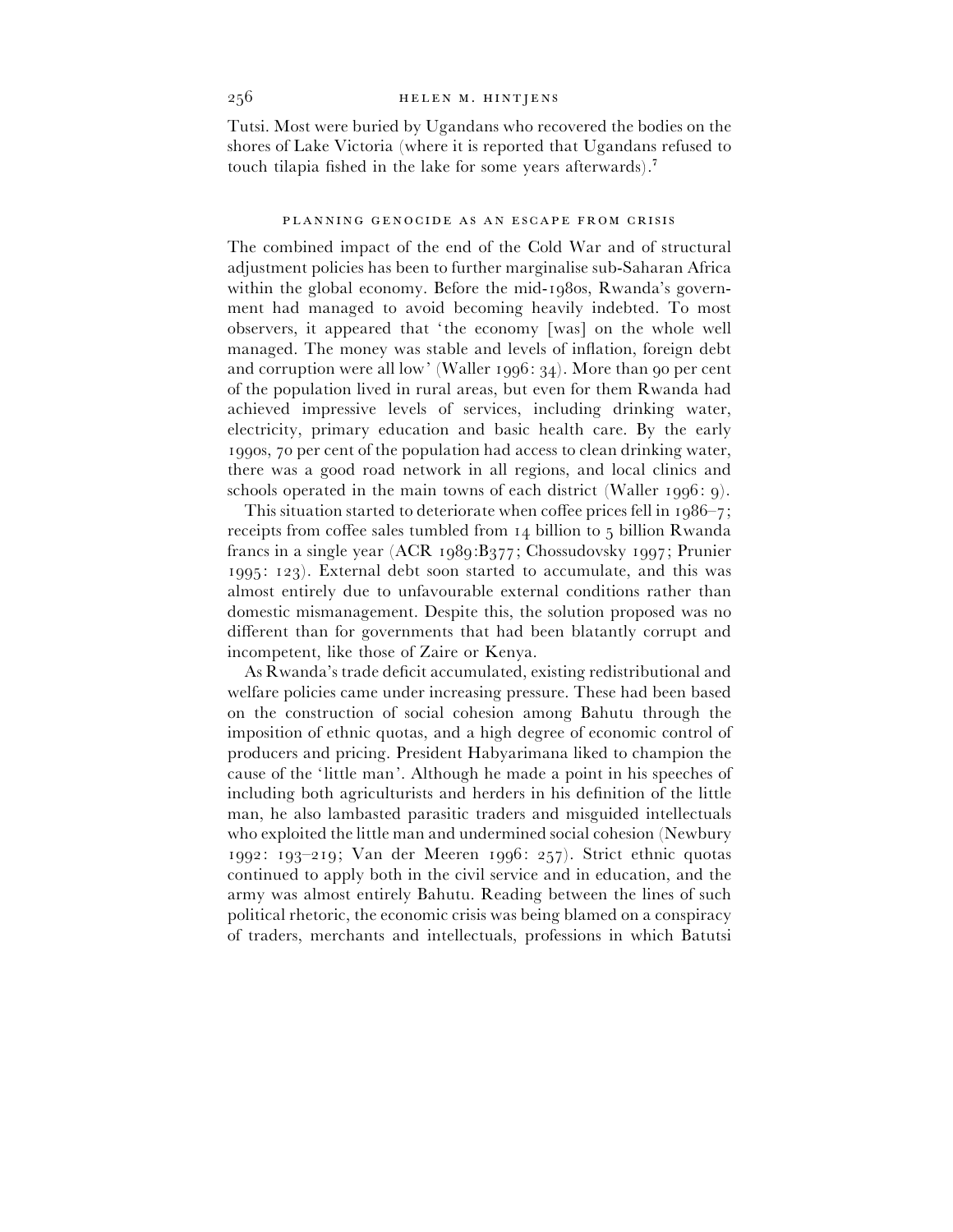tended to specialise. Already, Tutsi economic and professional success was eliciting envy from the Bahutu elite. Until the early 1990s, Batutsi business people were allowed to operate relatively freely in private business and in the professions, but were strictly limited in terms of access to public office or official state employment. An uneasy coexistence had emerged between the political and administrative Bahutu elite and the economic Batutsi elite, but this broke down with the RPF invasion from Uganda in 1990, and the resulting panic among the Bahutu political class.

The RPF invasion also coincided with the start of structural adjustment policies. In June 1990, the government finally yielded to World Bank/IMF pressure to implement a package of structural adjustment measures. Rwanda's national currency was immediately devalued by two-thirds (Waller 1996: 33). There was also famine in the south of the country, and farmers' real incomes, which had already been slashed in  $1986-7$ , were further eroded. Budgetary shortages and high import costs meant that health services could not be maintained, and maternal and infant mortality levels rose sharply (*Le Monde*, April 1994). In the immediate prelude to the genocide, there was a dramatic increase in malaria, combined with severe food shortages and an influx of refugees from Burundi. All these changes dramatically worsened the lives of most Rwandans.

At the same time, something new was emerging as an indirect result of the RPF invasion: a militarisation of Rwandan state expenditure, and growing corruption among the political elite. The army increased in size from  $7,000$  troops in  $1989$  to more than  $30,000$  by  $1994$ , and, in , emergency financial assistance provided to the government to pay for essential food and drug imports was reportedly diverted into arms purchases (Lemarchand  $1994:600;$  Chossudovsky  $1997:118$ ). French military assistance worsened levels of corruption and encouraged further purchases of military hardware at the expense of many basic necessities. There was also a rapid para-militarisation of Rwandan society, with the creation of hundreds of civil defence associations and covert death squads, all dedicated to fighting the RPF and 'their allies' (Human Rights Watch 1994). New forms of army and civilian corruption made an appearance, including drug dealing and money laundering. For example, in the early 1990s, according to Reyntjens ( $1995: 30-1$ ), both the son of French President François Mitterrand, Jean-Christophe, and Habyarimana's son, Jean Pierre, were found guilty of drug trafficking, but neither was sentenced.

By early 1994, agricultural production was in severe crisis and food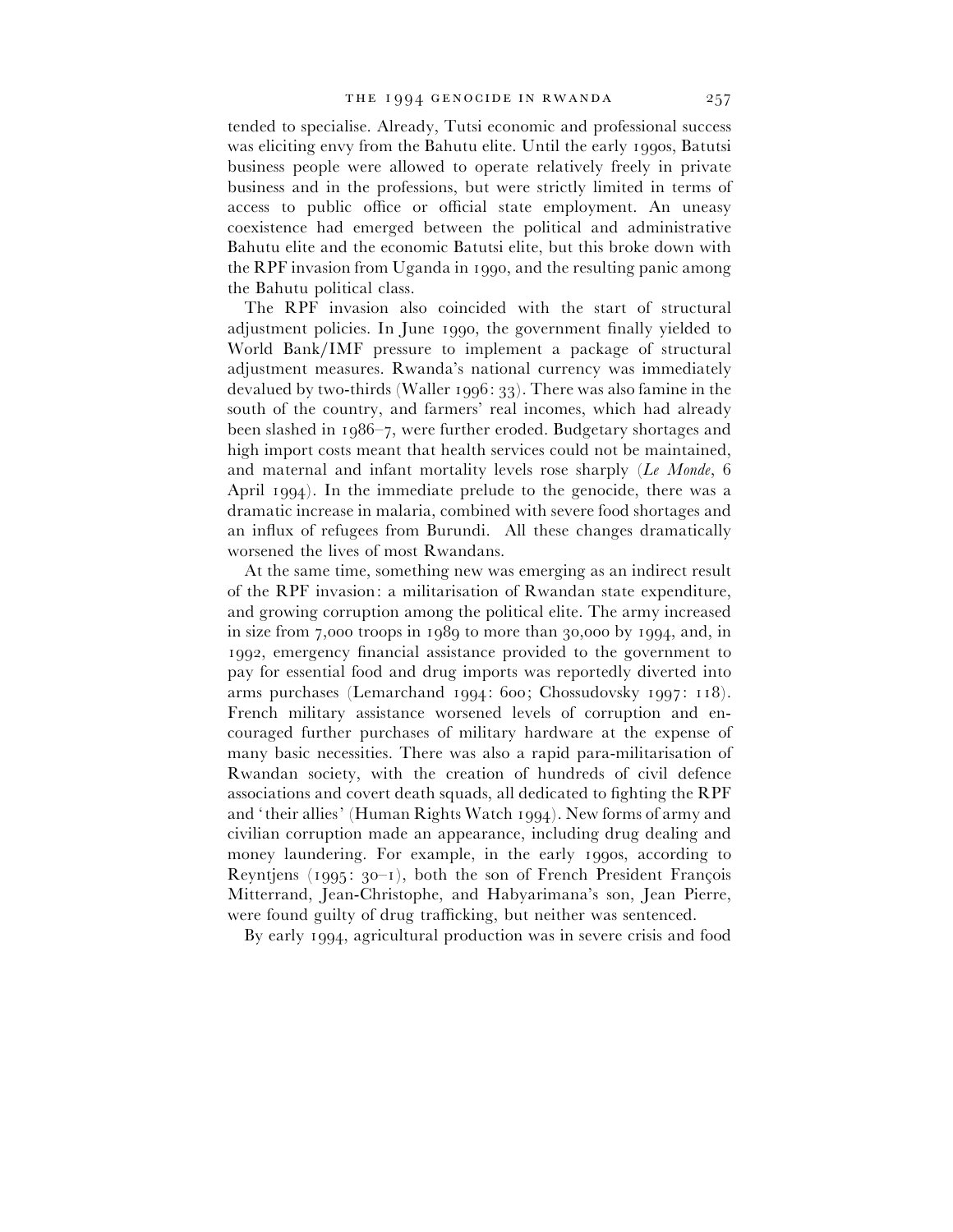production had declined. As food imports rose and the currency was devalued, a trade gap emerged, with export revenue covering barely one third of the import bill. Food was in short supply, but with growing demand from the military, beer production increased (EIU  $1994: 25$ ; Reyntjens  $1993: 701$ . Instead of heeding the critical choices and sharing power with opposition parties, so that funds would be released by the World Bank, extremist politicians and military, as well as some powerful business and media interests, set their faces towards genocide as the only 'final solution' to their problems. The economic impact of genocide was immediately disastrous; killing started in the planting season, with the result that the 1994 harvest was less than half its 1993 level. By June 1994, almost all the cattle in Rwanda were dead (Tardif-Douglin  $1996: 268$ ; Nteziliyo  $1995: 319-38$ ). Replanting started almost at once on return, but farms were in ruins (Pottier  $1996$ ).

The devastating economic consequences of falling commodity prices and IMF and World Bank policies were not confronted, because of feared financial repercussions. Instead the woes of the country were blamed squarely on the RPF and their allies, the Batutsi 'enemy within', who together were charged with full responsibility for Rwanda's woeful condition. As economic and political crisis bit harder, the regime's enemies came to include an ever-widening circle of people, incorporating not only the RPF and all Rwandan Batutsis but eventually all 'moderate' Bahutus, and anyone suspected of supporting the Arusha Accords (Chrétien 1995; Guichaoua 1995; Article 19  $(qq6)$ .

Under the terms of the Arusha Accords, progress was to be made on the democratisation of political life. In early 1994, an Economist Intelligence Unit report  $(1994: 24)$  emphasised the high cost if the government failed to comply: 'while there is a political stalemate, Rwanda cannot access the  $\gamma$  am due to it under the Structural Adjustment Programme, due to expire on April  $23'$ . The imposition of such rigid political conditionality on Rwanda's government hastened moves towards a violent 'final solution' to the country's severe socioeconomic and political problems. Chossudovsky  $(1997: 119)$  has pointed to the irresponsibility of imposing such conditions, given the 'likely political and social repercussions of economic shock therapy applied to a country on the brink of civil war'. The Rwandan government's refusal to comply with the requirements of the Arusha Accords was to have devastating consequences. There were moves to include the political opposition parties in an interim government, but no steps were taken to incorporate RPF forces into the army, one of the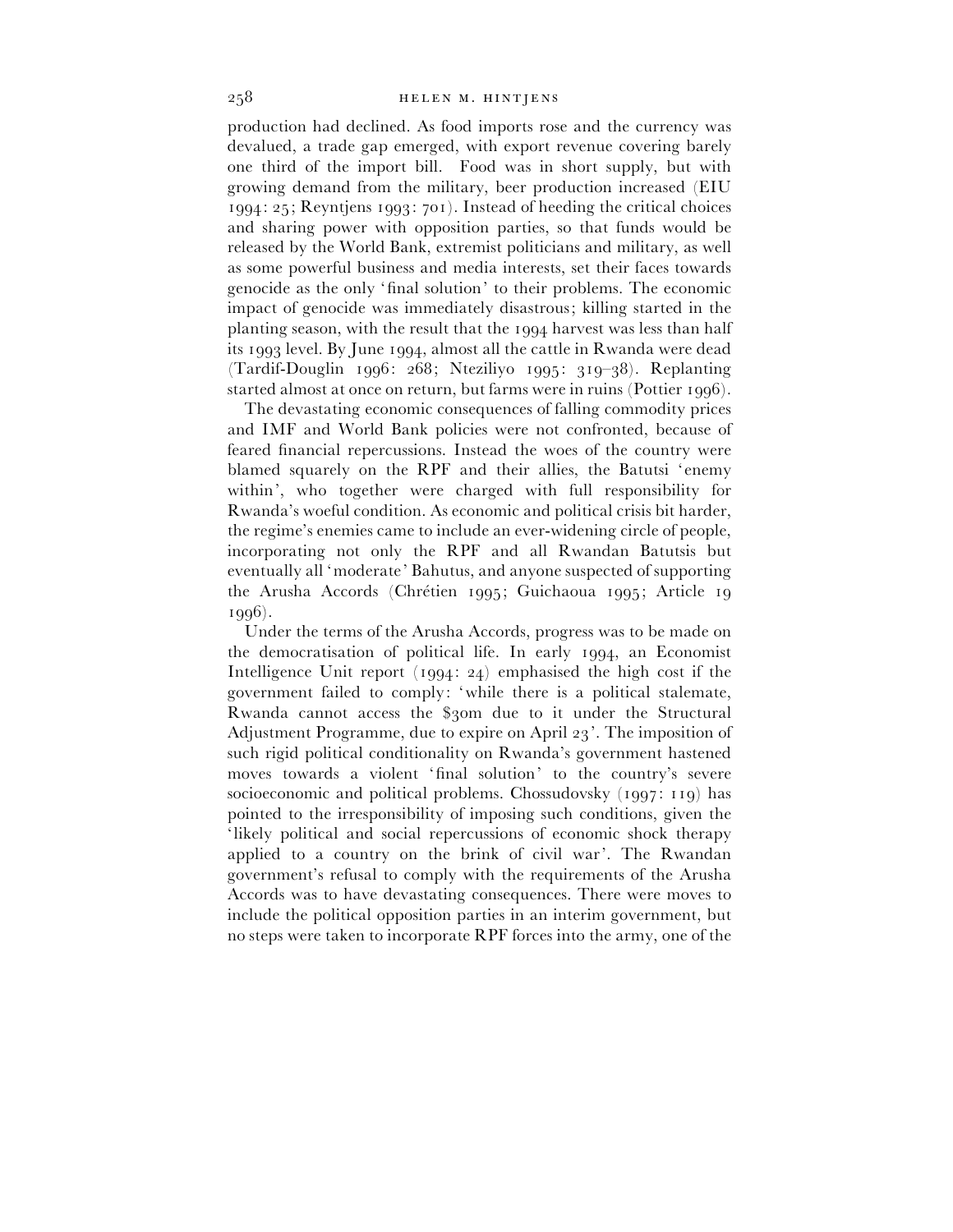conditions of the peace settlement. At the same time, a deteriorating human rights record, and worsening socioeconomic conditions, fed into the growth of domestic political opposition, and it was becoming more and more obvious that the regime could no longer protect or provide for most Rwandans.

## BETWEEN DEMOCRACY AND THE DEVIL

It may be noted that when democratic political reforms were introduced in 1991, political divisions in Rwanda did not coalesce along ethnic lines. Instead, with the dismantling of the one-party state, long-standing tensions surfaced between northern Bahutu elites and those from the south of the country. Southerners generally resented the dominance of a small group of Bahutu northerners in control of the top echelons of the army and administration, whilst northern Bahutu considered themselves purer ethnically, and historically less subservient to the Batutsi than the predominantly 'mixed' southerners. Quotas applied in terms of ethnic origin, but Bahutu from the south were also discriminated against in access to public services and employment. Rwandans from Gisenyi and Bushiru were generally perceived as a privileged elite in terms of their relations with state institutions (see Map 1). This included preferential access to higher education and public sector jobs at a time of shrinking state revenues (Prunier 1995: 123; Van der Meeren 1996: 258).

In this context, a ' small house' (translated as *akazu*) of senior military and civilian officials emerged, centred on the powerful clan of Agathe, the president's wife. The *akazu* started to organise itself politically and militarily in the early s. Claiming historical legitimacy from a long line of independent Hutu kingships located in north-west Rwanda, this group had tight control over President Habyarimana's extensive networks of political patronage. By the early 1990s, *akazu* members had come to dominate the most strategic positions both in central ministries and in regional government. The growing dominance of this small group of Bahutu northerners over every sphere of Rwandan life came to be deeply resented as the economic recession deepened, and this led to an upsurge in support for opposition political parties. There was a rewriting of Rwandan history, assisted by the university history professor, Ferdinand Nahimana. His studies of pre-colonial Bahutu kingships in the north-west of Rwanda provided the intellectual respectability and historical legitimacy that the *akazu* craved, by supporting their claims of Bantu purity (*Independent on Sunday* 8 January 1995; Guichaoua 1995: 610–13).<sup>8</sup>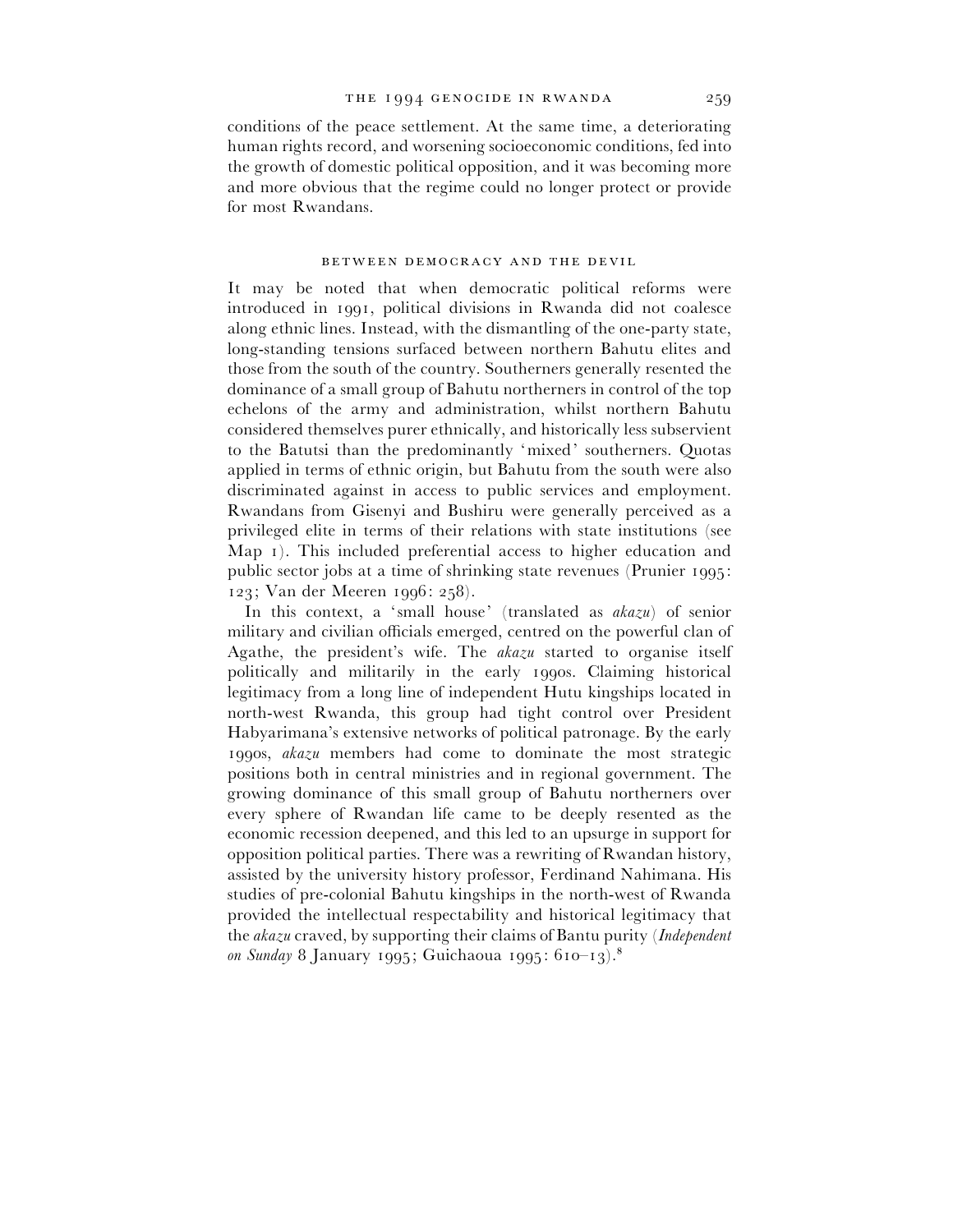MAP I RWANDA

In a letter of resignation to the MRND in July 1992, Christopher Mfizi (appointed by the RPF as Rwandan ambassador to Paris in August 1994, though soon replaced by a more 'loyal' representative) christened the *akazu* and their representatives in the army and civil service 'Réseau Zéro'. The reference seems almost deliberately obscure, since Mfizi borrows a term used by Roland Barthes to describe the written word; without this 'Réseau Zéro' nothing could be expressed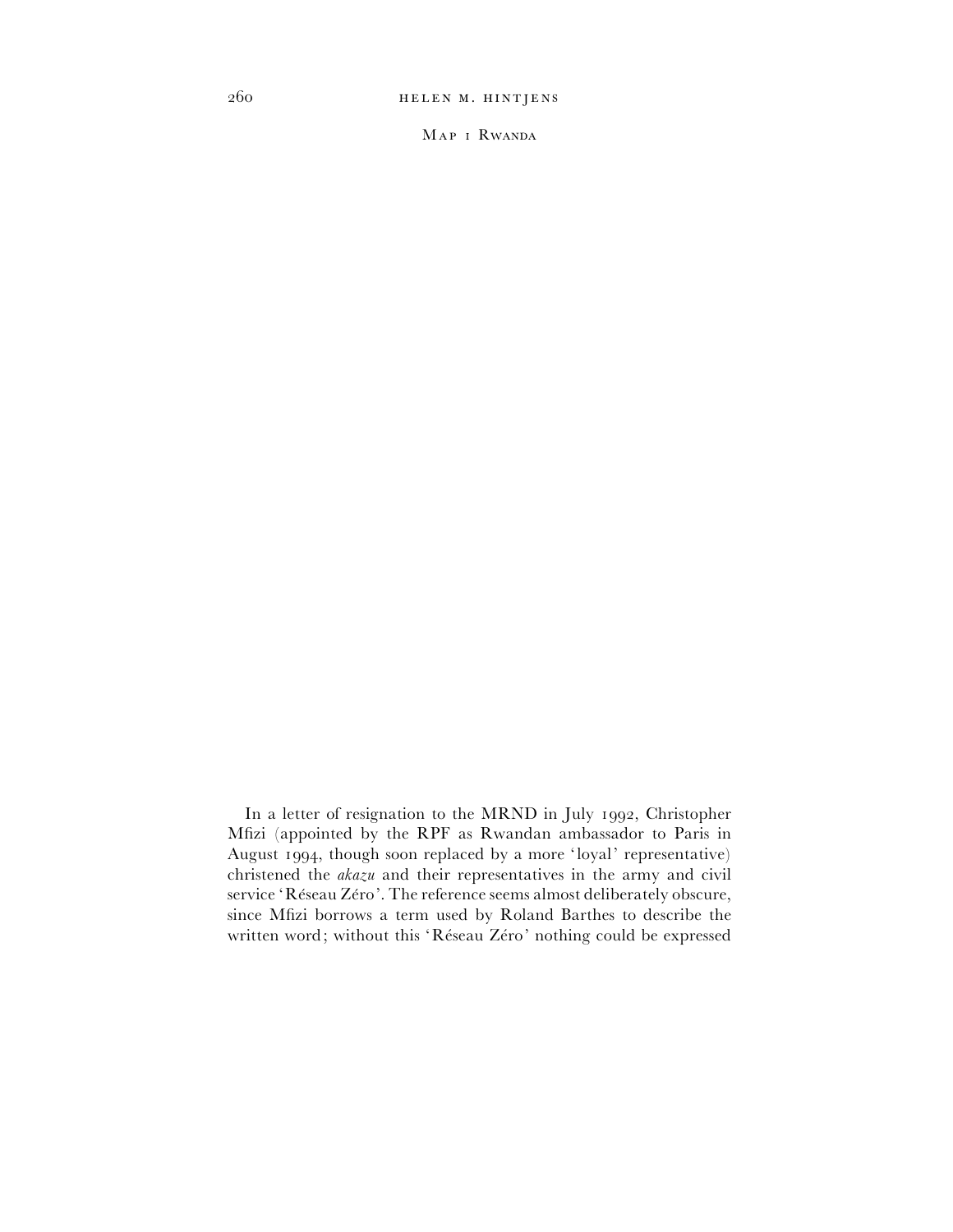and nothing could be said (Guichaoua 1995:  $617-20$ ). The regime's determination to remain in power gradually led to the defensive creation of a ' state within a state', centred on control of paramilitary youth organisations, which operated in tandem with the army and other state institutions at national, district and municipal levels. As the paid militias of young men grew, fewer and fewer Rwandan people benefited from the protection and patronage of the Rwandan state. This created a distinct 'crisis of clientelism', comparable to that identified elsewhere in post-colonial Africa (Allen 1995; Drame 1996).

For the *akazu*, and especially senior figures in the military, the Arusha Accords' requirement that the RPA (Rwandan Patriotic Army) be incorporated within the Rwandan Armed Forces, and be allocated per cent of all officer posts, was seen as the last straw (Prunier 1995: 159–64). This condition was interpreted as openly hostile to the already beleaguered Rwandan regime, in a context in which declining state revenues and job losses raised serious worries about the future economic security of the Bahutu state bourgeoisie. An association of senior military officers, known as AMASASU, violently rejected the Arusha Accord proposals for military integration. This association mainly represented the northern Bahutu officers who dominated higher levels of the military (Reyntjens  $1995: 58$ ).

A vibrant press emerged in Rwanda almost immediately after state controls were relaxed in 1991. Criticism of clannish northern dominance in political life and the army was expressed publicly for the first time. Increasing problems of corruption in the army and civil service were exposed by journalists, often at considerable personal risk (Newbury 1992: 213–15). The 'Gisenyi boys' responded by banning papers, taking them over, and distributing counter-information. A huge public demonstration took place in Kigali in January 1992, calling on President Habyarimana to implement the Arusha Accords. The regime's supporters claimed that the RPF had organised the demonstration, and stated that 'democratisation' was being used as a cover for the restoration of Batutsi hegemony and feudalism (Chretien 1995: 38-55, 258-60). Unless the *inyenzi* (cockroaches) and their allies were defeated once and for all, the old feudal order could come back to haunt the Rwandan Hutu majority. Interestingly, the term *inyenzi* is not as negative as it sounds, and was first used by Batutsi exiles in the s to describe themselves, because of their practice of conducting cross-border raids under cover of darkness.

The myth of an on-going, 'racial' struggle for supremacy was revitalised with a vengeance for election campaigns. Ordinary Bahutus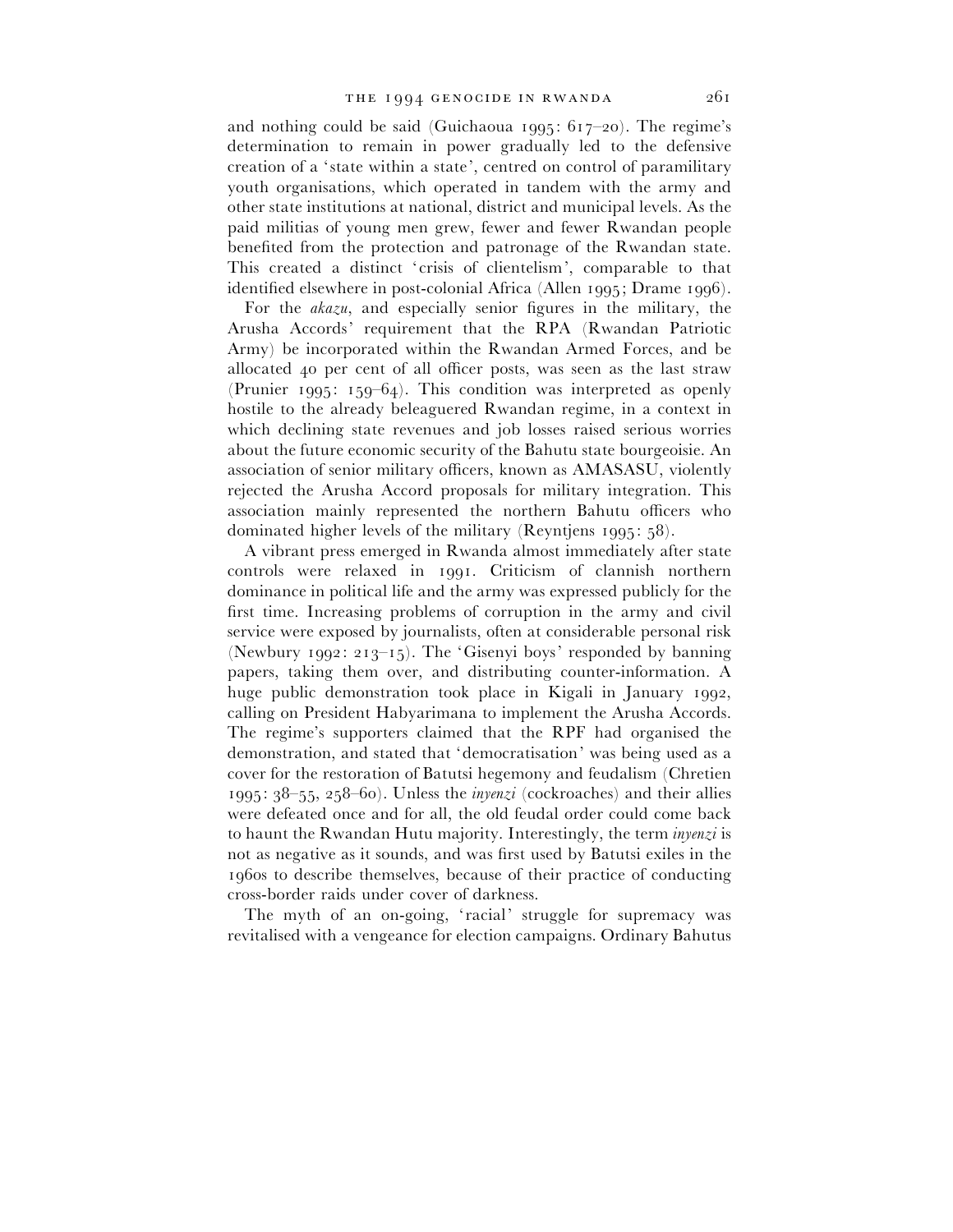who had lived peacefully next to ordinary Batutsis were now expected to realise how dangerous those neighbours could be (African Rights  $1996: 9-15$ . During each election campaign, a cultivated climate of fear undermined most peaceful opposition to the regime, all of which came to be falsely equated with tacit support for the RPF. The Rwandan Tutsi and Hutu political opposition were ultimately to pay the price for this suppression of overt inter-Bahutu political confrontation; their death was the price required to ensure the continued dominance of northern Bahutu elites, and to paper over any inter-Hutu divisions. Religious images of suffering and sacrifice were often invoked in the propaganda around the time of the genocide (Chrétien  $1995$ : ). Southern Bahutu elites and the poor majority were told again and again that differences of class, region and politics were superficial compared with the supposedly profound differences of ' race', which were said to separate all Bahutu from all Batutsi.

As Randrianja  $(1996: 39)$  notes, 'the deepening of Africa's economic crisis tends to encourage a sort of cultural fundamentalism, comparable to other religious fundamentalisms'. Rwanda has been no exception. It was argued that for Bahutu to be safe, all Batutsis had to be removed from society, amounting to a form of political and ethnic fundamentalism. This reduced all social conflicts to a two-dimensional power struggle between two races (largely ignoring both Batwa and Bazungu). Although still expressed mainly in a covert fashion, by the early 1990s, a 'final war' between Tutsi and Hutu was being presented to Rwandans and to foreign observers as more or less inevitable. Such extremely intolerant political discourses were hardened further in response to pressures to democratise, and the regime, which was already economically beleaguered, responded by going on the offensive. Lemarchand's  $(1992: 98)$  warning that 'the movement towards democracy may contain within itself the seeds of its own undoing' seems prophetic in the case of Rwanda in the early 1990s. Under the terms of the Arusha Accords, a transitional government was due to have been installed in Rwanda on 8 April, the day after the genocide started. The UN mission installed in the country was due to leave on April, the day before President Habyarimana's assassination. It does seem that the genocide was very carefully timed.

## **BLAMING THE VICTIMS**

Any attempt to defend the indefensible requires a demonstration of the unreasonableness of the enemy, or some kind of evidence that the other side's evil designs justify a decision to pre-emptively harm them first. In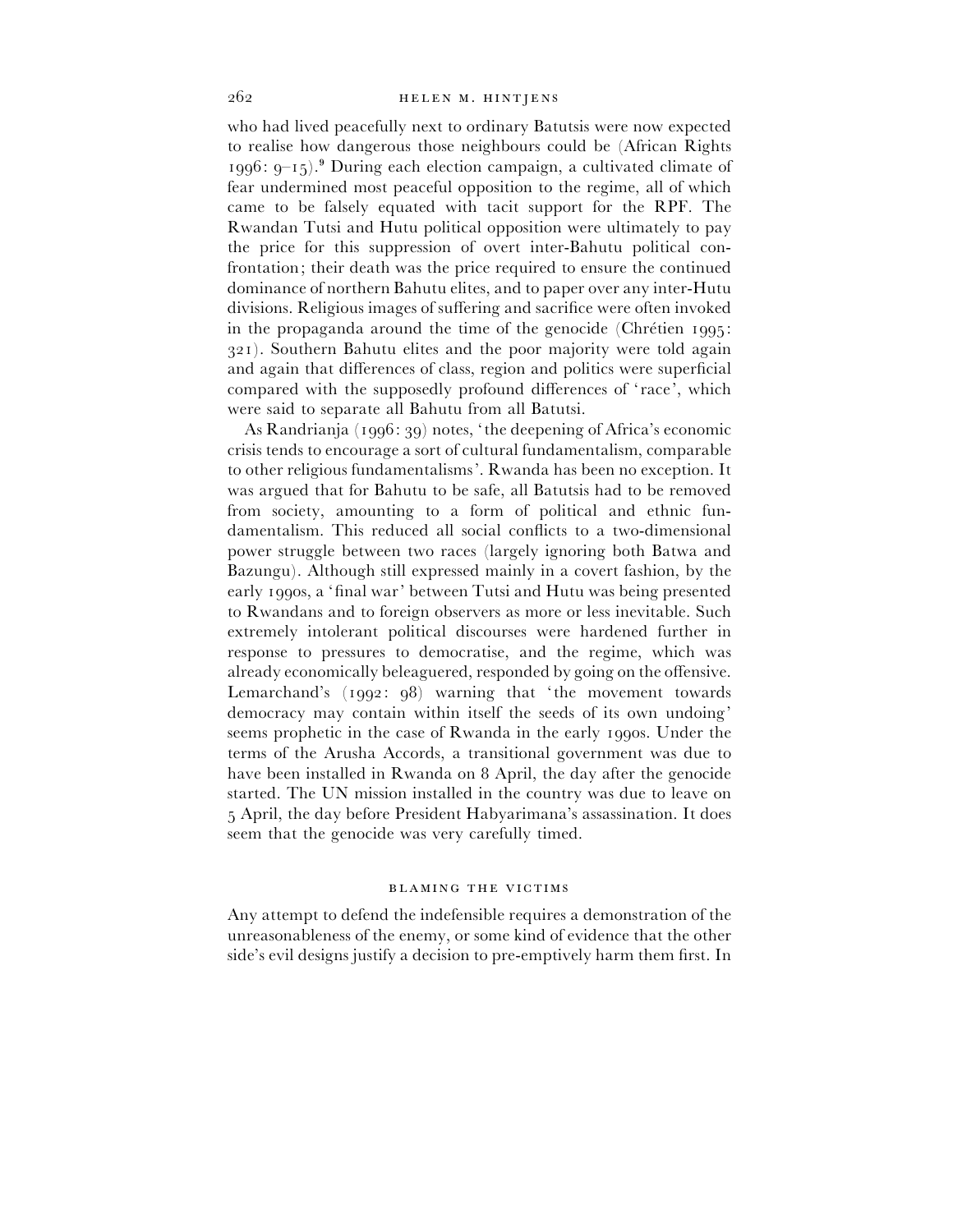Norman Cohn's (1980) words, such myths about the enemy can ultimately come to act as a 'warrant for genocide'. 'For injustice to be acceptable evidently it must resemble justice' (Moore 1978: 55). Even the most fundamentalist and exclusionary movements claim to be acting in self-defence. This explains why, so often, ' the party which seeks to take power by instituting and legalising exclusion, expulsion, segregation and [even] extermination, claims to be a victim itself' (Guillaumin  $1990:9$ ). The Rwandan political elite used the supposed genocidal schemes of the enemy to transform an unpopular but relatively successful group into scapegoats. On Rwandan Batutsis' heads were heaped all the evils of the colonial era, and all the problems of the years since independence, including the economic and political crises of the 1980s and 1990s. The supposed evil intentions and revanchist designs of the Batutsi enemy, both within and outside Rwanda, were seen as the reason the country was not flourishing.

Under increasing pressure, the *akazu* elite and their political allies in Rwanda revived and elaborated a conspiracy theory known as the Bahima conspiracy. As early as the 1970s, it had been claimed that Burundian Batutsi had elaborated a plan, known as the Simbinaniye}Micombero plot, to kill off enough Hutu to ensure a Batutsi electoral majority (Lemarchand 1996:  $27-8$ ). Reminiscent of the fabricated Protocols of the Elders of Zion during the early twentieth century, the Bahima conspiracy myth lent a spurious justification to plans for genocide of the Batutsi. It was claimed that Bahutu would be slaughtered, or at least recolonised by the Batutsi, unless drastic action was taken to make such an outcome impossible (Chrétien 1995:  $141-208$ ; Thibon 1995). The enemy was accused of plotting genocide themselves; wholesale slaughter of all Bahutu was said to be on the cards, unless some drastic preventative measures were taken beforehand. Just as the Nazis had done in Germany before the war, extremists in Rwanda 'started with the fiction of a conspiracy and modelled themselves, more or less consciously, after it' (Cohn : 193).

Since the entire Hamitic or Bahima race was seen as being in cahoots, it did not matter to the Rwandan regime that there was no significant evidence for the existence of such a plot. The peaceful, humble and hard-working Bantu race, of which the Bahutu were the proud representatives, had to be defended from the evil designs of the Batutsi minority. This scenario was very effective in removing responsibility from the perpetrators of genocide, and placing responsibility for killings onto the victims, a process that can be described as victim blaming. In other words, this was scapegoating using a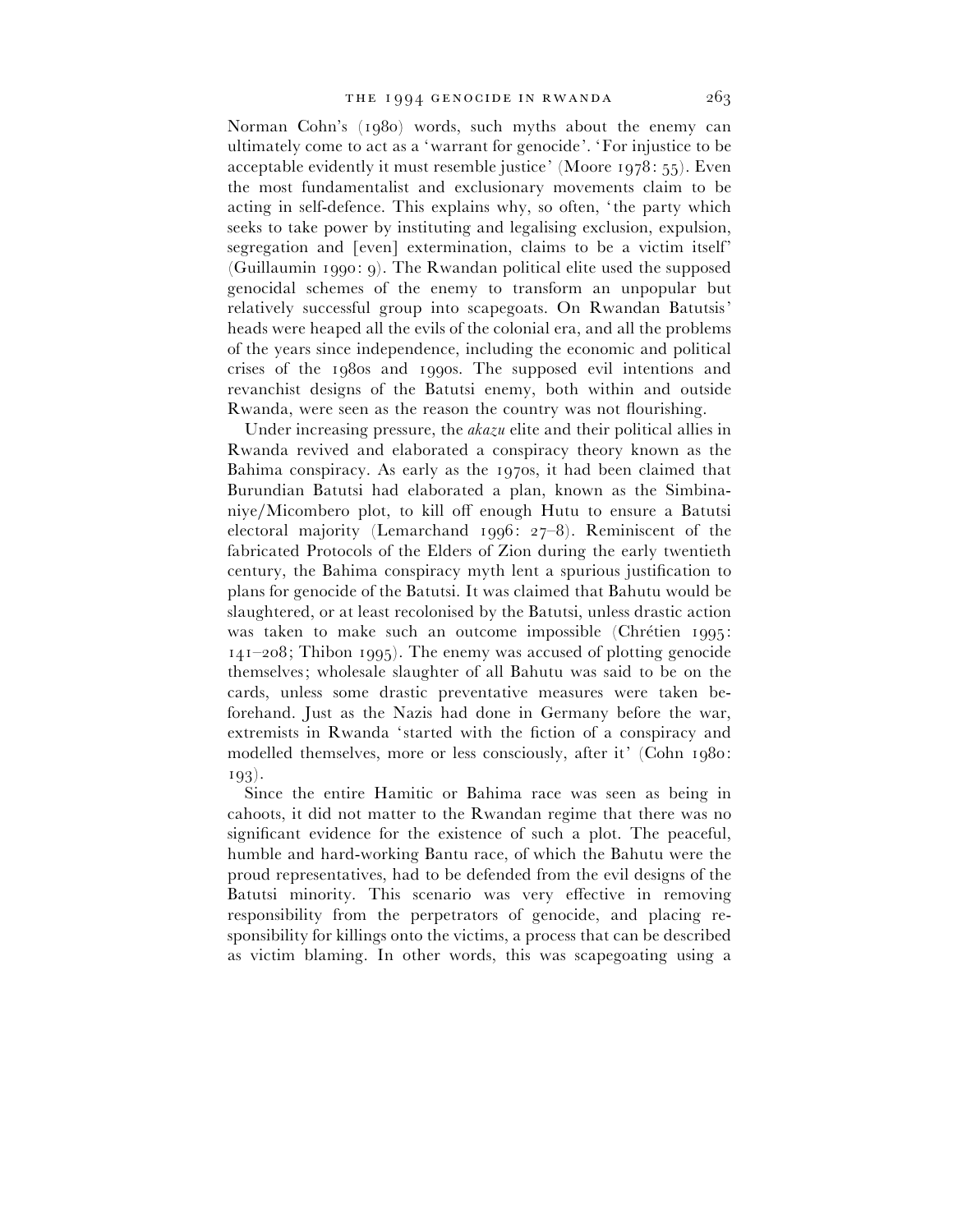fictitious plot as a justificatory device. Genocide plans had nothing to do with 'ethnic conflict'; as Peter Uvin  $(1997:112)$  puts it, 'anti-Tutsi prejudice was a construct of Hutu people [or some Hutu people] and not the objective result of Tutsi behaviour' (see also Destexhe 1995:  $(4.3)$ .

With the opening up of the press, articles and satirical pieces started to emerge which lent credence to the idea of a Bahima/Tutsi plot to dominate the entire East and Central African region. The birth of the Rwandan nation was equated with the revolutionary overthrow of the monarchy in 1959, and all Batutsi were depicted as monarchist revanchists desperate to reverse any gains of the Revolution, and return Hutu people to their subservient role of the past. It was believed that the Tutsi elite were about to fulfil their long-cherished ambition to once again conquer and subjugate the indigenous people of Rwanda, the innocent Bahutu (Chrétien 1995: 142, 164-7). This recolonisation would mean the restoration of slavery, and a return to the unquestionable superiority of the Batutsi overlords over the Bahutu majority; in short, a return to the pre-revolutionary past. In this allegorical account of events, the RPF ceased to be a nationalist military force based on Rwandan exiles, with a socialist political orientation. Instead, it was depicted as a royalist army of pastoralist raiders, intent on restoring feudalism across the entire Great Lakes region (Chrétien  $1995: 253$ ).

All Tutsi were regarded as objective allies of the RPF, on the grounds that they stood to gain if the Bahima conspiracy succeeded. Thus, so long as all Bahutu acknowledged the existence of the Bahima conspiracy, the Batutsi were conveniently converted into enemies of the Rwandan state and its ethnic majority. Opposition politicians and others who spoke up against the ruling Rwandan regime were implicitly part of the Bahima conspiracy, and were a danger to their fellow countrymen and women. According to such false logic, these people were either insane or enemies of Rwandan independence; in either case they were equated with the RPF.

Sexual competition emerges once again as an interesting undercurrent in such victim blaming strategies. There are unmistakable parallels with the sexual obsession of many brands of religious and racialist fundamentalism, not least with Hitler's own obsession with the sexual capacities and appetites of Jewish men and women (Van der Meeren 1996: 256). The fall from grace in the pre-Tutsi Garden of Eden was explained in terms of seduction, both economic and sexual. The 'Hutu desire to own cattle' was the 'fundamental reason for their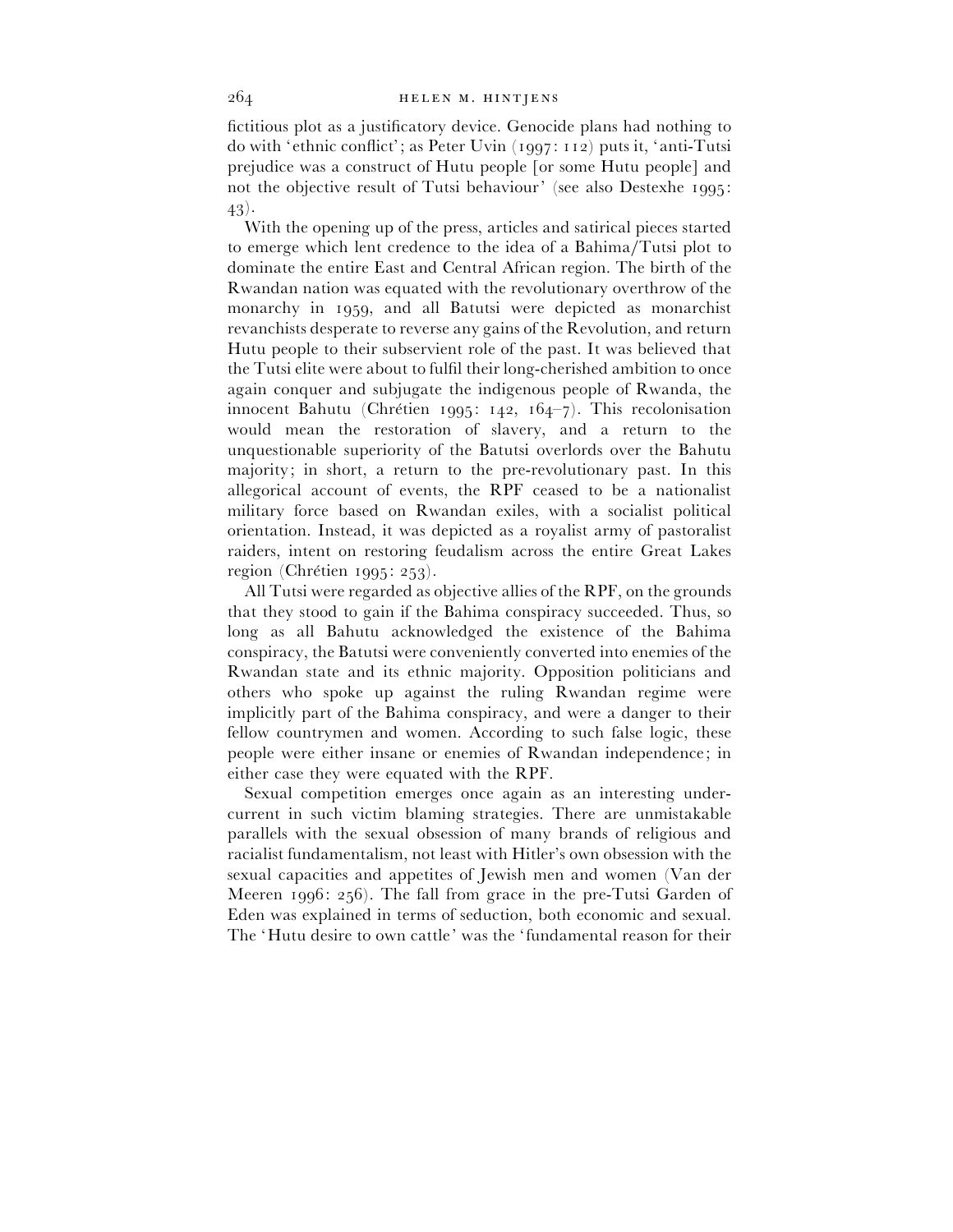subjugation', as was the desire to marry Batutsi women (Louis  $1963$ : 110; also Maquet 1961; Newbury 1988; Lemarchand 1996: 6). In supremacist propaganda, Batutsis are accused of having bought the Hutu's soul, and the majority population is urged to reject contact with the Batutsi and avoid economic, political or sexual dependence on them.

A key document in the Bahima conspiracy theory is the 'Ten Commandments of the Hutu', first published in the Rwandan Hutu supremacist magazine, *Kangura*, in 1990 (No. 6, December). Sexual politics were one of the main ingredients in this race hate tract. The first three of the ten commandments proscribed sexual relations between the two 'races' and openly accused Batutsi of using 'their' women to enslave elite Bahutu men. These 'wives' were Hamitic Eves in the Bantu garden of Eden, and it became the duty of every Bahutu woman to rescue her husband, brothers and sons from such women's clutches. The majority was called on to cut off all business ties with the minority, an uncomfortable request considering that President Habyarimana himself had previously enjoyed close and comfortable business ties with wealthy Batutsi Rwandans. Another of the ten commandments required 'Bahutu to stop feeling any pity for Batutsi'; it advised them to seek support from all 'fellow Bantu' people in the Great Lakes region for their racial emancipation. According to the final commandment, anyone who did not agree with all the preceding commandments should automatically be regarded as a traitor.

A parallel document is the parallel '17 Rules of the Tutsi', again published by *Kangura*, this time in 1993 (Guichaoua 1995:  $567-9$ ). This is a hate tract of dubious origin, but has been presented by some reputable scholars as evidence of a 'Bahima plot' in the Great Lakes region (Lemarchand 1996:xvii). On closer inspection, it appears to be a rather opaque hoax. Not only does it call on Tutsi to 'identify all Hutu living nearby', an impossible task in most areas where Bahutu outnumber Batutsi by ten to one. There are also references in this document to 'Uganda' as the Batutsi homeland. This is rather suspect, given that the document was said to originate in Burundi, where Batutsi have few connections or affinities with Uganda. Bahutu supremacists, on the other hand, did see Uganda as the source of the revanchist RPF. Another rule advises all Tutsi to stay where they are and fight to the death. This sounds less like a rule (for which organisation would suggest to its members that they were likely to die ?) than like a piece of wishful thinking by 'Hutu power' propagandists. The document also suggests that Tutsi should kill all Bahutu children,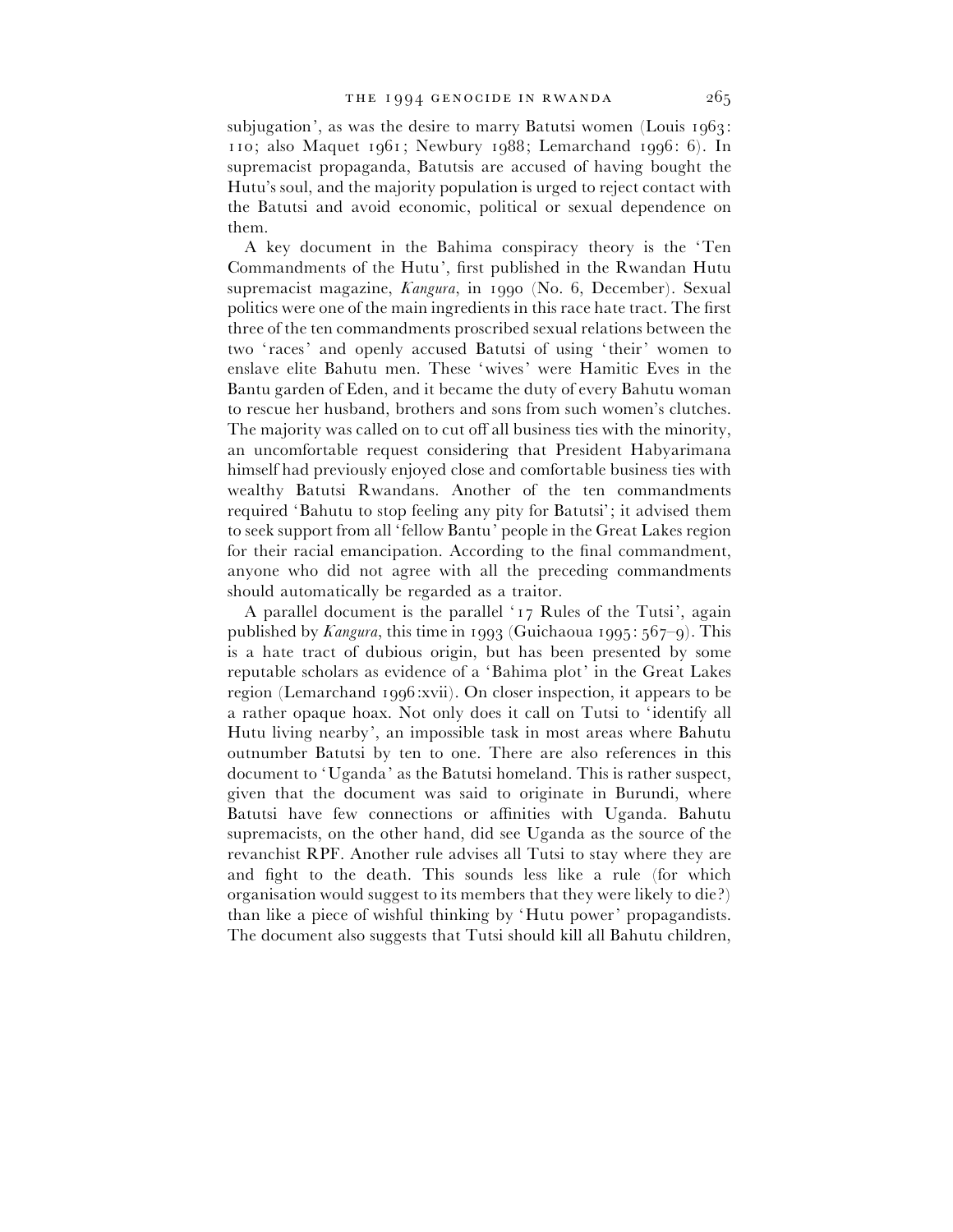something the rules would not mention if they were genuine. Indeed, the idea of killing children was first raised by Leon Mugesera in his famous 'Nyaborongo River' speech of 1992 (referred to earlier in this article), when he pointed out that many of the fighters of the RPF had left Rwanda in the 1960s as small children. Had they been killed in  $1959-62$ , he argued, they could not have returned to fight again (Article  $19 \tlog6: 39-40$ ). All this suggests that the document is a forgery, and may well have been fabricated in order to feed the Bahima conspiracy myth.

According to several sources, fictitious reports were common, both on the radio and in the press. One example was a Rwandan radio report that a human rights organisation based in Nairobi had discovered evidence of an RPF plot to kill prominent Hutu politicians and carry out genocide of all Rwandan Bahutu. The available evidence suggests that this story, and the human rights organisation itself, were complete fabrications (Article  $I_9$   $I_9$  $I_9$  $I_9$ ; Destexhe  $I_9$  $I_9$ ; Even so, another prominent Rwanda scholar, Filip Reyntjens  $(1995: 62)$ , gives this 'news' item credence, and claims that the RPF did indeed plan to kill off Bahutu intellectuals once they took over state power. Mamdani's warning concerning the extreme care that needs to be taken in the Rwandan case, with the use of this kind of 'evidence', is here worth remembering.

The Rwandan regime and its supporters made use of some sophisticated techniques of disinformation, which seem to have been learned from a close examination of wartime propaganda elsewhere. Fictitious bombings of Kigali were staged and reported (EIU 1994: 22; Mackintosh 1996: 45; Article 19 1996: 26). Another uncanny example of this was a story reportedly relayed on Radio Mille Collines during the first month of the genocide, and for which no evidence was ever found. This was an almost exact repeat of a partisan story used in Poland. In this account, a young woman, dressed in white, finds herself alive in a mass open grave, dug by her and her family who have been shot by the RPF (originally by the Allies), and fallen into the pit on top of her. She somehow manages to climb out of the grave, and so shocks the soldiers still gathered around that they do not kill her, but instead ask her to cook for them. Eventually she manages to escape while they are eating and lives to tell the tale (Article  $19 \t{1996}:48$ ). It sounds like a central European fairy tale, and was repeated almost word for word in Rwanda during the genocide. This kind of borrowing of propaganda tales needs further investigation, and is an interesting aspect of the preparation and execution of genocide in Rwanda.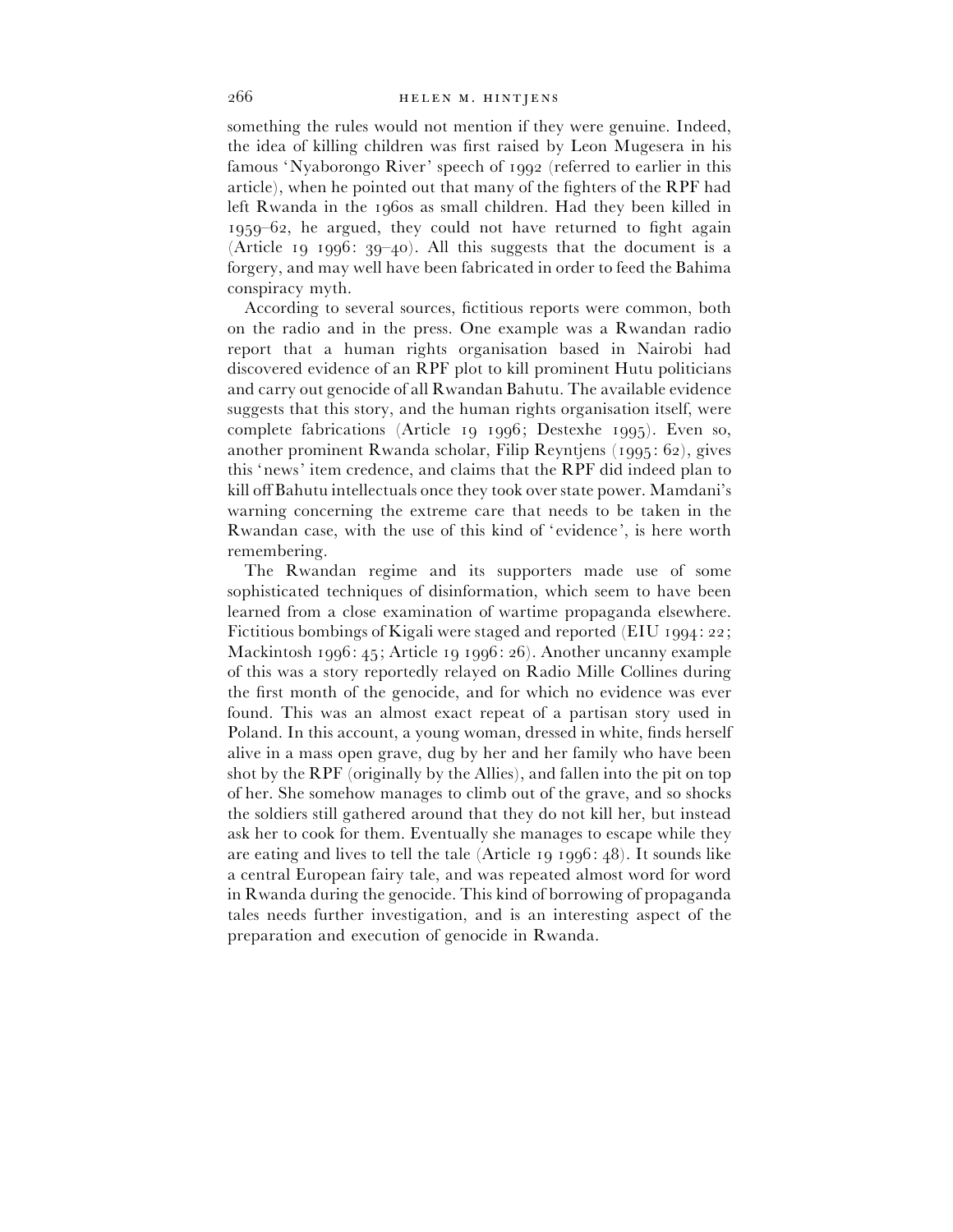Popular music also became a vehicle for ridiculing Bahutus who did not fall in line with Hutu power extremists, or did not sufficiently hate Batutsis. From time to time, government and militia forces staged fake attacks on Kigali in order create panic among civilians and rally extra support for the militias and the extremist Hutu power party, the CDR (Coalition pour la Défense de la République) (Uvin  $1997$ :  $110-11$ ). Such deliberate and calculated disinformation helped create the right atmosphere for mass killings, both in the run-up to the 1994 genocide, and during the genocide itself.

Such propaganda also had the desired effect of shifting the blame for every Rwandan problem onto the RPF and the Rwandan Batutsi, presumed to be its allies. Like other minorities transformed into scapegoats, Rwandan Batutsi came to be held responsible not only for economic recession and political unrest, but even for their own victimisation. The RPF enemy were reputed to behave in ways that placed them outside the norm of humanity; they were depicted as depraved beasts, capable of atrocities of all kinds including cannibalism, rape and other forms of deviance (Chrétien 1995, for cartoons; Oplinger  $1990: 257-8$ ; Storr  $1991: 124, 137$ . They were even attributed magical and demonic qualities. In a manner strikingly reminiscent of Nazi images of Jewish people, the Hutu 'power' press dehumanised Rwandans of Tutsi origin to such an extent that they became hostages to the RPF. In the same way, the Jews had been regarded as victims of a hidden war with the international Jewish conspiracy. As had been the case in Nazi Germany, anyone expressing any sympathy with Batutsi was automatically branded a public enemy (Oplinger 1990: 223; Cohn 1980: 212).

## AN OPEN SECRET

In the run-up to April 1994, although plans for genocide were openly broadcast and written about in the media, a deceptive aura of normality was maintained. The ruling party, the MRND, had changed its initials only slightly in response to the democratisation of political life – from Mouvement Révolutionnaire Nationale pour le Développement to MRND(D), adding *et la Démocratie*. The militias together with the army organised much of the killing during the genocide. They grew rapidly from 1991 onwards, starting off innocuously enough as local football clubs for street children, and patriotic associations for unemployed youth to carry out public works (Reyntjens  $1995: 57-8$ ). Many militias wore authentic Afro-print uniforms, owing much to the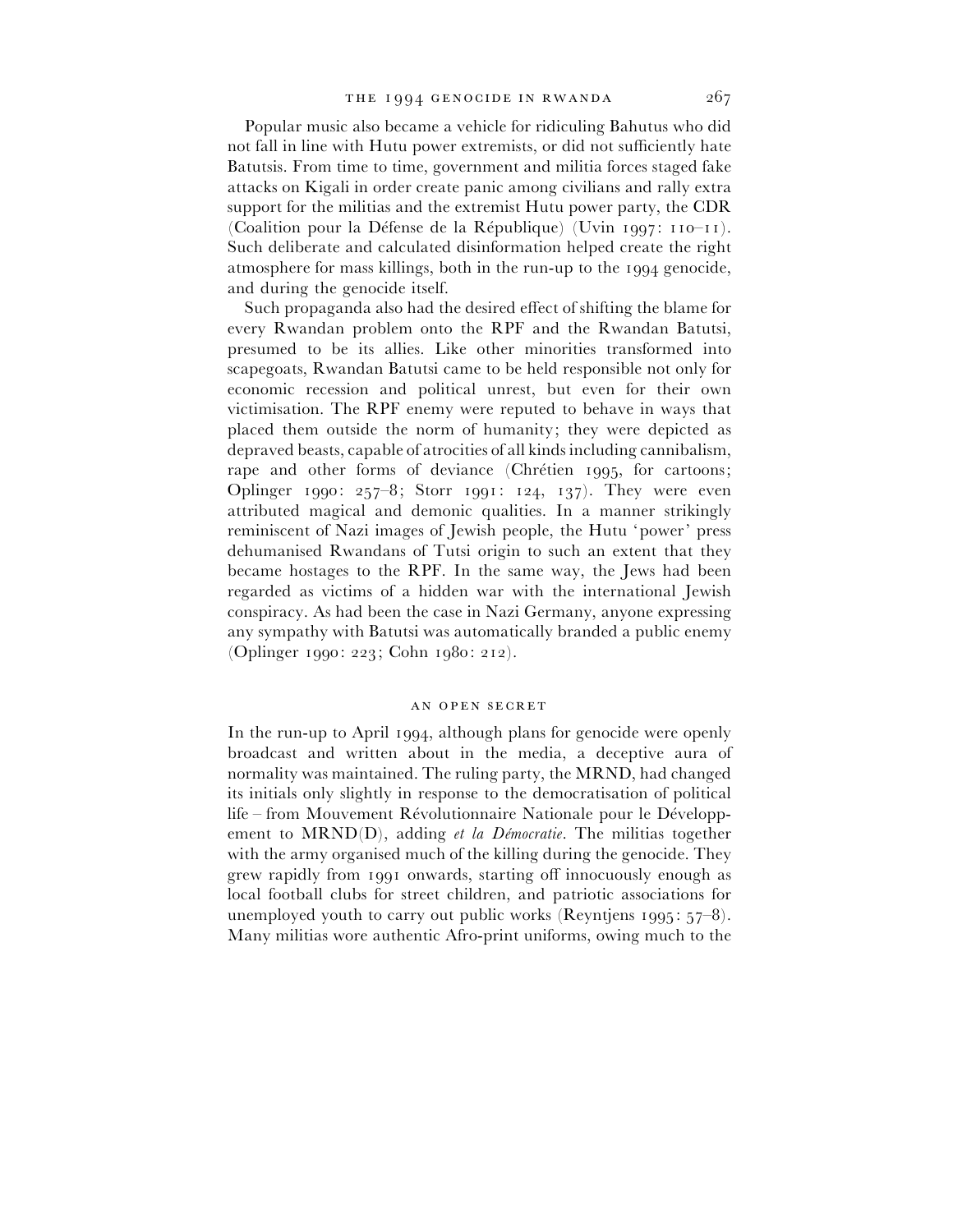*authenticité* of Mobutu's Zaire (Chrétien 1995: 237). The young men in these militias were trained in fighting techniques, which glamorised violence and involved much chanting, somewhat reminiscent of Winnie Mandela's fictitious football club in Soweto. The largest of these militia groups was the *interahamwe*, which literally translated means ' those who help one another' (and not, as some studies suggest, 'we attack together') (Destexhe 1995: 29; Manikas & Kumar 1996: 68; Human Rights Watch 1994: 2). Until preparation for genocide, *interahamwe* were rural self-help work groups, which operated at the level of local communes. They were much praised by donors and seen as essential to the success of Rwanda's development model (Waller  $1996: 37$ ). Appearances of continuity could be deceptive, and familiar, comfortable terms were often used euphemistically to disguise the serious intent of those preparing for genocide.

When the radio station RTLM (Radio-Télévision Mille Collines) first went on the air, it appeared a jokey and popular station, broadcasting in Kinyarwanda instead of French, more 'street wise' than official Rwandan radio and close to its listeners. It was reported that the RPF troops also preferred to listen to it rather than to the official RPF radio (Article 19 1996: 86). Yet RTLM seemed to know what was coming, and reported that 'a little something' was planned for early April. The role of this radio station in urging on the killings, broadcasting names of Tutsi and opposition targets, and reporting the whereabouts of those hiding from militias during the genocide, is now well documented. The killing squads (*interahamwe*) were thus often able to discover people who were hidden with relatives or neighbours, through reports on the radio (Article  $I_9$  1996: 101).

Like many people who have to live with hierarchy, Rwandans are expert at euphemistic expressions designed both to convey, and to disguise, their true intention. Dissimulation was a vital element of genocide propaganda, and had the power ' to lay asleep opposition; to surprise; to reserve to a man's self a fair retreat' (Zagorin 1990: 256). According to Clapham  $(1998: 209)$ , 'groups who sought a genocidal solution' used the period of the Arusha negotiations to prepare for the genocide, and had no intention of agreeing with the terms of any settlement. Ambiguity was deliberately cultivated during preparation for the genocide, and even during its implementation. Thus the genocide was referred to as a big job, *akazi gakomeye*, or special work *umuganda*; killing was also repeatedly referred to as tree felling. Prunier  $(1995: 138, 142)$  reports that 'chopping up men was "bush clearing" and slaughtering women and children was ''pulling out the roots of the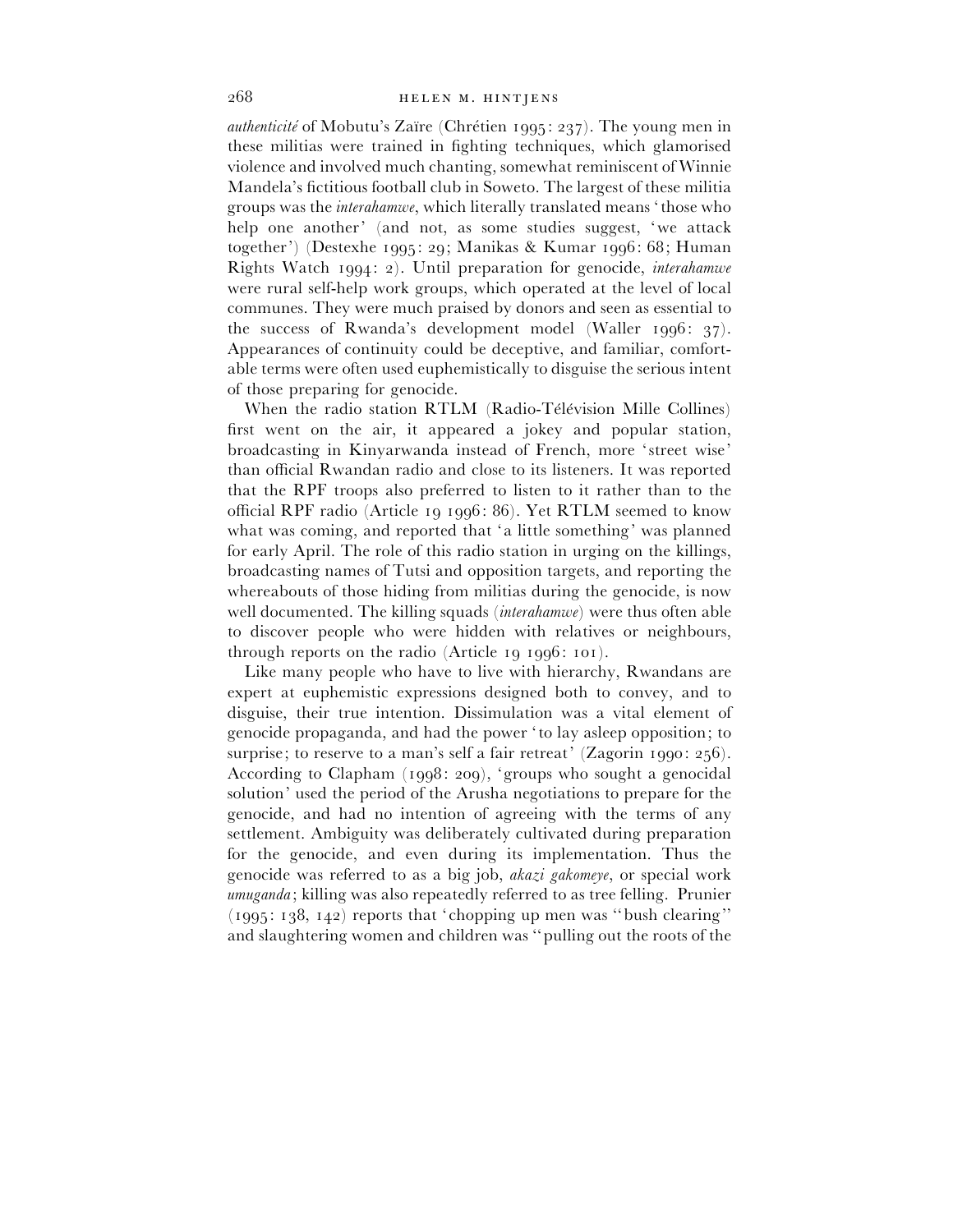bad weeds'''. The same kind of powerful metaphorical and euphemistic language had also been used in Rwanda in  $1959$ , and during periodic massacres of Bahutu in neighbouring Burundi. The references to agricultural labour were therefore not new. Such imagery had the advantage of being open to double meanings (Lemarchand 1996:  $(125-6)$ . On the one hand, being coded, such messages served to disguise the horror of what was planned; on the other hand, those addressed were reminded of their duty to obediently take part in this 'special shared work'.

Under Habyarimana's regime, Rwandans' sense of orderly discipline was inculcated through weekly *umuganda* (collective work) sessions, involving periods of ' animation', including dance, praise for the regime and its leaders, and a great deal of collective chanting and clapping. These rituals were repeated in more macabre mode to prepare ordinary people and militias for the job of killing. Eventual compliance was obtained from many of those initially opposed to the killings through propaganda leaflets, and hate speech on the radio and in villages. Those who killed were also promised rewards, ranging from bottles of beer to the property of the dead (Article  $19 \text{ q}$   $1996$ :  $33$ ; Prunier  $1995$ :  $137-8$ ; African Rights  $1996$ ).

Throughout the Second Republic, the strict requirement to obey orders had been applied to development activities at the level of each local community, and within each 'cell' of ten households. From April , the same requirement was applied with similar thoroughness to achieve a different aim: the rapid elimination of all Batutsi, part-Tutsi and all those who supported them, from Rwanda's body politic. Collective works, such as terracing, wood felling, tree planting, road mending and construction work, had all been based on voluntary labour during the First and Second Republics (Waller  $1996: 19-20$ ). The state now required ordinary (Bahutu) citizens to put selfish concerns aside once again, and assist in getting rid once and for all of the Batutsi enemy and its allies. The FAR and militias were soon so busy killing unarmed civilians that by June the RPF was able to overrun the country.

During the genocide itself, orders to kill were issued from the top and passed down; those who refused to kill were almost always killed themselves. The result was the almost total destruction of social bonds and relations of trust, and a situation where 'pupils were killed by their teachers, shop owners by their customers, neighbour killed neighbour and husbands killed wives in order to save them from a more terrible death' (Destexhe 1995: 31). Even young schoolchildren were used to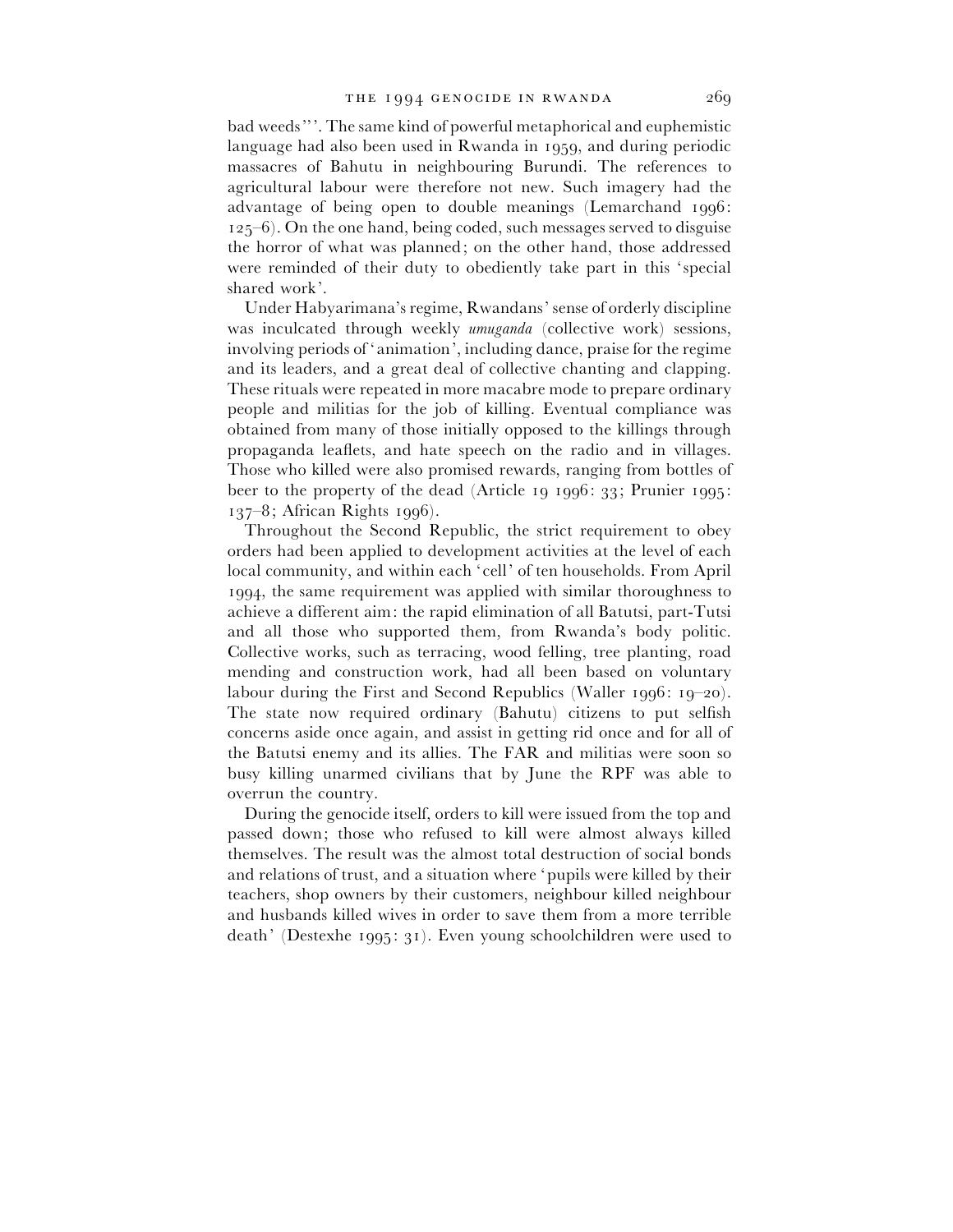help identify the enemy and point them out (African Rights 1996). Almost no-one escaped the killers, who could include close relatives and the extended family, as well as neighbours, local officials, soldiers and militia members. Many victims of the genocide appeared to be taken by surprise, and were killed while seeking shelter in churches, mayors' offices and schools. Because the planning of genocide was shrouded in an 'illusion of normality' (Friedlander 1997:  $60-1$ ), many Batutsi refused to believe that their Bahutu neighbours and the armed forces would one day come to kill them simply because they were Batutsi.

Rumours of a forthcoming 'apocalypse' were frequent prior to 1994, and preparations by militias were fairly obvious. Yet such dangers may have seemed unbelievable to ordinary Rwandan Batutsi, who were probably more concerned with daily survival than with questions of political ideology. The international community also ignored some early warnings. Grave concerns had been expressed both by the International Federation for Human Rights, and by the UN Special Rapporteur for Rwanda, Degni Segui, prior to the genocide. In January 1994 even General Dallaire, the commander of the UN force in Rwanda, issued a warning (FIDH  $1993:4$ ; Republic of Rwanda  $1995: 31-2$ ; Reyntjens  $1995: 59$ ; Mackintosh  $1996: 147-8$ ). Unintentionally, there may have been so many warnings that they became rumours, tending to disarm the intended victims of the genocide rather than prepare them for self-defence; perhaps the Batutsi had already heard the little boy cry 'wolf' so many times that they no longer listened. By April  $iqq4$  it was too late, and the wolf of genocide had started to attack its victims in earnest (Reyntjens calls it 'machinery',  $1996: 248$ .

## IMPLEMENTING GENOCIDE: OBEDIENCE AND TERROR

The counterpart of Rwandans' much-noted obedience to authority has been what Prunier  $(1995: 3)$  terms the 'almost monstrous degree of social control' of the Rwandan state over almost every aspect of people's lives. Prior to the genocide, a form of 'chillingly purposeful bureaucratic control' was exercised over the population by governmental authorities (Oplinger  $1990: 260$ ). Population movements had been minutely controlled since the late 1980s, and under the state of emergency declared in November , permission was needed for anyone to move out of their *commune* into another area, and curfews were in operation. For decades, peasants had been told exactly when and what to farm, and could be fined if they did not comply with such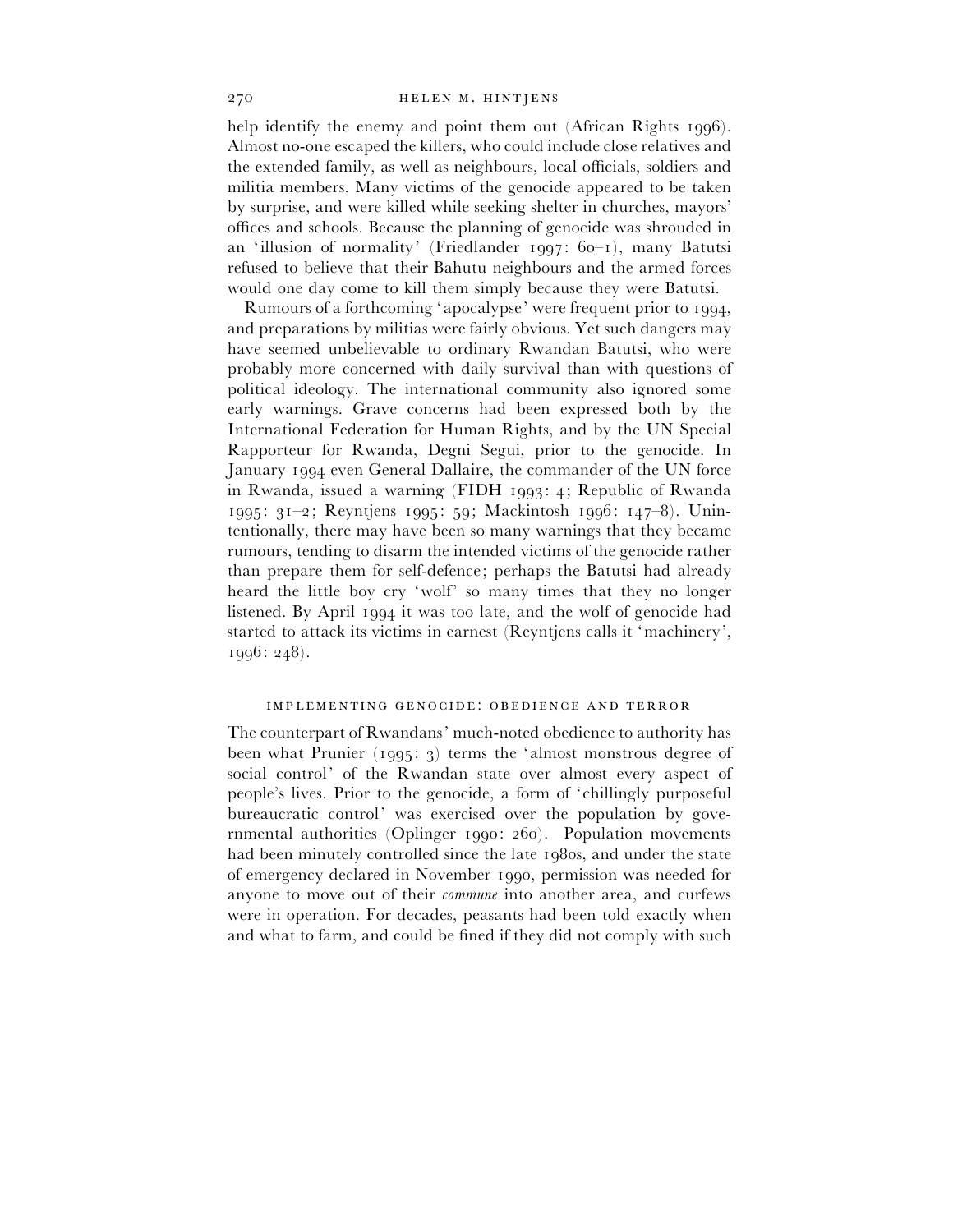instructions. They were also expected to carry out free labour one day a week (Newbury  $1992$ ).

Social conformism has sometimes been explained as a legacy of traditional pre-European Rwandan society, where respect for hierarchy was already firmly entrenched. Internalised inegalitarian notions, requiring constant ' self-surveillance' by subordinate individuals, are also seen as making externalised violence in the society largely unnecessary (Thibon 1995). In Rwanda, respect for authority and the fear of stepping out of line was a marked feature of the postindependence *status quo*, and was incorporated into the planning and design of community-level developmental activities. That is not to say that there was no room for manoeuvre 'from below' (Pottier 1996). But a sense of discipline and self-sacrifice among the populace, and the honesty and dedication of most state officials, was none the less widely commented on and much admired by outside observers during the  $1980s$  (Newbury  $1992$ ).

Reyntjens ( $1996: 244-5$ ) saw this tendency for obedient compliance as facilitating the ruthless efficiency of genocide in 1994. Since 'the state is present everywhere and every Rwandan is administered… Orders travel fast and well from top to bottom'. The result was a highly efficient machinery of government that enabled the implementation of a complex genocide plan in a short time span, using highly effective propaganda techniques and with a high degree of military preparedness. Deference to authority is certainly not a pathology of particular peoples, but it does have some material basis in the extremely hierarchical social structure which has characterised Rwanda for centuries. Some have suggested that a high degree of social control may be needed because of the high population density and the need to maintain close social relations within a confined area (Waller 1996: 18; Prunier 1995:  $3-4$ ). Population density in Rwanda is exceptionally high for Africa, at about 208 people per square kilometre, and between 400 and 800 for arable land, depending on the district  $(E{\rm \textit{conomist}~}$  *Pocket Africa*  $1995$ : 20).

When the orders finally came to kill all Batutsi in Rwanda, and those partly Hutu and with mixed relatives, most of those called on complied, sometimes with enthusiasm (Uvin 1997: 112). Of the few heroes who resisted, most did not live to tell the tale (Gourevitch  $1997:44-51$ ). In a series of well-known experiments, psychologist Stanley Milgram  $(1974)$  suggested that respect for authority could lead ordinary people to inflict pain and even kill others without feeling responsibility for their actions (see also Miller 1986: 179–81). During wartime, as in this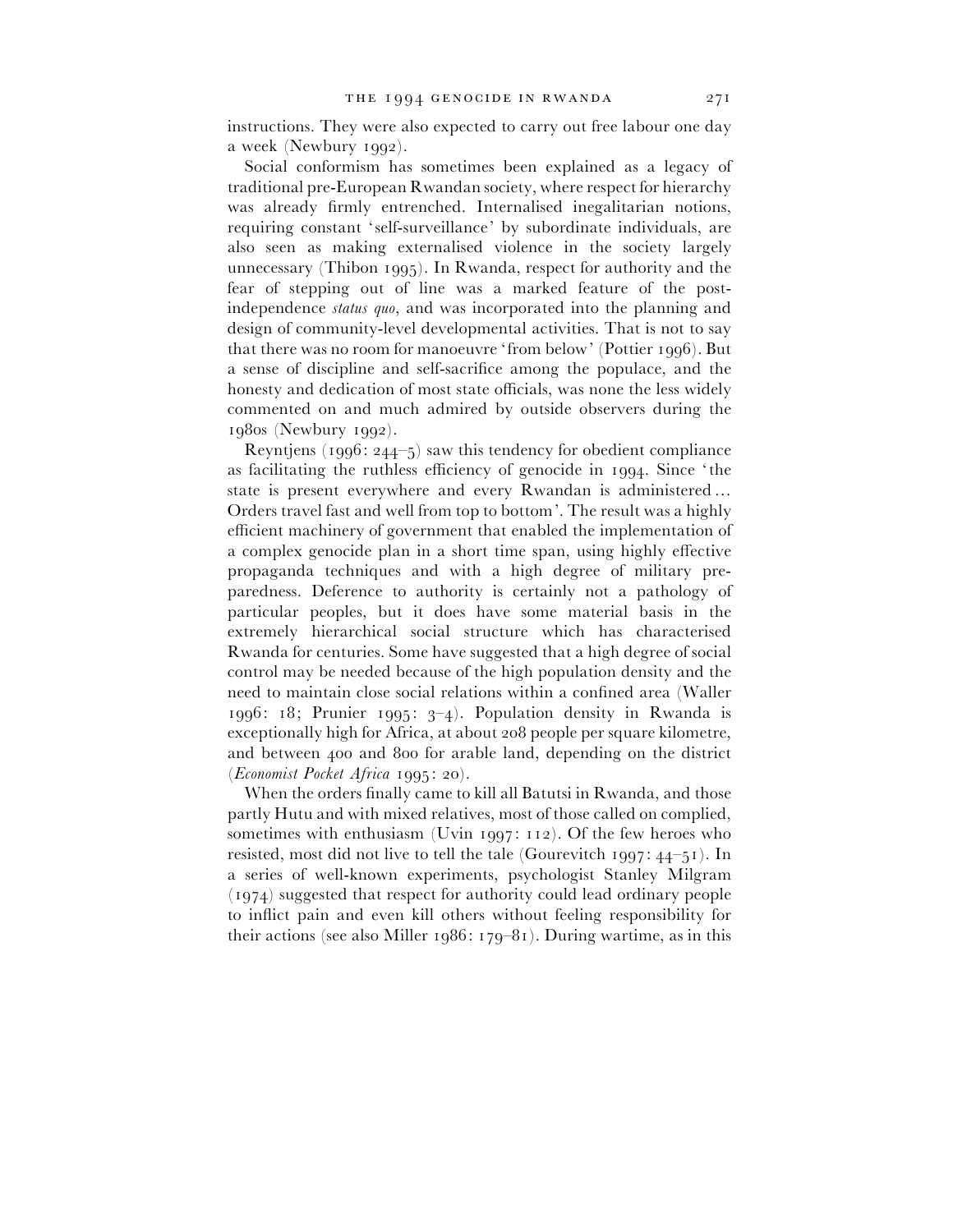genocide, it can be that for most people ' government authority overrides the usual prohibitions about killing one's fellow men' (Storr  $1991: 105$ ). As Erich Fromm  $(1984: 6)$  puts it, 'my obedience makes me part of the power I worship… I can make no error, since it decides for me'. Even those who masterminded the genocide in Rwanda claimed to be acting in the collective self-defence of the majority (cf. Cohn  $1980:25$ ). Initially it proved quite difficult to force people to kill their Batutsi neighbours and family, but threats of violence against those unwilling to kill usually ensured that they did as they were told (African Rights  $1996$ ).

Killing started in earnest once international observers (except a small contingent of UNAMIR), and European journalists, businessmen, clergy, diplomats and aid workers had left Rwanda. Local officials were obliged to comply with orders to kill Batutsi, and after April no area was left untouched. When the prefect of the southern district of Butare refused to order Bahutu in his area to kill Batutsi, he was himself killed, and militias from the north took over the area (Prunier 1995:  $261$ ; Article 19 1996: 57). This put an end to almost two weeks of local resistance to the genocide. Killers were urged on day and night: 'by 5 May, the country must be completely cleansed of Tutsis', said Radio Libre Mille Collines (Destexhe 1995: 32). RTLM repeatedly referred to the *Simusiga*, or hurricane, portraying the genocide as a quasi-natural event which it was futile to resist (Article 19 1996: 101).

During the genocide itself, physical features such as 'a long nose, long fingers or height (were) considered a sufficient basis for a sentence of death' (African Rights  $1996: 45$ ). The blurred distinction between the two 'ethnic groups' in terms of appearance, and their overlapping physical characteristics, meant that looks could not be taken as a reliable indicator of the individual's official ethnic identity (Clapham : ). Identity cards were therefore examined at all checkpoints set up throughout the country during the genocide. Mixed Hutu–Tutsi babies and children were generally killed to prevent them seeking revenge for their parents' death once fully grown, and Bahutu who had married Batutsi partners were sometimes also killed to punish them for marrying the enemy, even if it had been decades earlier. Many Bahutu who had the misfortune to 'look Tutsi' were killed on the basis of appearance alone, and some Batutsi who 'looked Hutu' had forged ID cards and managed to escape death (Mackintosh  $1996: 38$ ). Even if ethnic identities had been removed from identity cards, as had been demanded some years earlier by observers, physical appearance and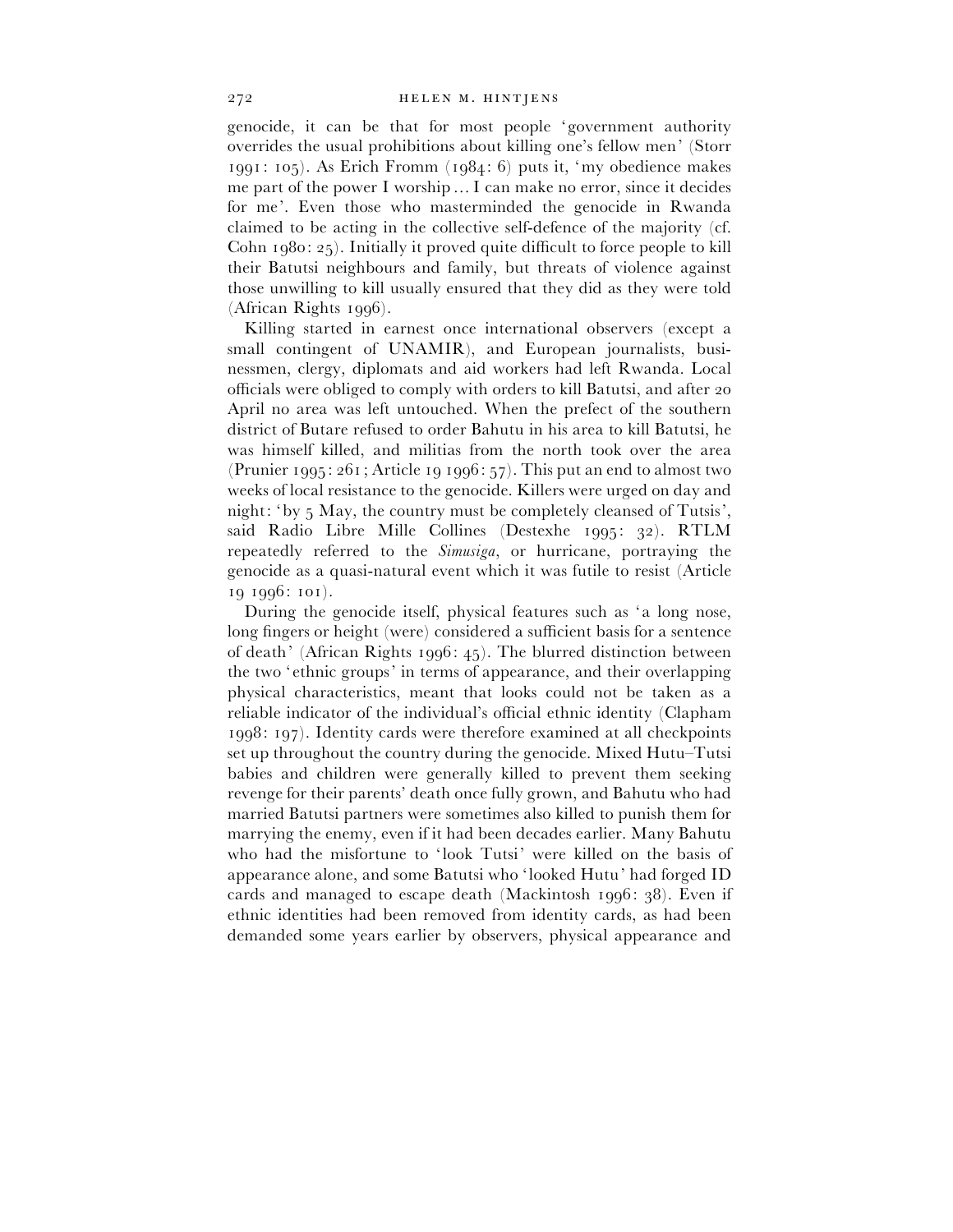people's long memories, as well as municipal records, could have been used to help identify all those who had been targeted for extermination.

#### INDIFFERENCE AND DENIAL

Of late, there has been much exposure in the media of the failure of the United Nations and the international community to take action to prevent killings once the genocide started (*The Guardian* December 1998). In April and May 1994, the international community, through the United Nations, was unable and unwilling to prevent a continuation of what was soon understood to be genocide. The United States in particular was preoccupied by its own domestic concerns and initially did not seem to give much thought to the nature of the killings, being wary of any intervention that would embroil it in something even more complex than Somalia. France simply did what it could to prevent English-speaking Africans from coming to power in Rwanda. An increased UNAMIR contingent of  $5,500$  troops was agreed to in May, but, for administrative reasons, was never sent. France maintained its ties with the Rwandan armed forces and militias even after the killings started. French material interests included arms sales, and rewards for private companies and 'loyal' Africans (*The Economist* April ). On the other hand, President Habyarimana also knew how to play the Anglo-Saxon peril card for all it was worth, and was assisted by the fact that many RPF forces spoke not French but English (Huliaras 1998; Prunier 1995: 103). France was able to persuade other European countries to stay relatively quiet in the run-up to genocide. There was much bluster about sovereignty, and the violence was explained as a civil war, due to the RPF invasion of the country.

Only a few hundred soldiers, mainly from Senegal and Bangladesh, stayed in Rwanda after mid-April, unable to help and forced to watch while the first genocide in Africa's post-independence history unfolded in front of their eyes (Doyle  $1994:99-103$ ). The only other intervention was when France set up Operation Turquoise, a so-called 'safe zone' in the south-west of Rwanda, at best an ambiguous intervention (Clapham  $1998: 207$ ). There was also some support from the ailing dictators of Zaire, Kenya and Togo. As one observer commented (Jones  $1995: 248$ ), 'there was no armed humanitarian intervention in Rwanda specifically intended to deal with the perpetration of the genocide. There were… putatively humanitarian interventions prior to the genocide (to help resolve the civil war) and after it (to punish its perpetrators).'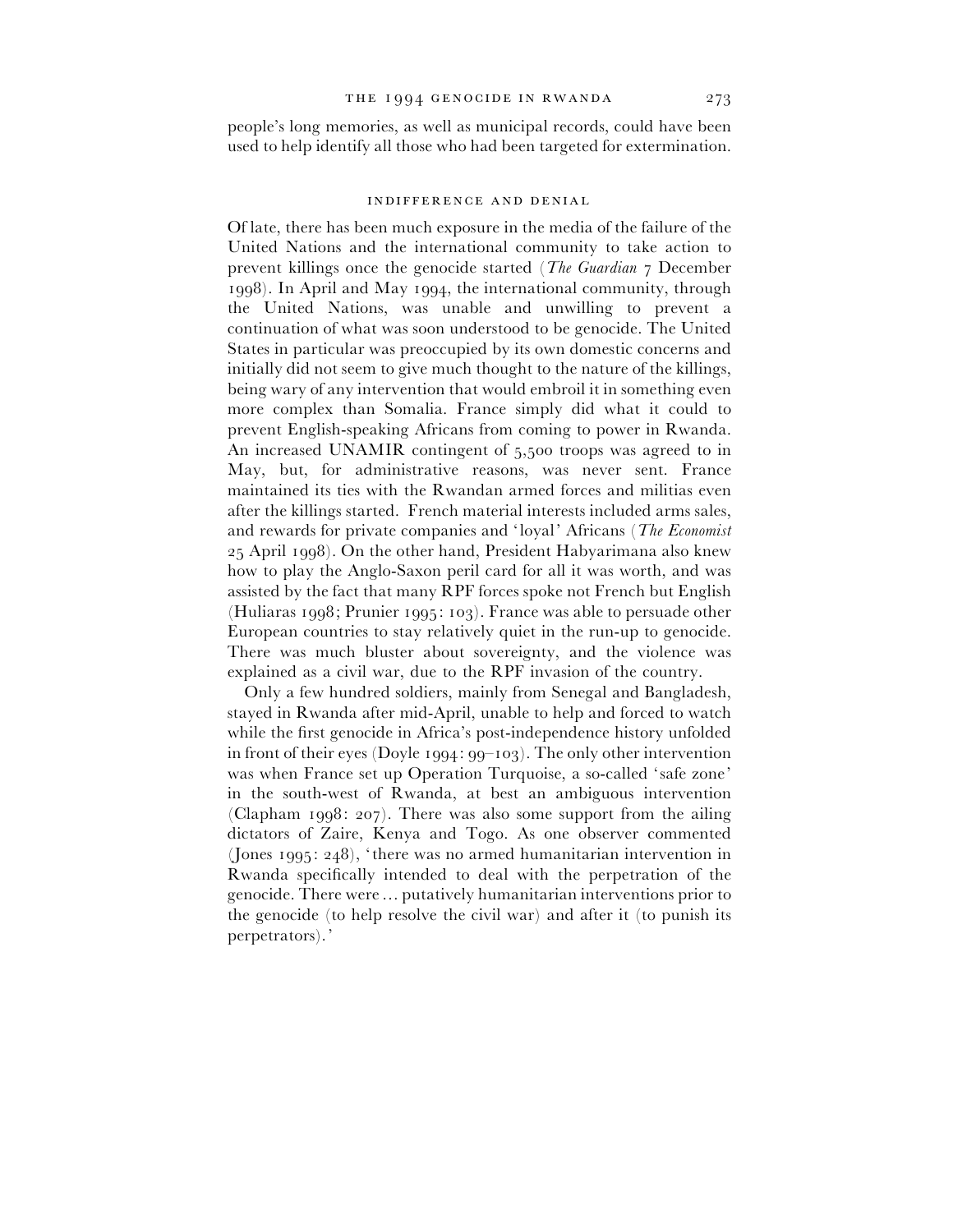## 274 HELEN M. HINTJENS

One reason there was so little international response to advance warnings of genocide was because of international indifference and ignorance about the reality of Rwanda's situation. Those who planned the genocide did so meticulously, indeed coldly, and lambasted the outside world with the received image of the killings as ' tribal'. They were 'clear thinking, determined criminals', rather than raving fanatics (Destexhe  $1995: 12$ ). The phenomenon of 'massacres by remote control' characterised the genocide period itself, and as Erich Fromm  $(1973:404)$  reminds us with reference to the Nazi genocide, 'Hitler did not get involved… He was never present at a murder or an execution.' The architects of the genocide had their intellectuals too, who had read their history books, and were able to present superficially plausible proof that this was indeed an 'inter-ethnic' or ' tribal' conflict, deeply rooted in the history of the Great Lakes region. For the West, it was almost as if genocide was not really happening, only a simulacrum on television.

Withholding information from outsiders, including reporters, academics and other naive foreigners, is often seen as justified, particularly in situations ridden with internal conflicts. In Rwanda, this is known as *amalenga* (Reyntjens 1995: 7). Accordingly, the truth of genocide plans was simply denied, and messages were employed which were deliberately ambiguous, being understood by supporters and those 'in the know', but confusingly vague to others. 'To those who have no right to know one could adapt one's speech by using language that they would misunderstand through ignorance' (Zagorin 1990:  $251$ ). The methods used by architects of the Rwanda genocide were reminiscent of those used by 'negationists' of the Holocaust. 'Verbally attack the victims, deny – even in the face of the clearest evidence – that any physical violence is taking place or has taken place' (Prunier : ). The Batutsi were even said to be committing collective suicide. Such techniques were as much for international opinion as for the Rwandan population.

After killing the liberal Bahutu Prime Minister Agathe Uwilingiyimana and other leading opposition figures on  $7$  April, the interim government broadcast its ' regret' at what it called the tragic killings of these leading politicians (Article 19 1996: 137–8; Reyntjens 1995: 75). The *akazu* seemed to be counting on this form of denial being accepted, presuming, quite realistically, a high level of media ignorance about Rwanda, particularly in the anglophone world. The *akazu* was assisted in this by an apparent loss of will on the part of the international community and the UN Security Council. The French were allowed to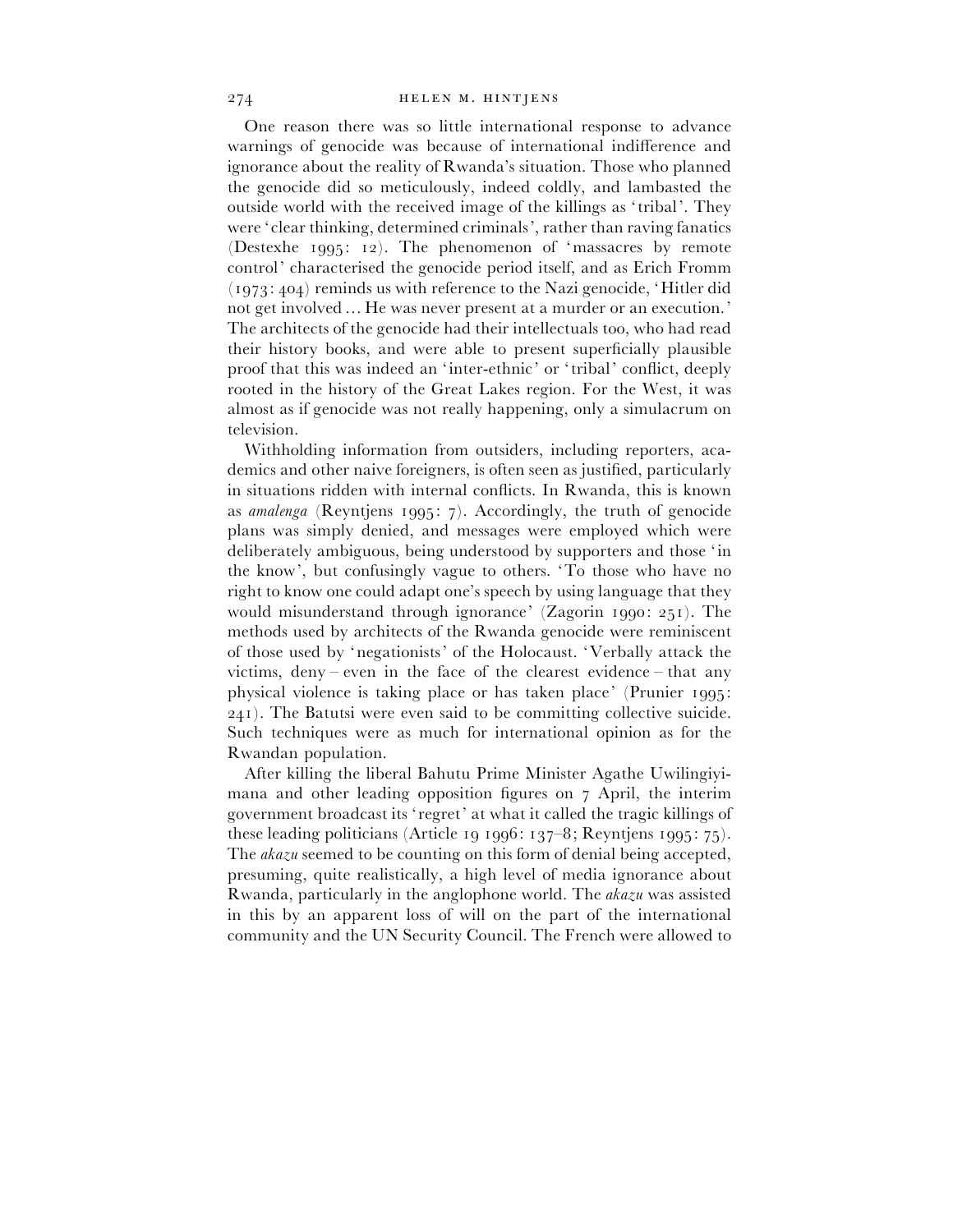present their 'Zone of Peace' to the UN as a humanitarian military intervention, in spite of their record of military assistance to militias and to the Rwandan army prior to May 1994.

Whereas much of the international media (especially in Britain and the United States) had started by treating reports of killings as another example of ' tribal' massacres in Africa, resulting from mutual ethnic hatreds, it soon became apparent that there was rapid, efficient and systematic killing of unarmed civilians. Photographs soon started to emerge of mass graves, of piles of dead left to rot in churches, of bloated corpses floating down the Nyaborongo River, dead bodies strewn by roadsides, not buried and not even covered up. The genocide was soon exposed as fact, and the planned and one-sided nature of the killings lay as exposed as the bodies of the dead. Most journalists and commentators started to understand that there had been ' a well-planned campaign of politically and materially motivated slaughter', which had nothing to do with received stereotypical images of inter-ethnic fighting in Africa, in the Balkans or elsewhere (Keane 1996: 30). By May, reports were filtering through into some newspapers in France, the UK and US that gave evidence of genocide and contradicted initial reports of civil war and anarchy. By the end of June, a whole swathe of Rwanda's civilian population, including men, women, children, foetuses (and generations to come), had been wiped out.

The UN Security Council set up an International Tribunal for Crimes against Humanity in November 1994, and the fact of genocide was at last officially recognised. Yet throughout this period, US government employees were reportedly ordered to refrain from using the term 'genocide' in any official pronouncements on Rwanda (Article  $I_9$  1996: 116). Denial is resistant to evidence, and as in Germany during the Nazi era, such denial started before the genocide was over, and even before it began, and has continued now it is (more or less) over. There are still references to the 'civil war' of 1994 by those who find it hard to admit the collective responsibility of the former regime and its supporters for organising the killings on a selective basis (see Gourevitch  $1997$ ).

Had the genocide of 1994 been passed off as 'just another African tribal bloodletting', it would have had profound effects for the study of political change and democratisation in the continent. A fatalism about African politics, already very fashionable in Western European and US military and political circles, would have been reinforced with potentially disastrous consequences for democratisation policies in the continent. There is still a sense of disbelief at the enormity of the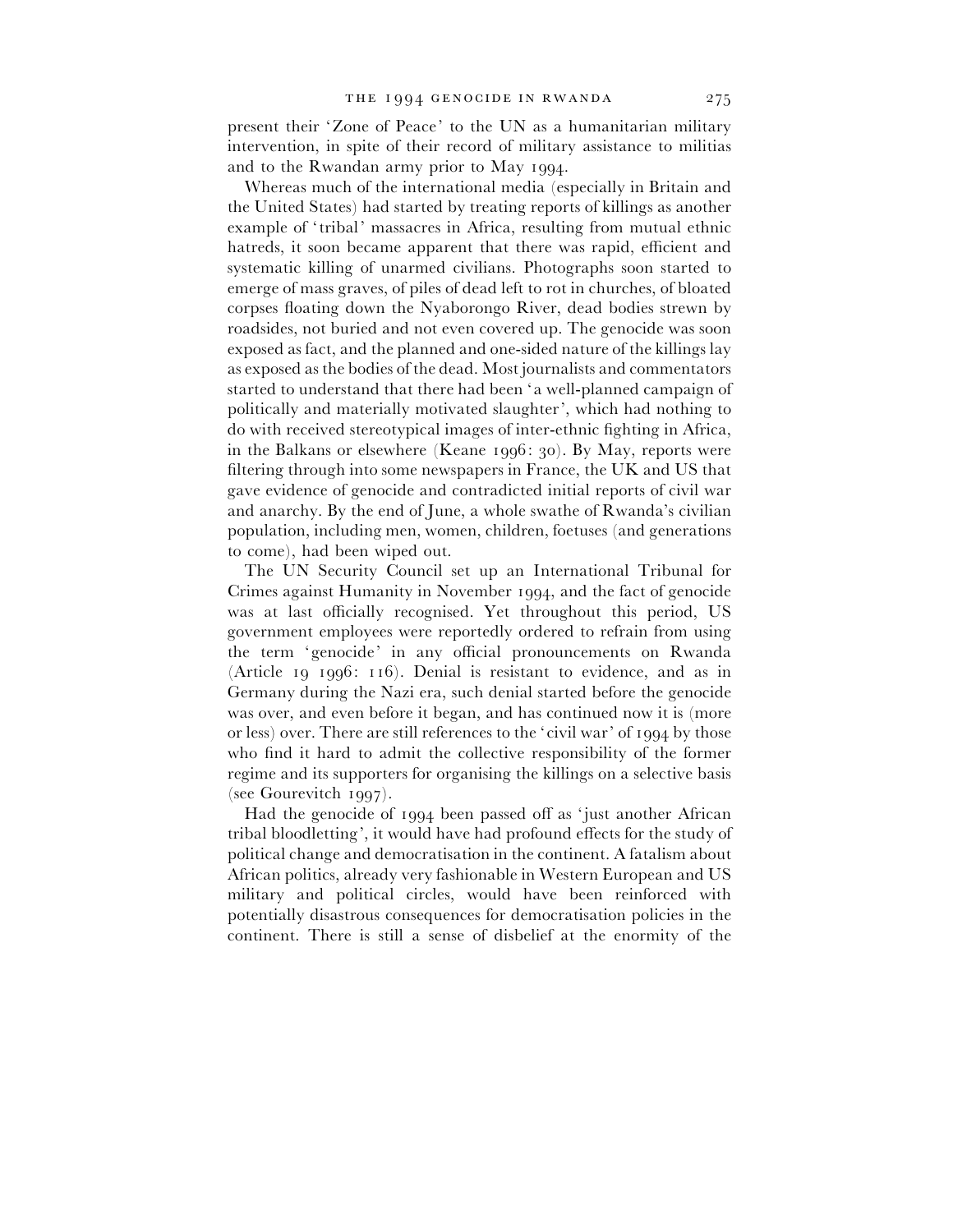killings: as many as I million people dead in 100 days. A sense of weariness is obvious among policy makers and journalists, as well as academics, contemplating the events of 1994 and the repercussions since. Some hope it can all be explained in fairly simple terms, without controversy or counter-accusation or complex trials in which some are found guilty and others accuse. Unfortunately this is not possible. The indifference of the international community raised all kinds of ethical and practical problems, particularly given the willingness to skirt round the issue of genocide with the government of Rwanda. As Fergal Keane (1996: 30) has put it: 'genocidal killing in Africa diminishes all of us'. It diminished Rwandans' sense of themselves, since ultimately some Rwandans carried out and planned selective killings on a huge scale (Mamdani  $1996: 19-23$ ).

#### EXPLAINING RWANDA THROUGH BURUNDI

It is quite artificial to consider Bahutu identity without considering Batutsi (and Batwa) identity in tandem. Similarly, it is somewhat artificial to study post-colonial events in Rwanda and Burundi as if they took place in isolation from each other. Only by extending the scope of this article beyond the confines of Rwanda can we hope to have an adequate explanation of how the genocide of 1994 could have come about, and how it could been conceived of in the first place. There are very significant historical and contemporary interconnections and mutual responses in terms of Bahutu–Batutsi inter-group relations. The two neighbouring inter-lacustrine states, roughly the size of Holland and Belgium, have been as intertwined as 'Siamese twins' since at least the start of Belgian trusteeship after World War I. From 1962, when both Rwanda and Burundi became independent, each country's domestic politics has coloured perceptions of sociopolitical conflict in its neighbour (Anacleti 1996: 310). Complex relations of inter-dependent reaction and counter-reaction have emerged, and these have contributed to the crystallisation of notions of separate, rather than interdependent, Bahutu and Batutsi identities, a process started during the colonial era.

From 1960 until 1990 or so, Rwanda and Burundi resembled an 'inverted mirror image' of each other; the Rwandan state was controlled by Bahutu elites, and Burundi was controlled by Batutsi elites. The institutions of each state were administered in such a way as to benefit one social group (or at least its dominant minority). The perceived enemy social group was tightly controlled and even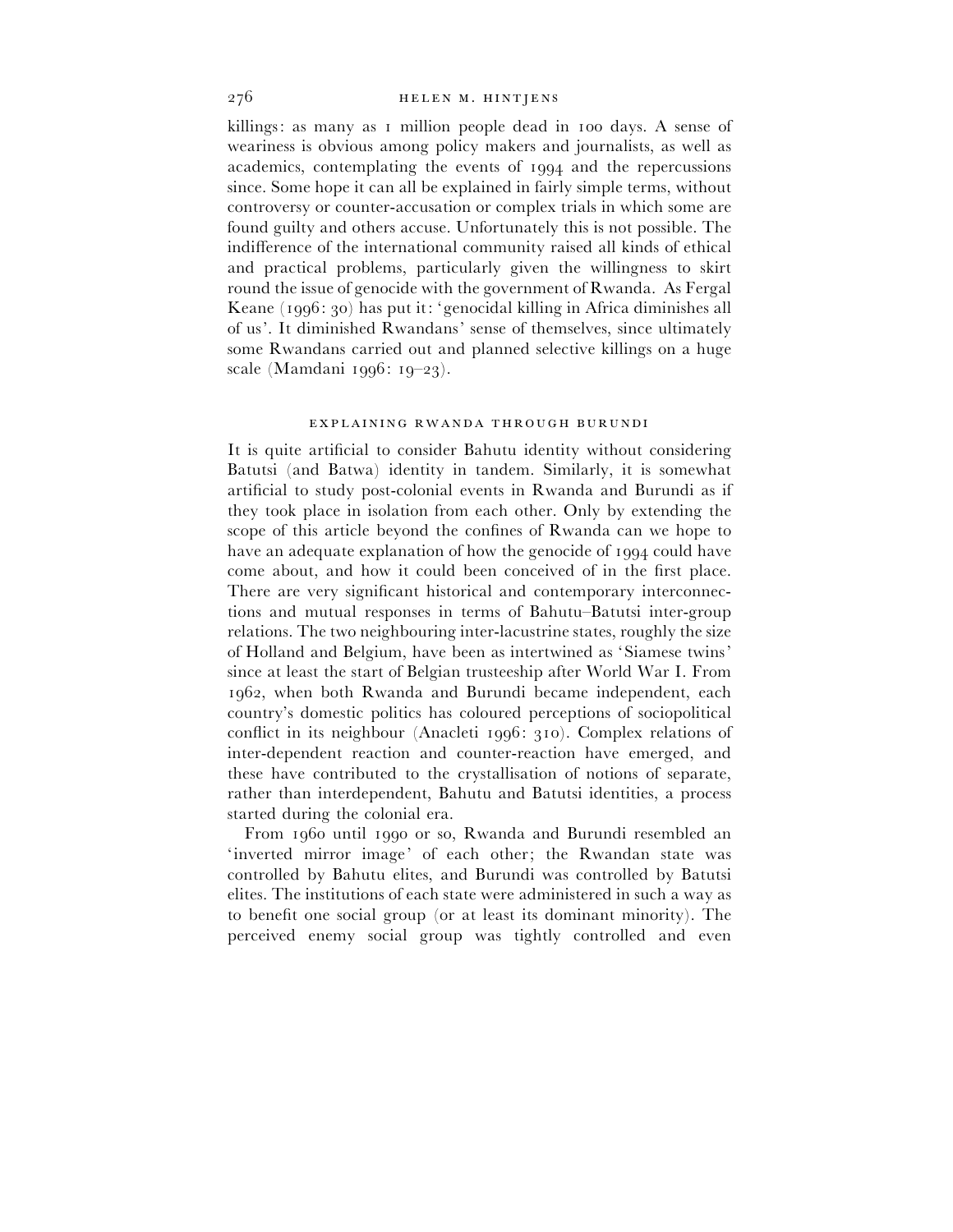persecuted. The persecution of Bahutu in Burundi was thus aggravated by, and in turn used to justify, the persecution of the Batutsi in Rwanda. Such retaliation was also fuelled by refugee movements across the Rwanda–Burundi border, and by lurid tales told by those who fled. When Rwanda had became independent, Batutsi in both Rwanda and Burundi feared a Belgian plot to eliminate them. Bahutu politicians, meanwhile, feared constant cross-border attacks from the disaffected Batutsi exiles. In Burundi, each repression of Batutsi in Rwanda became the pretext for another round of killing of educated Burundian Bahutu. The *status quo* in Burundi in particular came to be seen as increasingly fragile and in need of defence from its enemies, especially the educated Bahutu. Any adequate account of the 1994 genocide in Rwanda needs to account for the logic of such attacks and counterattacks, which appeared to become progressively more ruthless over the years up to 1994.

The key event of Burundian politics used to justify the genocide in Rwanda was the killing of the first popularly elected Bahutu president, Melchior Ndadaye, in October 1993, just four months after his election. This assassination was carried out by the army, and reinforced claims that power sharing between Bahutu and Batutsi was impossible; there could be no prospect of trust because Batutsi would not tolerate Bahutu rule (Watson 1994:  $26-31$ ). The fact that Bahutu rule had been the norm in Rwanda since independence was conveniently forgotten and ignored. Certainly, even in the 1990s, the Batutsi regime in Burundi felt unable to accept Bahutu leaders and membership in the army. This had more to do with fears of domination by a Bahutu majority, Rwandan-style, than with pan-Batutsi plans to eliminate Hutu, as the extremists in Rwanda claimed. The killing of Ndadaye marked the start of a series of fatal events and international blunders that resulted in the genocide. It also added to the already rich mythology being developed in order to justify a violent final solution to the problems of Bahutu–Batutsi coexistence in Rwanda in particular, and more generally in the Great Lakes region.

A major expression of the parallel structures was the army; in Burundi the army was entirely controlled by Batutsi, and in Rwanda prior to 1994, Bahutu dominated the military structure almost as completely (*The Economist* 6 July 1996, 19 October 1996). The same was true of the administration and the whole public sector. Educated Bahutu in Burundi were regularly massacred and terrorised, and excluded from state institutions. Rwandan Batutsi were allowed to continue operating in the private sector, but were subject to strict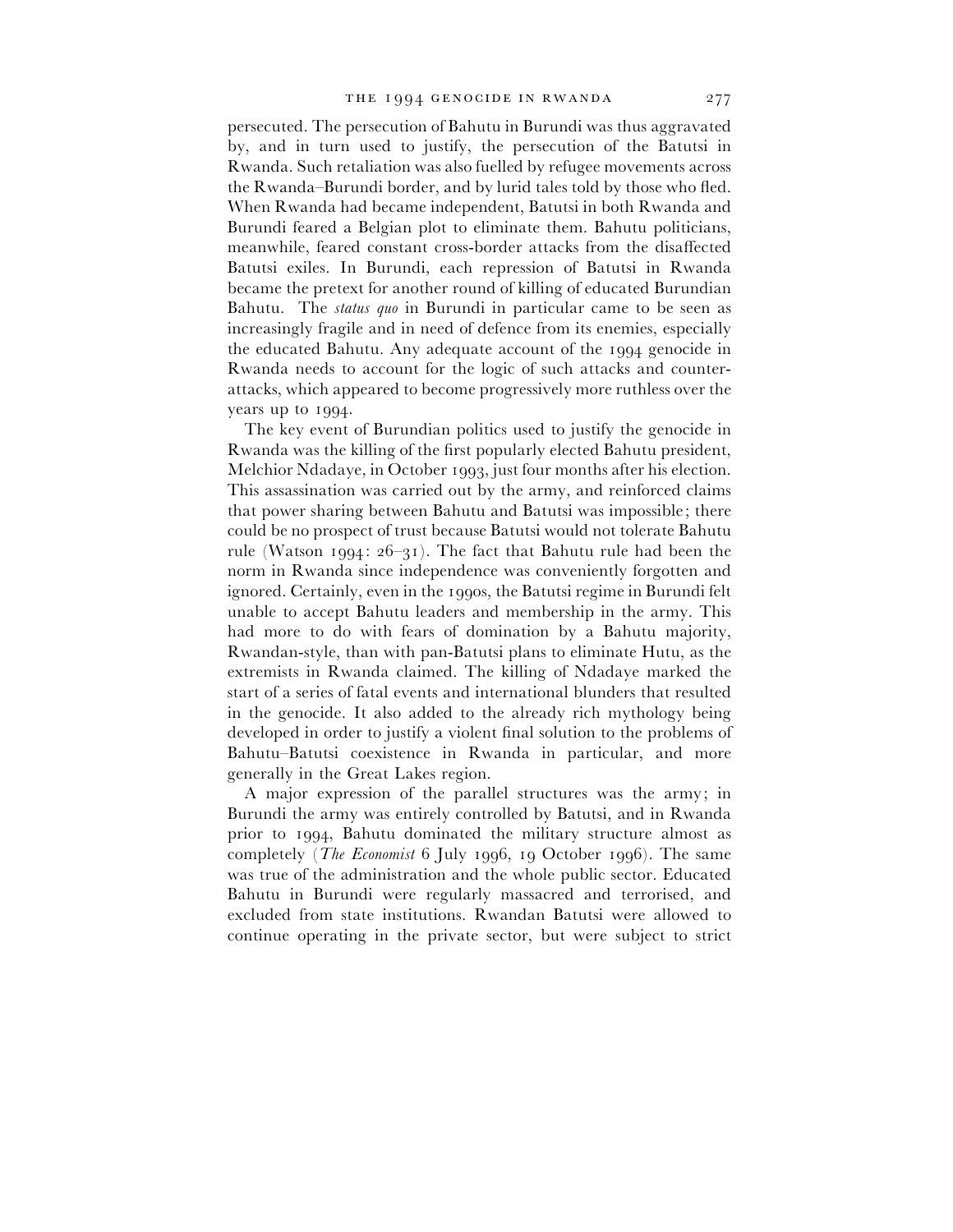quotas once they entered the public sector. Batusti domination of state institutions in Burundi was seen as a legitimation of the quota system in Rwanda (*The Economist* 27 August 1994; Lemarchand 1970). In both cases exclusive ' ownership' of state institutions was based on class as well as on identity labels. Inter-Tutsi elite competition for control of the state in Burundi was matched by inter-Hutu elite competition for the state in Rwanda, but as economic recession and political crisis bit deeper, all conflicts came to be seen as ethnic or 'racial' conflicts.

After the killings of 1959 and the Revolution in Rwanda, Batutsi refugees moved into Northern Burundi. They remained among the most reactionary of the Batutsi in the Great Lakes region, in marked contrast, for example, to refugees who fled to Uganda and later joined forces with the NRM (National Resistance Movement) of Yoweri Museveni. Refugees who remained in Burundi were more likely to continue dreaming of the past, and some had hopes of restoring the Batutsi kingships in the region. The coming of more refugees imported a harder notion of Bahutu–Batutsi relations into Burundi; for the first time such relations were portrayed as essentially conflictual rather than consensual or interdependent. There were localised mass killings of Burundian Bahutu in 1972, 1988, and 1993. In 1993 both Batutsi and Bahutu were killed after the murder of President Ndadaye (Lemarchand 1996). Batwa were reportedly ordered by Batutsi to carry out killings of Bahutu (Reyntjens 1995:  $55$ ). More than 400,000 people fled to Rwanda, and up to 300,000 more to neighbouring countries. 'Ethnic cleansing' of Bujumbura began early in 1994. All this set the scene for the genocide plan of the Rwandan regime to be implemented  $(Lemma 1996: 96 - 100, 122).$ 

By an unhappy coincidence, the killing of Ndadaye coincided with the RPF's second invasion of Rwanda, giving apparent plausibility to the notion of a Bahima (pan-Tutsi) conspiracy to reconquer the entire region, and reimpose the old feudal order in Rwanda. Conspiracy theories continued after the genocide, and became internationalised; not only Pierre Buyoya in Burundi, but also Yoweri Museveni in Uganda and other 'progressive' leaders in the Horn of Africa, were now said to be part of a 'Hamitic plot'. Ethiopia, Eritrea and even the newly-named Democratic Republic of the Congo, were included in this new conspiracy theory. The reversal of the situation in the former Zaire is interesting in this regard. Ominously, the notion of a pan-Hamite brotherhood bent on dominance of the honest Bantu peoples of Africa has become part of a new racialised ideological language in central and eastern Africa (*The Observer* 18 May 1997).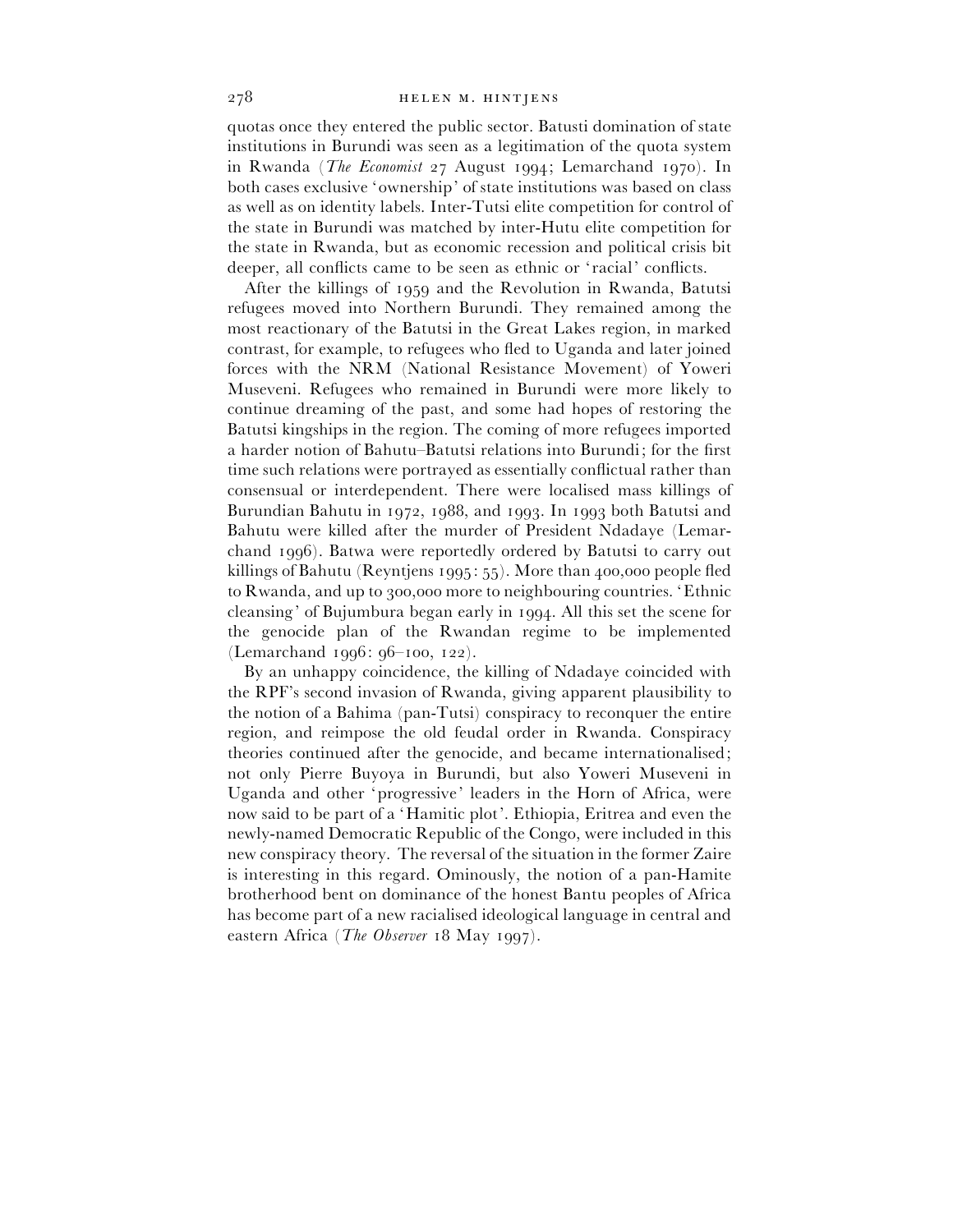Victimisation of Batutsi within Rwanda has consistently been justified as avenging victimisation of Bahutu in neighbouring Burundi. Yet neither country has been willing to openly go to war with the other; indeed their diplomatic relations have generally been fair. The violence of the armed forces has been unleashed against the internal enemy, instead of against a common enemy across the border. In Burundi, the regular killings of Bahutu were also prompted by fears that the Rwandan Revolution would spread south and bring the demographic majority into power in Burundi too (Lemarchand  $1970$ ). A cycle of what might be described as pre-emptive, internalised retaliation was thus established between the two neighbouring regimes, directed at domestic populations but prompted by reactions to each other's national politics. This cycle accelerated the pace of killings by both regimes during the 1990s and made genocide conceivable (Reyntjens  $1995: 62$ .

Since 1994, the simple mirror image of Rwanda and Burundi no longer applies, and in some ways the two regimes now resemble each other much more closely than at any time since independence. However, in other ways they are very different in their goals and strategies. Whereas the regime in Rwanda is officially opposed to ethnic identification of groups of people and individuals, and has removed ethnic labels from identity cards, the regime in Burundi has done little but target Bahutu since 1994. Where there is the least threat of genocide being conducted against Batutsi, there is the most suppression and killing of Bahutu. Where the perpetrators of genocide want to continue their job, the government of Rwanda seeks to promote some measure of civil harmony, justice but also reconciliation (Republic of Rwanda 1995). This is why Burundi has been the main focus of regional peace-making efforts since 1994, not Rwanda. Nonetheless killings by both governments continue. The fatal logic according to which only killing today can prevent killing by the 'other side' tomorrow, thus remains unchallenged (Van der Meeren 1996:  $263-6$ ). In Burundi, where the Batutsi-dominated army has periodically massacred the Bahutu population since independence, many thousands of Batutsi were murdered for the first time after the assassination of President Ndadaye in 1993. In Rwanda at the same time, as if in order to justify these killings, the extremist RTLM spread the rumour that Rwandan Batutsi danced in the streets at news of Ndadaye's death (Article  $: q_1 q_0 6: q_0$ ). There was no evidence of this, but it suited the idea that ' all Tutsi were alike', and that they disliked all Bahutu and wished them dead.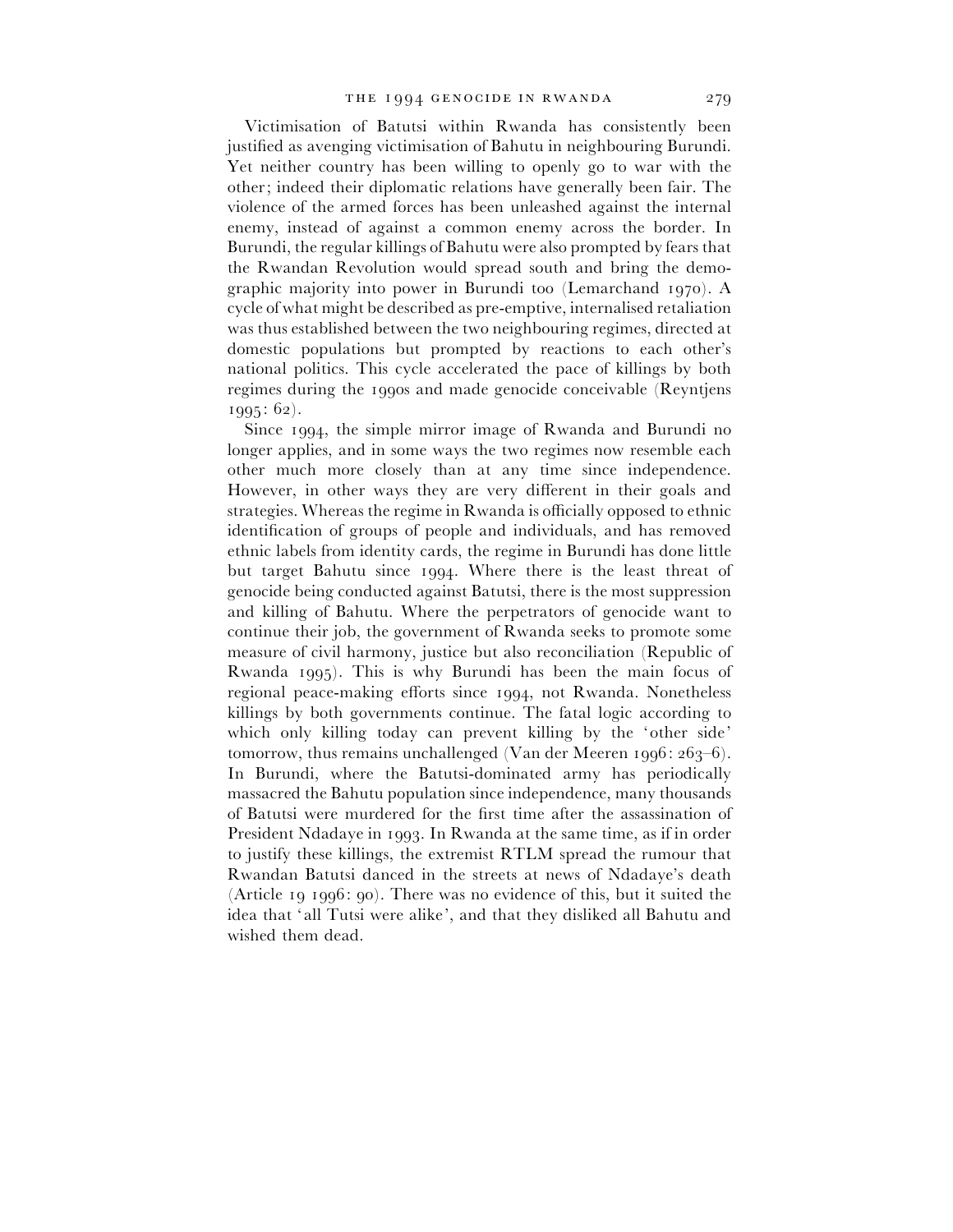# 280 HELEN M. HINTIENS

In part, genocide was possible in Rwanda in 1994 because of this interpenetration of perceptions of relations between Batutsi and Bahutu in Burundi and Rwanda. An aid worker reporting on how the effects of the 1994 Rwanda genocide were felt in Burundi put it in stark terms: 'A kind of terror is entering people's minds, and moderates are becoming extremists' (Watson 1994: 31). Lemarchand went so far as to warn that Burundi could be the next Rwanda in reverse. 'From all appearances, Burundi has reached yet another turning point in its tortuous path to self-destruction… more and more Hutu will be tempted to join the ranks of extremists… rabidly anti-Hutu newspapers are circulating, some of which do not hesitate to publish lists of Hutu politicians' (Lemarchand 1996: xxii). There are some disturbing parallels between the approach of the Buyoya regime in Burundi, and the former *akazu* in Rwanda. Both consider themselves representative of their entire stratum or social group, and yet face strong challenges from within their own social group, as well as from the supposed 'ethnic' enemy. Both have proved prepared to sacrifice the interests of almost the entire population in their efforts to stay in power.

After 1994 the situation in Burundi steadily deteriorated to the point where the idea of a genocide in reverse ceased to be glib journalese. In 1996–97 the Burundian army rounded up hundreds of thousands of Hutu into camps, and carried out raids into Tanzania in an effort to isolate Bahutu militias and 'finish them off'. Just as the RPF's (nonracial) notions of Rwandan nationalism were born in exile in Uganda, so the Palipehutu/Parmehutu notions of Burundian and Rwandan identity have been remoulded in the highly politically charged refugee camps of Western Tanzania and Zaire.<sup>10</sup> Hatreds and fears have continued to be transmitted indirectly from Rwanda to Burundi and back again (Vassall-Adams 1994; Lemarchand 1996: 103-4).

\*

It should by now be clear that there can be no single, simple explanation of the  $1994$  genocide in Rwanda. A number of possible causes, which need to be included in any satisfactory account of the genocide, have none the less been identified. These include: the colonial ideology of racial division; the economic and political crises of the 1980s and early 1990s; the previously very highly organised nature of Rwandan society; and the fragile regional and class base of a political faction determined to hold on to state power at any cost. Other important contributing factors were the use of sophisticated propa-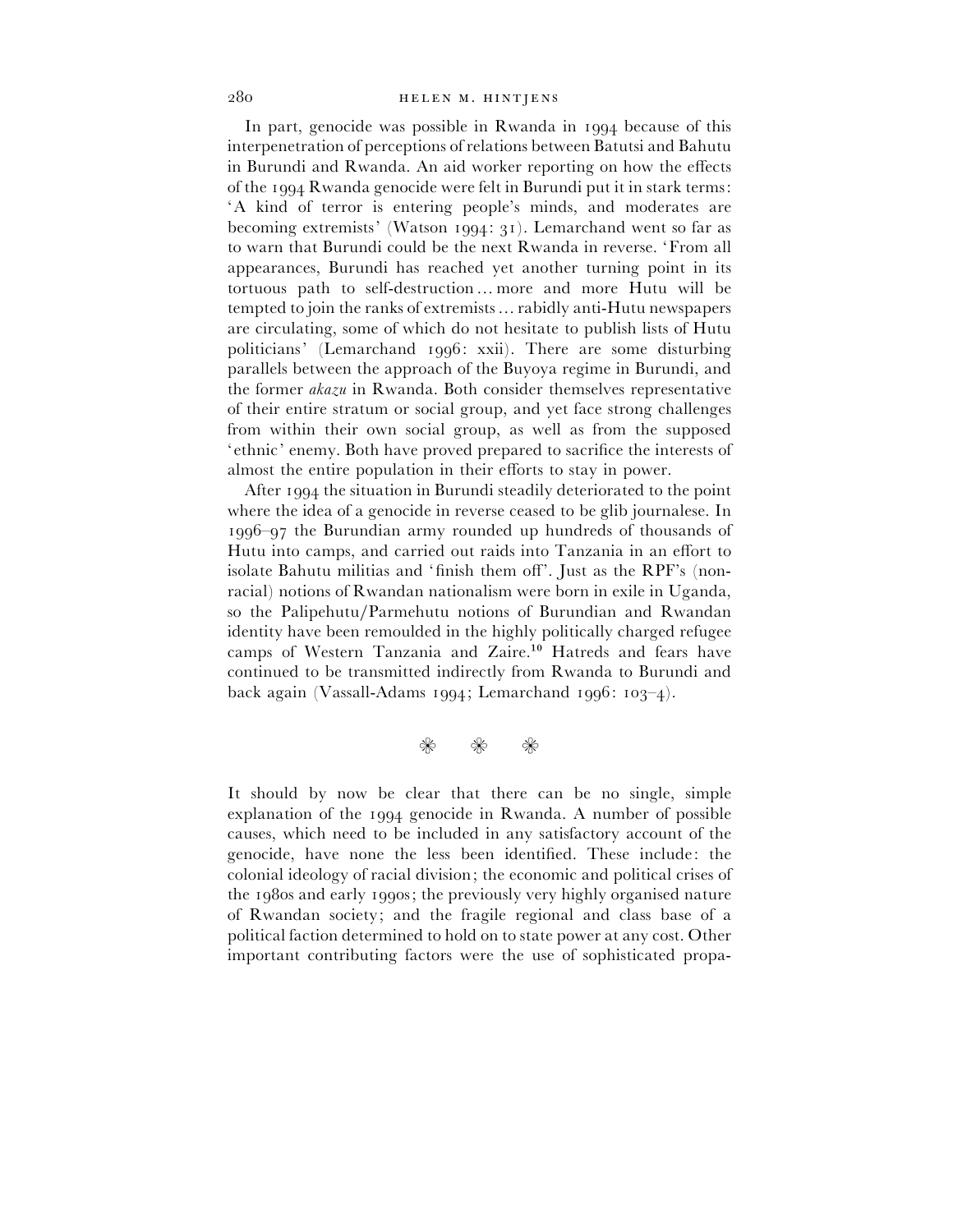ganda techniques, and the escalatory cycle of violence within Rwanda and Burundi. It has been argued that ethnic accounts or a ' racial' explanation of the genocide are untenable. Of course, the politics of ethnic identification was central to implementing genocide plans. Ethnic conflict is usually presumed to be possible only when there is some popular support for separate identities among the majority of the populations concerned. This was not obvious in Rwanda, where ethnic conflict had to be engineered. Logically, carefully planned and wellorganised plans to exterminate a group of people identified solely on the basis of their supposed ethnic, or racial, identity cannot be the same as 'ethnic conflict'; the cause is political and not social. In many ways, we are not much closer to identifying the origins of the political project of genocide than at the start of the article; it is clear that much more in-depth research would be needed in Rwanda (and in Belgium and France) than has been possible here. Clearly a government which was supposed to 'protect the people' ended up doing the opposite (Republic of Rwanda  $1995$ :  $13$ ). The present government of Burundi can appear to some to be in danger of a similar bias, although with less dramatic consequences than in Rwanda in 1994.

A tiny but vocal minority of people seem keen to deny that the Rwanda genocide took place at all. In some cases, they claim the RPF itself was responsible, since it invaded Rwanda, and continues to persecute the Rwandan Bahutu now. A conference organised by Africa Direct in July 1997 was entitled: 'Rwanda: the Great Genocide Debate'. According to the conference blurb: 'This conference will examine how the genocide consensus has stifled criticism' of human rights violations and violent attacks by the Rwandan RPF regime since . Africa Direct has members working in aid organisations, including the former press officer in CAFOD (Catholic Action for Overseas Development), and there have been complaints about their coverage of Rwanda from Rakiya Omaar and Alex de Waal of African Rights, among others (African Rights, personal communications)."" Denial is also being used as a legal strategy by defence lawyers at the Arusha trials. Let us assume that there are indeed wrongdoings by the present government of Rwanda, and that the Arusha trials are being conducted in a less than fair manner. Even if these points are conceded, this has nothing to do with whether or not there was genocide in Rwanda in 1994. Alleged killers may be brought to trial quite improperly. The RPF may kill unarmed civilians and attack refugee camps (Africa Direct cites attacks on Mugunga camp, for example). But these violations of human rights, if they occur, although they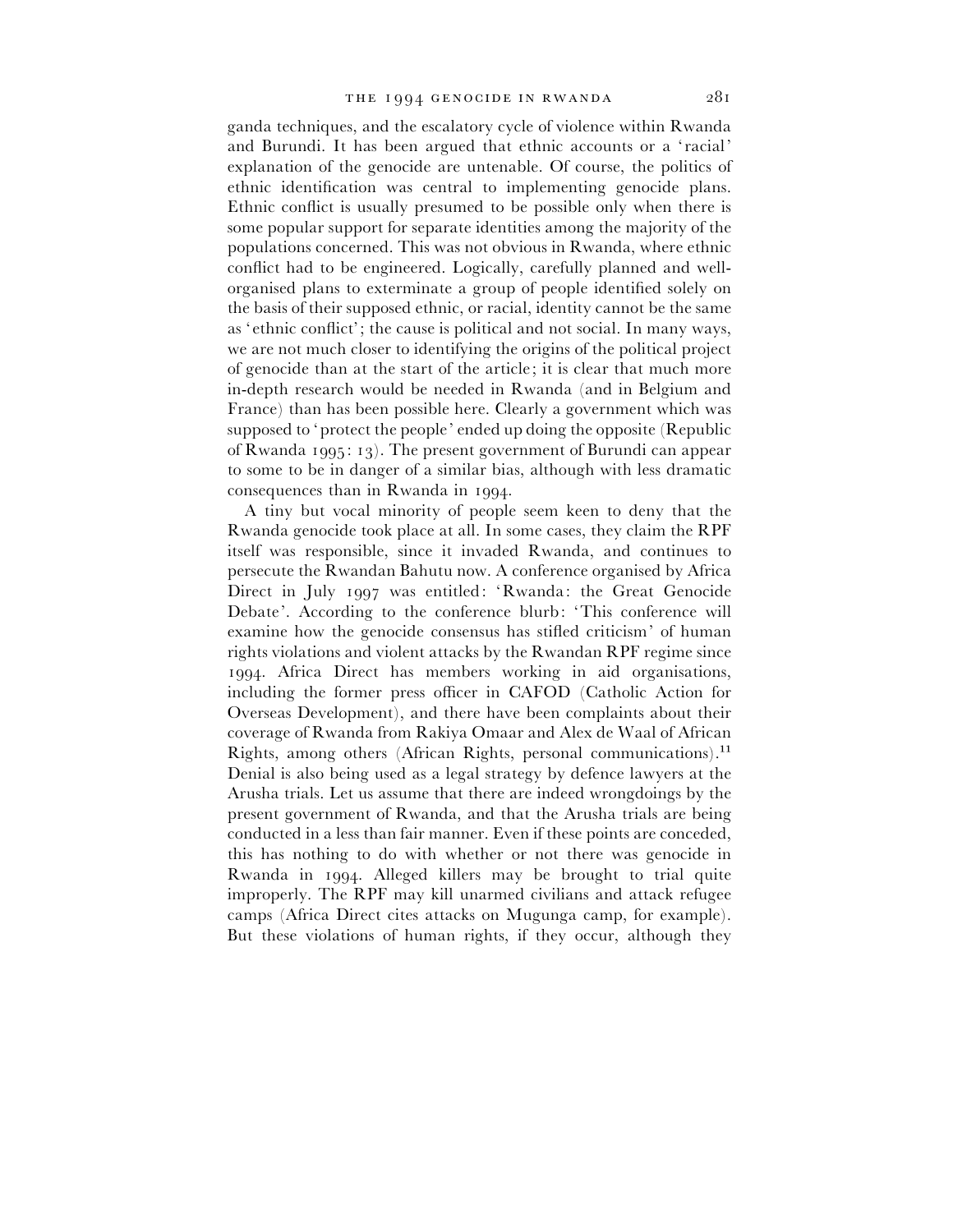deserve exposure, cannot be tied in with the issue of whether or not there was genocide of Batutsi Rwandans in 1994.

The Rwanda genocide of 1994 is now established fact. To question it is criminally irresponsible, and analogous to 'holocaust denial', which is now outlawed in some countries in the EU. Similar legislation might be proposed in the case of the genocide in Rwanda. As the opening quotation from Prunier suggests, distorting the meaning of the genocide of 1994 is tantamount to complicity in the genocide itself, since it dehumanises further those who were targeted and killed. To give an analogy for the sake of clarifying the argument: if the present racialist and militaristic policies of Israel towards its neighbours and Palestinian people were taken as evidence that there was no genocide of Jews during the Second World War, there would be outrage. The same rejection of false logic should also be maintained in the Rwandan case.

Historians, novelists, journalists and filmmakers (among others) continue to examine the legacy of the Nazi Holocaust and to draw lessons from this experience for the present generation. In the same way, we need to continue to examine the implications of the genocide in Rwanda in order to draw out its lessons for humanity. What happened to the Batutsi in Rwanda is in many senses comparable to what happened to the victims of other historical genocides in the modern period. There are many parallels with the Holocaust, some of which need much more exploration than has been possible here, and could form the basis for interesting doctoral theses in the future. Such issues certainly continue to be deserving of attention, whatever the current geo-political situation in the Great Lakes region. The possibility of truly comparative research on modern genocides is sadly emerging, and can now include an African example of that phenomenon (Palmer ). The differences between the genocides of Armenia, Germany and Rwanda are many and obvious. But so too are the parallels, and these differences and parallels are worth investigating in future. In understanding the significance of what is classified as a 'crime against humanity', double standards are unhelpful to scholarship. This is admittedly a very difficult, contentious and highly sensitive field, but genocide needs to be understood, whoever plans it, whoever are the victims, and in whichever part of the world it happens. Although this seems unlikely, if the Batutsi rulers in Burundi were ever to decide on and be able to implement the systematic extermination of the Bahutu population of that country, that too would be genocide. The genocide in Rwanda would not be a mitigating circumstance for the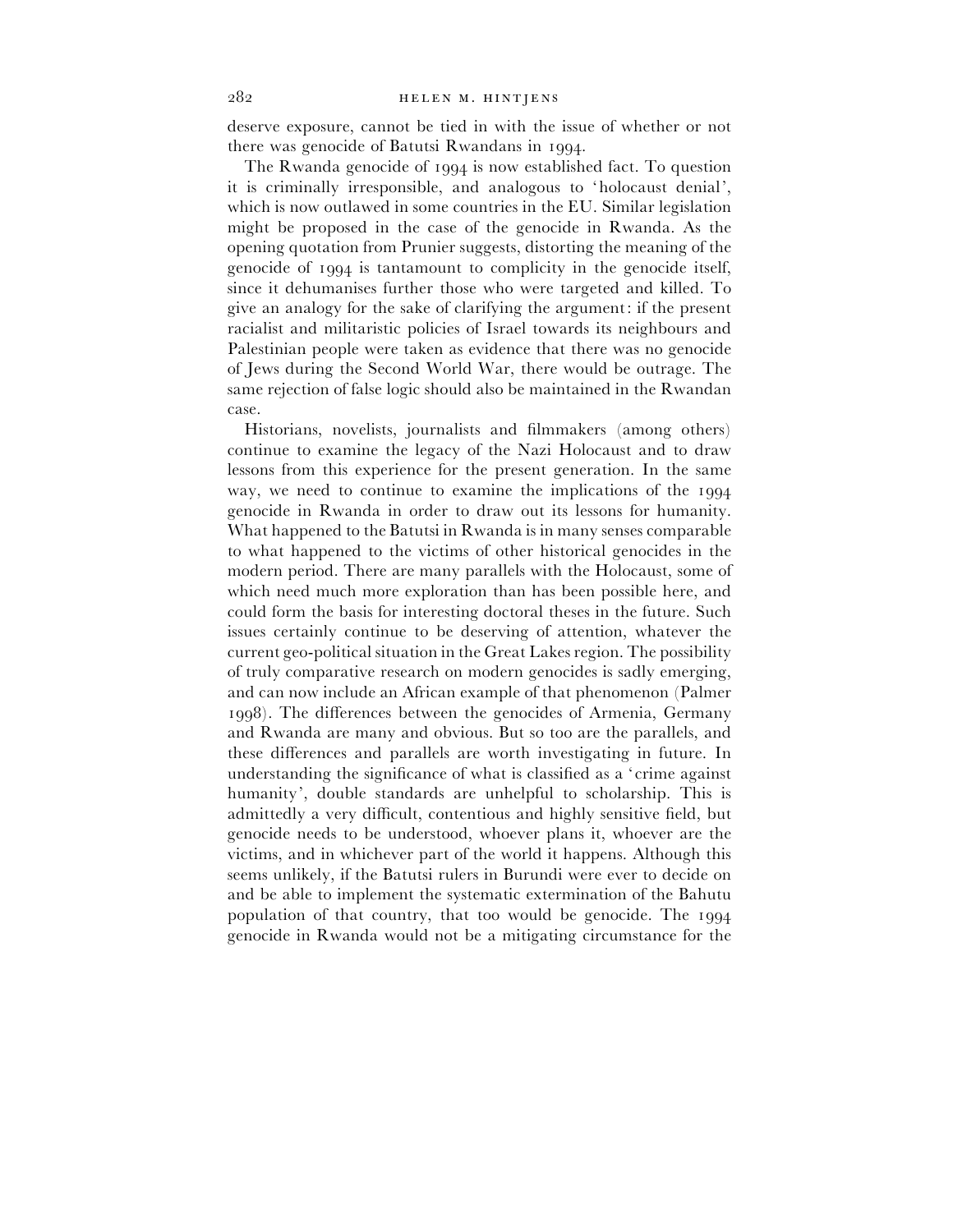Burundian regime, but neither would it be relativised by any genocide in reverse that might conceivably take place in Burundi.

#### **NOTES**

1. A good example of blaming genocide entirely on the West is Chossudovsky  $1994: 24-6$ , also in Chossudovsky 1997. For other examples, see Prunier 1995: 157, and Republic of Rwanda 1995. For an excellent account of different perspectives on the impact of colonial theories and history, see Mamdani 1996.

. The Baktwa and Iguni, two castes of 'pygmies', are potters and hunter-gatherers respectively. They are rarely mentioned at all in recent accounts of events in Rwanda and Burundi, though see, for example, Waller  $1996:4$ . The low average income of the Twa compared with either Hutu or Tutsi is noted in Prunier  $1995:40$ . One of the few pieces of evidence suggesting the Twa suffered heavily prior to and during the genocide is in Bunting 1997.

. One of the most notorious leaders of the militias, Robert Kajuka (sometimes written Kajuga) was himself the son of a Tutsi woman. He was leader of the *Impuzamugambi* militia of the extremist 'Hutu Power' CDR (Coalition for the Defence of the Republic) and a notoriously ruthless killer. The same pressures to conform led a tiny number of Jews to join the SS for safety, hoping to hide their origins by being 'exemplary' within the organisation.

. I am grateful to Ernest Wamba dia Wamba, of the Department of History of the University of Dar-es-Salaam and one of the leaders of the Congolese Democratic Movement, for bringing this point home to me. He reminded me of the importance of state crises as an explanation of particular strategies adopted by political elites. In Rwanda, the combination of severe economic crisis with political contestation of the ruling minority, and military vulnerability that led to more harshly divisive state policies from late 1980s onwards, culminated in preparation and implementation of genocide in 1994. Thanks to Ikaweba Bunting for insights and encouragement  $(1997)$ 

5. Exploitative reciprocity is the term used by Barrington Moore (1978: 60). On the oversimplification of ethnic boundaries, and the implications of it, see for example Codere : 353, and Prunier  $1995:45-6$ .

6. The first chapter in Braeckman  $(1996)$ , for example, suggests that Flemish and Walloon colonial officials and church leaders projected their mutual dislike of each other onto the Batutsi and Bahutu. This idea is criticised on empirical grounds by Filip Reyntjens in a review of Braeckman's book in *De Standaard* (Antwerp), 21 November 1996.

7. For the pollution of Lake Victoria, see *Courrier International*, No. 188, 9-15 7.1994, p. 34. In discussion in October 1997, Helen Hakiza, Ugandan national and former MSc student at the Centre for Development Studies, University of Wales Swansea, reported that Ugandans stopped eating tilapia for at least a year after April 1994.

8. Nahimana's (1993) study was based on his detailed historiographical studies of the independent Bahutu kingdoms of the north-west of Rwanda, the region from which the *akazu* originated.

. African Rights () provides a detailed and graphic description of how ' revelations' were staged in order to convince the local Bahutu population that their Batutsi neighbours were in fact supporters of the RPF. The report described how the local populations initially united to seek out the *interahamwe* militias and kill them. Akayesu, who was mayor of a small commune in the south of Rwanda, resisted orders to commit genocide for ten days. He later became the first person to be prosecuted by the International Tribunal in Arusha.

. Palipehutu (sometimes spelled Paripehutu) and Parmehutu are two Hutu-based selfpromotion parties or movements based in Burundi and Rwanda respectively. The difference is more in their position than their ideologies. Whereas Parmehutu, allied to the MDR (Mouvement Démocratique Républicain) came to power after the Revolution of 1959 in Rwanda, in Burundi Palipehutu has remained an outlawed organisation.

. Africa Direct have distributed their materials on the 'Great Genocide debate' at a number of African Studies conferences, including the conference at the Leeds African Studies Unit in , where a version of this paper was originally presented, and where Aidan Campbell was a keynote speaker. Although apparently consisting of only a few people, Africa Direct is part of the Revolutionary Communist Party, which edits *Living Marxism*. See Aidan Campbell's () strange book, Western Primitivism: African ethnicity, and his review (1996) of Patrick McAllister & Edwin Wilmsen (eds.), *The Politics of Difference : ethnic premises in a world of power*. An example of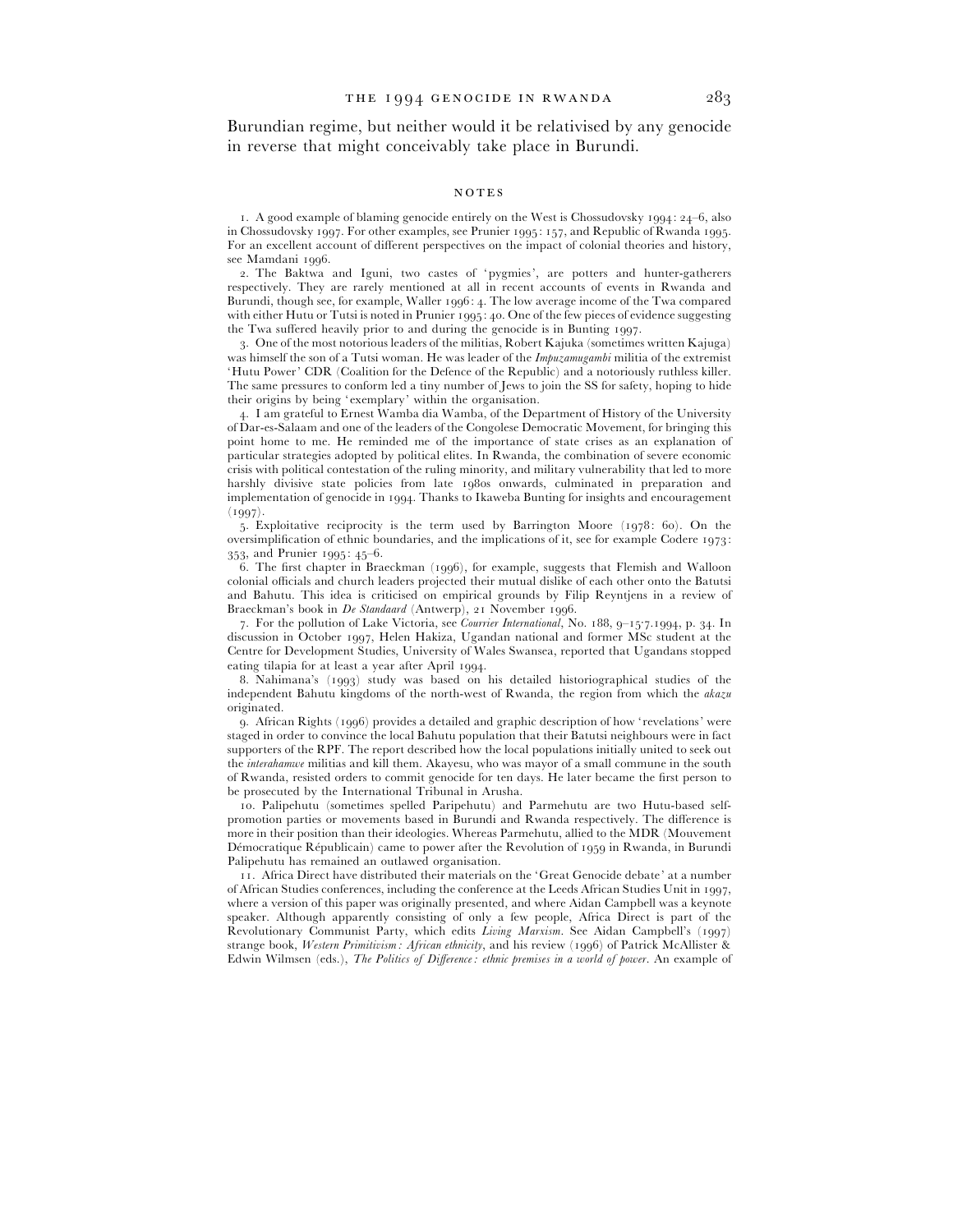the approach objected to by African Rights is to be found in Fiona Foster (1995, 1996); African Rights' co-directors Rakiya Omaar and Alex de Waal discovered that Fiona Foster was in fact Fiona Fox, the press officer of CAFOD (correspondence with the author, October 1997). The March issue of *Living Marxism* published a letter of complaint from Efraim Zuroff, Director of the Simon Wiesenthal Center, along with a reply from Mick Hume, the editor of *LM*. An 'Africa Direct Submission to the United Nations Tribunal on Rwanda' explicitly denied that this was holocaust or premeditated genocide, and included statements from the defence lawyers of some of those accused of genocide. One Flemish defence lawyer, Luc de Temmerman, is quoted as saying 'We are convinced that there was no genocide. It was a situation of mass killings in a state of war where everyone was killing their enemies.' Apparently contradicting himself, he adds that 'Everyone was killing but the real victims are the Hutus', *Mail* & *Guardian*, Johannesburg, Saturday, 4 October 1997.

#### **REFERENCES**

ACR. 1989. Africa Contemporary Record 21.

- African Rights. 1995. Rwanda: death, despair and defiance. 2nd edn. London: African Rights.
- African Rights. 1996. Witness to Genocide: Jean-Paul Akayesu (First Prosecution by the International *Tribunal in Arusha*, *Tanzania*). Issue (September). London: African Rights.
- African Rights. 1997. Witness to Genocide: burying the truth in the name of 'human rights': Antoine *Sibomana and his supporters.* London: African Rights.
- Allen, C. 1995. 'Understanding African politics', *Review of African Political Economy* 65: 301-20. Allen, T. & Kate Hudson. eds. . 'Introduction', *War*, *Ethnicity and the Media*. London: South Bank University,  $I-13$ .
- Amnesty International. 1995. Amnesty International News, August, 26, 8: 1-3.
- Anacleti, O. 1996. 'The regional response to the Rwandan emergency', *Journal of Refugee Studies*  $9, 3: 303 - 11.$
- Article 19. 1996. *Broadcasting Genocide: censorship, propaganda & state-sponsored violence in Rwanda* 1990-94. October, London: Article 19.
- Bayart, J.-F. . *The State in Africa : the politics of the belly*. London: Longman.
- Bayart, J.-F. 1994. Article in *La Croix*, 21-23 May.
- Braeckman, C. . *Terreur Africaine : Burundi*, *Rwanda*, *Zaire : les racines de la violence*. Paris: Fayard.
- Bunting, I. 1997. An Ethnographic Study of the Development Interface: knowledge, power and the phenomenon *of the development community*. Ph.D. thesis, Centre for Development Studies, University of Wales Swansea.
- Campbell, A. 1996. Review of P. McAllister & E. Wilmsen, eds. *The Politics of Difference: ethnic premises in a world of power*, in *Journal of Modern African Studies* 34, 4.
- Campbell, A. . *Western Primitivism : African ethnicity*. London: Cassell.
- Chossudovsky, M. 1994. 'Economic shock therapy', African Agenda 1: 2.
- Chossudovsky, M. . 'Economic genocide in Rwanda', in Chossudovsky, *The Globalisation of Poverty: impacts of the IMF and World Bank reforms.* London: Zed/Third World Network, 111-22. Chretien, J.-P. . *Rwanda : les medias du genocide*. Paris: Karthala.
- 
- Clapham, C. 1996. Africa and the International System: the politics of state survival. Cambridge University Press.

Clapham, C. 1998. 'Rwanda: the perils of peacemaking', *Journal of Peace Research* 35, 2: 193–210.

- Codere, H. 1973. The Biography of an African Society, Rwanda 1900-1960. Sciences Humaines, No. IN-8. Tervuren, Belgium: Musée Royal de l'Afrique Centrale.
- Cohn, N. . *Warrant for Genocide : the myth of the Jewish World Conspiracy and the Protocols of the Elders of Zion*. New York: Scholars Press.
- Deguine, H. & R. Menard. 1994. 'Are there any journalists left in Rwanda?', *Index on Censorship*  $6: 55 - 9.$
- Destexhe, A. 1995. Rwanda and Genocide in the Twentieth Century. London: Pluto Press.
- Doyle, M. 1994. 'Rwanda: Captain Mbaye Diagne', *Granta* 48: 99-103.
- Drame, T. 1996. 'The crisis of the state', in Ellis, *Africa Now*, 201-10.
- Economist Intelligence Unit (EIU). 1994. Rwanda Country Report, 1st Quarter March. London: Economist Publications.
- *The Economist Pocket Africa.* 1995. London: Economist Publications.
- Ellis, S., ed. . *Africa Now : people*, *policies and institutions*. London: James Currey.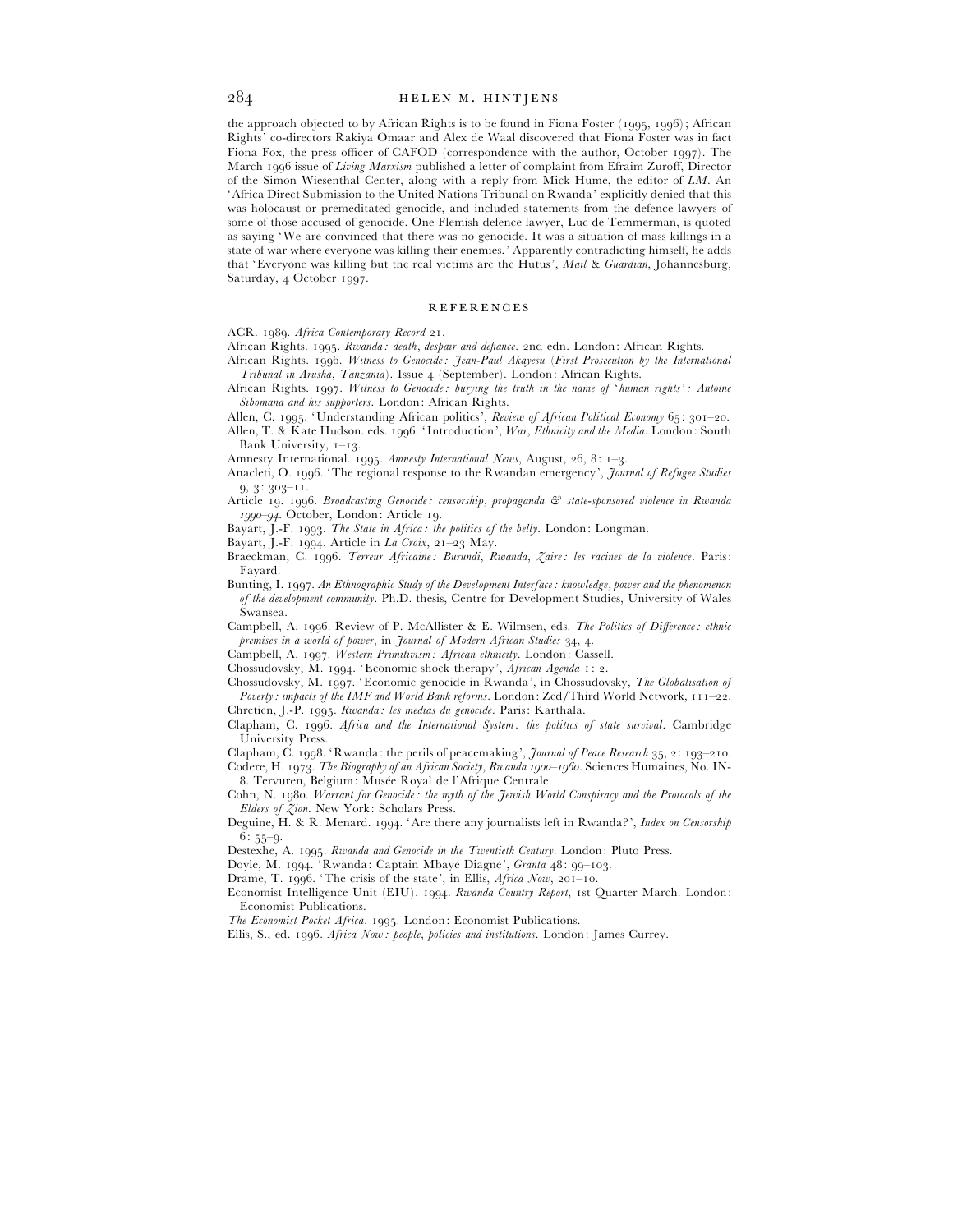- Federation Internationale des Droits de l'Homme (FIDH). 1993. 'Report of the International Commission of Enquiry into violations of human rights in Ruanda (sic)', *Newsletter of the International Federation for Human Rights*, (April): 4-5.
- Foster (Fox), F. 1995. 'Massacring the truth in Rwanda', *Living Marxism* (December): 35–7.
- Foster, F. 1996. 'Rwanda: the great genocide debate', *Living Marxism* 88 (March): 15-9.
- Friedlander, S. 1997. Nazi Germany and the Jews: the years of persecution 1933-39. London: Weidenfeld & Nicolson.
- Fromm, E. . *The Anatomy of Human Destructiveness*. London: Cape.
- Fromm, E. . *On Disobedience and Other Essays*. London: Routledge.
- Gourevitch, P. 1997. 'Letter from Rwanda: the return', *The New Yorker* (January): 44-51.
- Gros, J.-G. 1996. 'Towards a taxonomy of failed states in the New World Order: Somalia, Liberia, Rwanda and Haiti', *Third World Quarterly* 17, 3: 455-71.
- Guichaoua, A., ed. 1995. Les crises politiques au Burundi et au Rwanda (1993-94). Paris: Karthala.
- Guillaumin, C. 1990. "'Race" and discourse', in M. Silverman, ed., Race, Discourse and Power in *France*. Aldershot: Avebury, 5-13.
- Gunther, J. 1955. Inside Africa. London: Hamish Hamilton.
- Hammock, J. C. Jr & J. R. Charny. 1996. 'Emergency response as a morality play: the media, relief agencies and the need for capacity building', in Rotberg & Weiss, *From Massacres to Genocide*, 115-46.
- Hobsbawn, E. 1983. 'Inventing traditions', in Hobsbawm & T. Ranger, eds., *The Invention of Tradition*. Cambridge University Press, 1-14.
- Hopkins, E. . 'The Nyabingi cult of Southwestern Uganda', in R. I. Rotberg, ed., *Rebellion in Black Africa*. Oxford University Press.
- Huliaras, A. 1998. 'The "anglosaxon conspiracy": French perceptions of the Great Lakes crisis', *Journal of Modern African Studies* 36, 4: 593-609.
- Human Rights Watch. 1994. 'Arming Rwanda: the arms trade and human rights abuses in the Rwandan war', *Human Rights Arms Watch Project*, 6, 1 (January). New York.
- Jones, B. D. 1995. "'Intervention without Borders": humanitarian intervention in Rwanda 1990-94', *Millennium* 24, 2: 225-49.
- Keane, F. 1996. Season of blood: a Rwandan journey. Harmondsworth: Penguin.
- Kumar, K., ed. . *Rebuilding Societies After Civil War : critical roles for international assistance*. Boulder, CO: Lynne Rienner.
- Lemarchand, R. 1970. Rwanda and Burundi. London: Pall Mall Press.
- Lemarchand, R. 1992. 'Africa's troubled transitions', *Journal of Democracy* 3, 4: 94-105.
- Lemarchand, R. 1994. 'Managing transition anarchies: Rwanda, Burundi and South Africa in comparative perspective', *Journal of Modern African Studies* 32, 4: 581-604.
- Lemarchand, R. 1996. *Burundi: ethnic conflict and genocide*. 1st edn. 1994. Cambridge University Press.
- Linden, I. 1977. Church and Revolution in Rwanda. Manchester: Manchester University Press.
- Louis, W. R. 1963, Ruanda–Urundi 1884–1919 Oxford: Clarendon Press.
- Mackintosh, A. 1996. 'International aid and the media', in Allen & Hudson, *War*, *Ethnicity and*  $the$  *Media*,  $37-55$ .
- Mackintosh, A. 1997. 'Rwanda: beyond "ethnic conflict"', *Development in Practice* 7, 4: 464–74. Mair, L. . *Primitive Government : a study of traditional political systems in Eastern Africa*. Bloomington, CO: Indiana University Press.
- Mamdani, M. 1996. 'From conquest to consent as the basis of state formation: reflections on Rwanda', *New Left Review* 216: 3-36.
- Manikas, P. M. & K. Kumar. 1996. 'Protecting human rights in Rwanda', in Kumar, *Rebuilding Societies after Civil War*, 63-83.
- Maquet, J. J. . *The Premise of Inequality in Rwanda : a study of political relations in a Central African Kingdom*. London: Oxford University Press.
- Mason, P. 1970. Patterns of Dominance. Oxford University Press/Institute of Race Relations.
- Memmi, A. 1972. The Colonizer and the Colonized. London: Souvenir Press.
- Memmi, A. 1979. La Dépendance : esquisse pour un portrait du dépendent. Paris: Gallimard.
- Memmi, A. 1991. 'Mechamisms of oppression, interview with Albert Memmi', in M. Silverman, ed., Race, Discourse and Power in France. Aldershot: Avebury, 29-39.
- Mestrovic, S. . 'Introduction', in Mestrovic, ed., *Genocide after Emotion : the postemotional Balkan War.* London: Routledge, 5-30.
- Milgram, S. . *Obedience to Authority*. New York: Harper & Row.